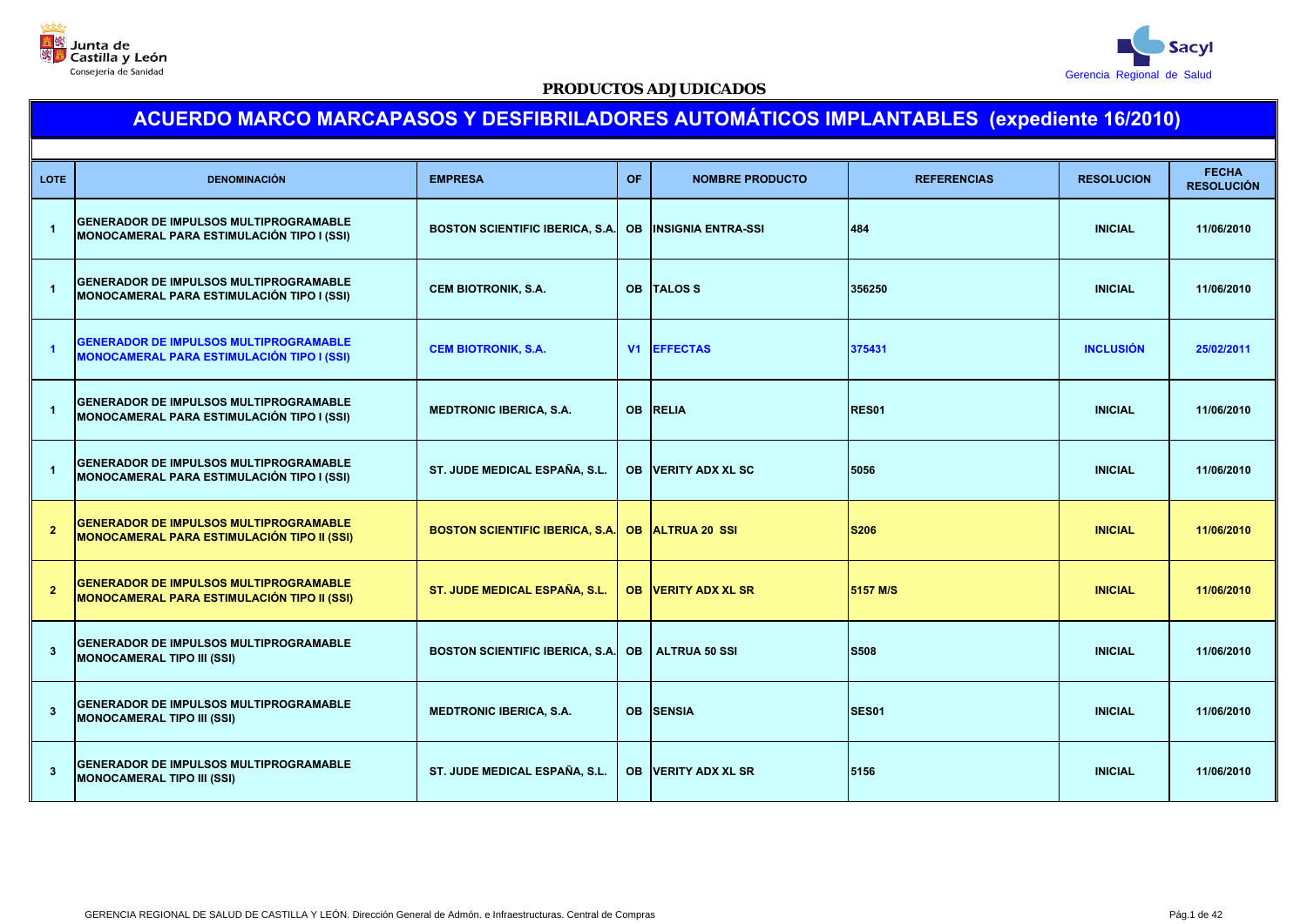



| <b>LOTE</b>     | <b>DENOMINACIÓN</b>                                                                              | <b>EMPRESA</b>                                    | <b>OF</b>      | <b>NOMBRE PRODUCTO</b> | <b>REFERENCIAS</b> | <b>RESOLUCION</b> | <b>FECHA</b><br><b>RESOLUCIÓN</b> |
|-----------------|--------------------------------------------------------------------------------------------------|---------------------------------------------------|----------------|------------------------|--------------------|-------------------|-----------------------------------|
| $\overline{A}$  | <b>GENERADOR DE IMPULSOS MULTIPROGRAMABLE</b><br><b>MONOCAMERAL TIPO I CON UN SENSOR (SSIR)</b>  | <b>MEDTRONIC IBERICA, S.A.</b>                    | <b>OB</b>      | <b>RELIA</b>           | RESR01             | <b>INICIAL</b>    | 11/06/2010                        |
| $\overline{A}$  | <b>GENERADOR DE IMPULSOS MULTIPROGRAMABLE</b><br><b>MONOCAMERAL TIPO I CON UN SENSOR (SSIR)</b>  | ST. JUDE MEDICAL ESPAÑA, S.L.                     | <b>OB</b>      | <b>IDENTITY ADX SR</b> | 5180               | <b>INICIAL</b>    | 11/06/2010                        |
| $\overline{a}$  | <b>GENERADOR DE IMPULSOS MULTIPROGRAMABLE</b><br><b>MONOCAMERAL TIPO I CON UN SENSOR (SSIR)</b>  | ST. JUDE MEDICAL ESPAÑA, S.L.                     | V <sub>1</sub> | <b>VICTORY SR</b>      | 5610               | <b>INCLUSIÓN</b>  | 20/07/2011                        |
| $5\phantom{.0}$ | <b>GENERADOR DE IMPULSOS MULTIPROGRAMABLE</b><br>MONOCAMERAL TIPO II CON UN SENSOR (SSIR)        | BOSTON SCIENTIFIC IBERICA, S.A. OB ALTRUA 50 SSIR |                |                        | S501               | <b>INICIAL</b>    | 11/06/2010                        |
| $5\phantom{.0}$ | <b>GENERADOR DE IMPULSOS MULTIPROGRAMABLE</b><br>MONOCAMERAL TIPO II CON UN SENSOR (SSIR)        | <b>MERCE V ELECTROMEDICINA S.L.</b>               | <b>OB</b>      | <b>ESPRIT SR</b>       | <b>ICV1125</b>     | <b>INICIAL</b>    | 11/06/2010                        |
| $5\phantom{.0}$ | <b>GENERADOR DE IMPULSOS MULTIPROGRAMABLE</b><br>MONOCAMERAL TIPO II CON UN SENSOR (SSIR)        | PALEX MEDICAL, S.A.                               | <b>OB</b>      | <b>ESPRIT SR</b>       | 404574             | <b>INICIAL</b>    | 11/06/2010                        |
| $5\phantom{.0}$ | <b>GENERADOR DE IMPULSOS MULTIPROGRAMABLE</b><br>MONOCAMERAL TIPO II CON UN SENSOR (SSIR)        | <b>SORIN GROUP, S.L.</b>                          | <b>OB</b>      | <b>ESPRIT SR</b>       | <b>ICV1125</b>     | <b>INICIAL</b>    | 11/06/2010                        |
| $5\overline{5}$ | GENERADOR DE IMPULSOS MULTIPROGRAMABLE<br><b>MONOCAMERAL TIPO II CON UN SENSOR (SSIR)</b>        | ST. JUDE MEDICAL ESPAÑA, S.L.                     |                | <b>OB VICTORY SR</b>   | 5610               | <b>INICIAL</b>    | 11/06/2010                        |
| $5\phantom{1}$  | <b>GENERADOR DE IMPULSOS MULTIPROGRAMABLE</b><br><b>MONOCAMERAL TIPO II CON UN SENSOR (SSIR)</b> | ST. JUDE MEDICAL ESPAÑA, S.L.                     |                | <b>OB ZEPHYR SR</b>    | 5620               | <b>SUSTITUTO</b>  | 20/07/2011                        |
| $5\phantom{1}$  | <b>GENERADOR DE IMPULSOS MULTIPROGRAMABLE</b><br><b>MONOCAMERAL TIPO II CON UN SENSOR (SSIR)</b> | ST. JUDE MEDICAL ESPAÑA, S.L.                     |                | <b>V1 ZEPHYR XL SR</b> | 5626               | <b>INCLUSIÓN</b>  | 19/09/2011                        |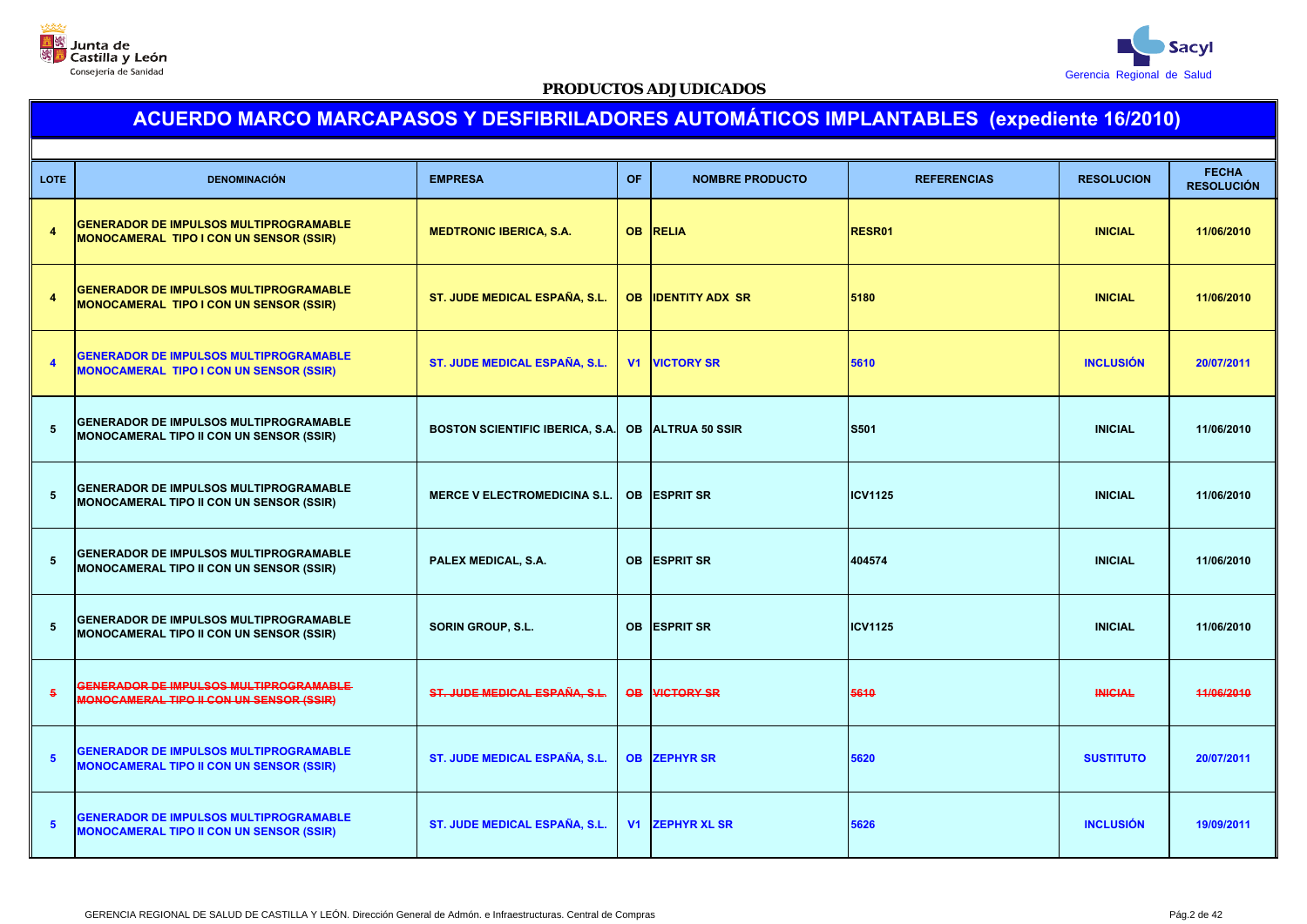



| <b>LOTE</b>    | <b>DENOMINACIÓN</b>                                                                                 | <b>EMPRESA</b>                 | <b>OF</b>      | <b>NOMBRE PRODUCTO</b>   | <b>REFERENCIAS</b> | <b>RESOLUCION</b> | <b>FECHA</b><br><b>RESOLUCIÓN</b> |
|----------------|-----------------------------------------------------------------------------------------------------|--------------------------------|----------------|--------------------------|--------------------|-------------------|-----------------------------------|
| 6              | <b>GENERADOR DE IMPULSOS MULTIPROGRAMABLE</b><br>MONOCAMERAL TIPO II CON DOS SENSORES (VVIR)        | ST. JUDE MEDICAL ESPAÑA, S.L.  | OB.            | <b>ZEPHYR SR</b>         | 5620               | <b>INICIAL</b>    | 11/06/2010                        |
| 6              | <b>GENERADOR DE IMPULSOS MULTIPROGRAMABLE</b><br><b>MONOCAMERAL TIPO II CON DOS SENSORES (VVIR)</b> | ST. JUDE MEDICAL ESPAÑA, S.L.  |                | <b>OB ACCENT SR</b>      | <b>PM1110</b>      | <b>SUSTITUTO</b>  | 20/07/2011                        |
| 6              | GENERADOR DE IMPULSOS MULTIPROGRAMABLE<br>MONOCAMERAL TIPO II CON DOS SENSORES (VVIR)               | ST. JUDE MEDICAL ESPAÑA, S.L.  | $\Psi$         | <b>ZEPHYR XL SR</b>      | 5626               | <b>INICIAL</b>    | 44/06/2010                        |
| 6              | <b>GENERADOR DE IMPULSOS MULTIPROGRAMABLE</b><br><b>MONOCAMERAL TIPO II CON DOS SENSORES (VVIR)</b> | ST. JUDE MEDICAL ESPAÑA, S.L.  | V <sub>1</sub> | <b>ACCENT SR</b>         | <b>PM1124</b>      | <b>SUSTITUTO</b>  | 19/09/2011                        |
| 6              | <b>GENERADOR DE IMPULSOS MULTIPROGRAMABLE</b><br><b>MONOCAMERAL TIPO II CON DOS SENSORES (VVIR)</b> | <b>VITATRON MEDICAL, S.A.</b>  |                | OB G20SR                 | G20A1              | <b>INICIAL</b>    | 11/06/2010                        |
| $\overline{7}$ | <b>GENERADOR DE IMPULSOS MULTIPROGRAMABLE</b><br><b>MONOCAMERAL TIPO III CON UN SENSOR (SSIR)</b>   | <b>MEDTRONIC IBERICA, S.A.</b> |                | <b>OB SENSIA</b>         | SESR01             | <b>INICIAL</b>    | 11/06/2010                        |
| $\overline{7}$ | <b>GENERADOR DE IMPULSOS MULTIPROGRAMABLE</b><br>MONOCAMERAL TIPO III CON UN SENSOR (SSIR)          | ST. JUDE MEDICAL ESPAÑA, S.L.  |                | <b>OB MICRONY II SR+</b> | 2525T              | <b>INICIAL</b>    | 11/06/2010                        |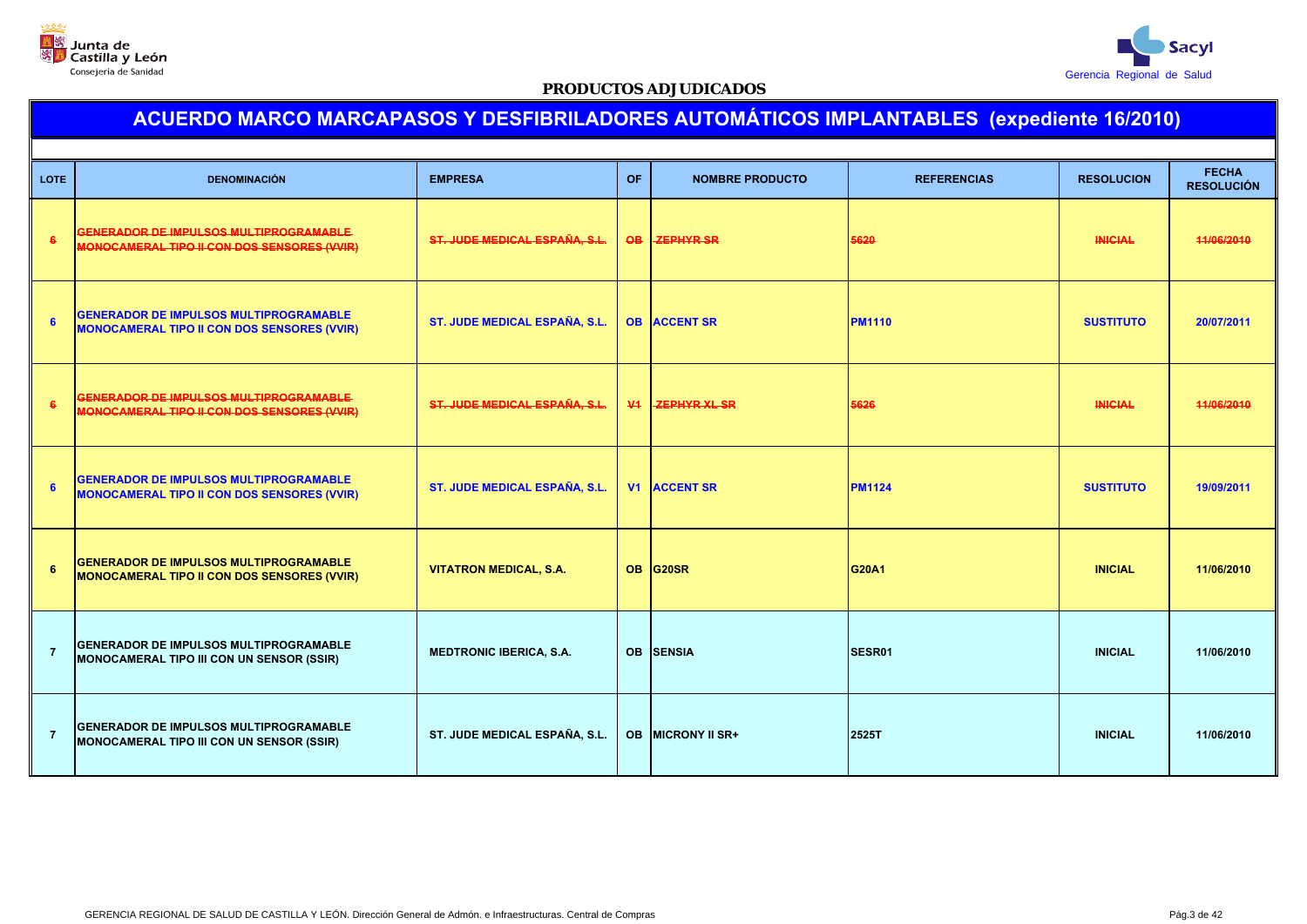



| <b>LOTE</b> | <b>DENOMINACIÓN</b>                                                                                                  | <b>EMPRESA</b>                         | OF. | <b>NOMBRE PRODUCTO</b>     | <b>REFERENCIAS</b> | <b>RESOLUCION</b> | <b>FECHA</b><br><b>RESOLUCIÓN</b> |
|-------------|----------------------------------------------------------------------------------------------------------------------|----------------------------------------|-----|----------------------------|--------------------|-------------------|-----------------------------------|
| 8           | <b>GENERADOR DE IMPULSOS MULTIPROGRAMABLE</b><br>MONOCAMERAL TIPO III CON DOS SENSORES Y AUTOUMBRAL<br>(SSIR)        | <b>BOSTON SCIENTIFIC IBERICA, S.A.</b> |     | <b>OB ALTRUA 60 SSIR</b>   | <b>S601</b>        | <b>INICIAL</b>    | 11/06/2010                        |
| 8           | <b>GENERADOR DE IMPULSOS MULTIPROGRAMABLE</b><br>MONOCAMERAL TIPO III CON DOS SENSORES Y AUTOUMBRAL<br>(SSIR)        | <b>COBLAN TECMED, S.L.</b>             |     | OB G20SR                   | <b>G20A1</b>       | <b>INICIAL</b>    | 11/06/2010                        |
| 8           | <b>GENERADOR DE IMPULSOS MULTIPROGRAMABLE</b><br>MONOCAMERAL TIPO III CON DOS SENSORES Y AUTOUMBRAL<br>(SSIR)        | <b>MEDTRONIC IBERICA, S.A.</b>         |     | <b>OB ADAPTA</b>           | ADSR 01 / 03 / 06  | <b>INICIAL</b>    | 11/06/2010                        |
| 8           | <b>GENERADOR DE IMPULSOS MULTIPROGRAMABLE</b><br><b>MONOCAMERAL TIPO III CON DOS SENSORES Y AUTOUMBRAL</b><br>(SSIR) | <b>MERCE V ELECTROMEDICINA S.L.</b>    |     | OB REPLY SR                | <b>ICV1119</b>     | <b>INICIAL</b>    | 11/06/2010                        |
| 8           | <b>GENERADOR DE IMPULSOS MULTIPROGRAMABLE</b><br>MONOCAMERAL TIPO III CON DOS SENSORES Y AUTOUMBRAL<br>(SSIR)        | <b>PALEX MEDICAL, S.A.</b>             |     | <b>OB REPLY SR</b>         | 404722             | <b>INICIAL</b>    | 11/06/2010                        |
| 8           | <b>GENERADOR DE IMPULSOS MULTIPROGRAMABLE</b><br>MONOCAMERAL TIPO III CON DOS SENSORES Y AUTOUMBRAL<br>(SSIR)        | <b>SORIN GROUP, S.L.</b>               |     | <b>OB REPLY SR</b>         | <b>ICV1119</b>     | <b>INICIAL</b>    | 11/06/2010                        |
| 8           | GENERADOR DE IMPULSOS MULTIPROGRAMABLE-<br><b>MONOCAMERAL TIPO III CON DOS SENSORES Y AUTOUMBRAL</b><br>$(SSIR)$     | ST. JUDE MEDICAL ESPAÑA, S.L.          |     | <b>OB ACCENT SR</b>        | <b>PM1110</b>      | <b>INICIAL</b>    | 44/06/2010                        |
| 8           | <b>GENERADOR DE IMPULSOS MULTIPROGRAMABLE</b><br><b>MONOCAMERAL TIPO III CON DOS SENSORES Y AUTOUMBRAL</b><br>(SSIR) | <b>ST. JUDE MEDICAL ESPAÑA, S.L.</b>   |     | <b>OB ACCENT SR RF MRI</b> | <b>PM1224</b>      | <b>SUSTITUTO</b>  | 20/07/2011                        |
| 8           | <b>GENERADOR DE IMPULSOS MULTIPROGRAMABLE</b><br>MONOCAMERAL TIPO III CON DOS SENSORES Y AUTOUMBRAL<br>(SSIR)        | <b>ST. JUDE MEDICAL ESPAÑA, S.L.</b>   |     | V1 ACCENT SR RF            | <b>PM1210</b>      | <b>INICIAL</b>    | 11/06/2010                        |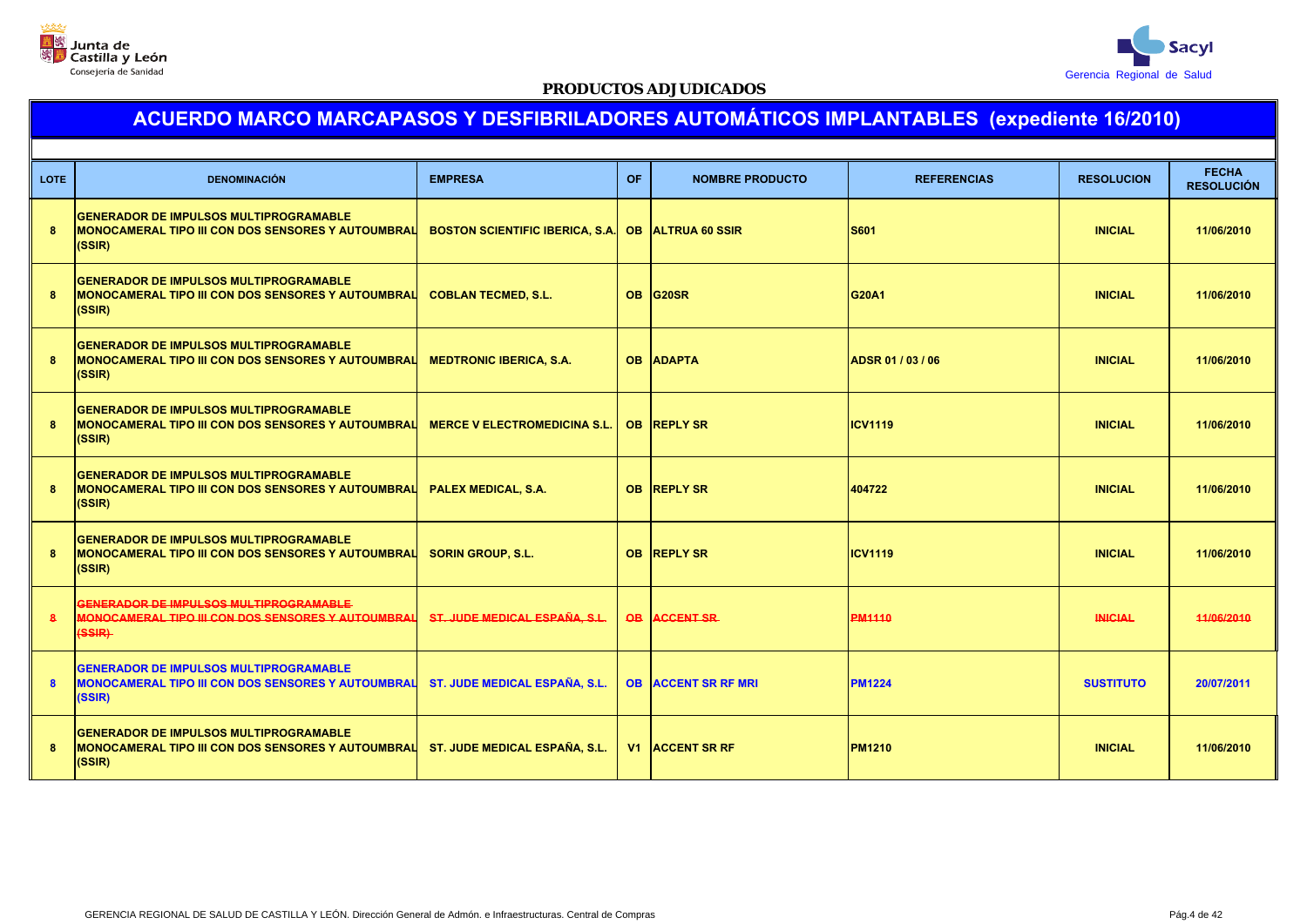



| <b>LOTE</b>     | <b>DENOMINACIÓN</b>                                                                                                                         | <b>EMPRESA</b>                         | <b>OF</b> | <b>NOMBRE PRODUCTO</b>       | <b>REFERENCIAS</b> | <b>RESOLUCION</b> | <b>FECHA</b><br><b>RESOLUCIÓN</b> |  |  |
|-----------------|---------------------------------------------------------------------------------------------------------------------------------------------|----------------------------------------|-----------|------------------------------|--------------------|-------------------|-----------------------------------|--|--|
| 9               | <b>GENERADOR DE IMPULSOS MULTIPROGRAMABLE</b><br><b>MONOCAMERAL TIPO III CON DOS SENSORES Y</b><br><b>MONITORIZACIÓN A DISTANCIA (SSIR)</b> | <b>CEM BIOTRONIK, S.A.</b>             | <b>OB</b> | <b>EVIA SR-T</b>             | 359533             | <b>INICIAL</b>    | 11/06/2010                        |  |  |
| 9               | <b>GENERADOR DE IMPULSOS MULTIPROGRAMABLE</b><br><b>MONOCAMERAL TIPO III CON DOS SENSORES Y</b><br><b>MONITORIZACIÓN A DISTANCIA (SSIR)</b> | <b>CEM BIOTRONIK, S.A.</b>             | V1        | <b>EVIA SR-T</b><br>(ProMRI) | 371998             | <b>INCLUSIÓN</b>  | 25/02/2011                        |  |  |
| 10 <sup>1</sup> | <b>GENERADOR DE IMPULSOS MULTIPROGRAMABLE</b><br>SECUENCIAL TIPO I CON ELECTRODO ÚNICO (VDD/VDDR)                                           | <b>BOSTON SCIENTIFIC IBERICA, S.A.</b> |           | OB ALTRUA 50 VDD(R)          | <b>S504</b>        | <b>INICIAL</b>    | 11/06/2010                        |  |  |
| 10 <sup>1</sup> | <b>GENERADOR DE IMPULSOS MULTIPROGRAMABLE</b><br>SECUENCIAL TIPO I CON ELECTRODO ÚNICO (VDD/VDDR)                                           | <b>CEM BIOTRONIK, S.A.</b>             |           | <b>OB TALOS SLR</b>          | 356252             | <b>INICIAL</b>    | 11/06/2010                        |  |  |
| 10              | <b>GENERADOR DE IMPULSOS MULTIPROGRAMABLE</b><br>SECUENCIAL TIPO I CON ELECTRODO ÚNICO (VDD/VDDR)                                           | <b>MEDTRONIC IBERICA, S.A.</b>         |           | <b>OB RELIA</b>              | <b>REVDD01</b>     | <b>INICIAL</b>    | 11/06/2010                        |  |  |
| 10 <sup>1</sup> | <b>GENERADOR DE IMPULSOS MULTIPROGRAMABLE</b><br>SECUENCIAL TIPO I CON ELECTRODO ÚNICO (VDD/VDDR)                                           | ST. JUDE MEDICAL ESPAÑA, S.L.          | <b>OB</b> | <b>VERITY ADX XL VDR</b>     | 5456               | <b>INICIAL</b>    | 11/06/2010                        |  |  |
| 10 <sup>1</sup> | <b>GENERADOR DE IMPULSOS MULTIPROGRAMABLE</b><br>SECUENCIAL TIPO I CON ELECTRODO ÚNICO (VDD/VDDR)                                           | ST. JUDE MEDICAL ESPAÑA, S.L.          |           | <b>V1 VERITY ADX XL VDR</b>  | 5456i              | <b>INICIAL</b>    | 11/06/2010                        |  |  |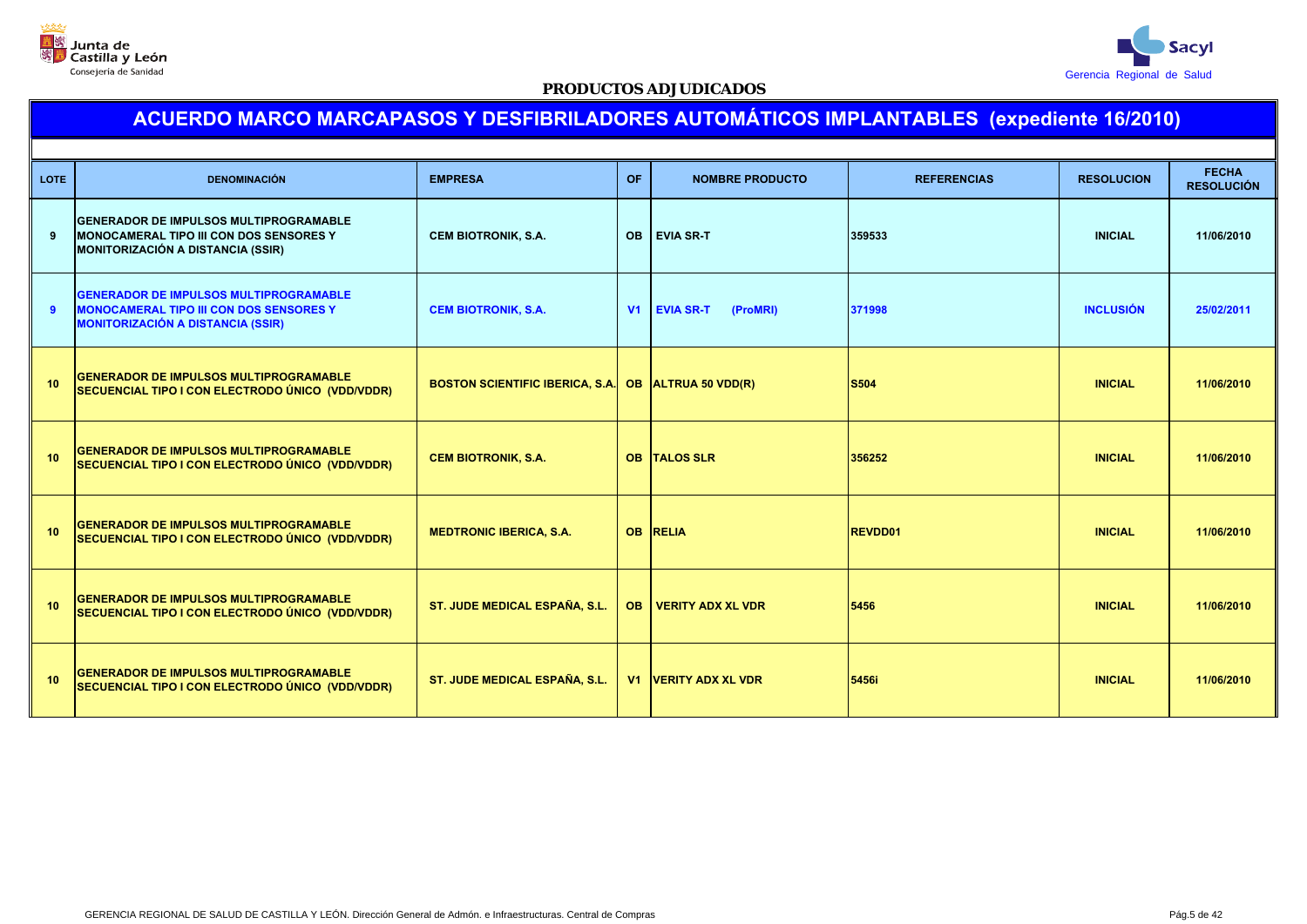



| <b>LOTE</b> | <b>DENOMINACIÓN</b>                                                                                 | <b>EMPRESA</b>                         | <b>OF</b> | <b>NOMBRE PRODUCTO</b>     | <b>REFERENCIAS</b> | <b>RESOLUCION</b> | <b>FECHA</b><br><b>RESOLUCIÓN</b> |
|-------------|-----------------------------------------------------------------------------------------------------|----------------------------------------|-----------|----------------------------|--------------------|-------------------|-----------------------------------|
| 11          | <b>GENERADOR DE IMPULSOS MULTIPROGRAMABLE</b><br>SECUENCIAL TIPO III CON ELECTRODO ÚNICO (VDD/VDDR) | <b>BOSTON SCIENTIFIC IBERICA, S.A.</b> | <b>OB</b> | <b>INSIGNIA AVT VDDR</b>   | 882                | <b>INICIAL</b>    | 11/06/2010                        |
| 11          | <b>GENERADOR DE IMPULSOS MULTIPROGRAMABLE</b><br>SECUENCIAL TIPO III CON ELECTRODO ÚNICO (VDD/VDDR) | <b>CEM BIOTRONIK, S.A.</b>             | <b>OB</b> | <b>PHILOS II SLR</b>       | 341822             | <b>INICIAL</b>    | 11/06/2010                        |
| 11          | <b>GENERADOR DE IMPULSOS MULTIPROGRAMABLE</b><br>SECUENCIAL TIPO III CON ELECTRODO ÚNICO (VDD/VDDR) | <b>MEDTRONIC IBERICA, S.A.</b>         | <b>OB</b> | <b>ADAPTA</b>              | ADVDD01            | <b>INICIAL</b>    | 11/06/2010                        |
| 11          | <b>GENERADOR DE IMPULSOS MULTIPROGRAMABLE</b><br>SECUENCIAL TIPO III CON ELECTRODO ÚNICO (VDD/VDDR) | ST. JUDE MEDICAL ESPAÑA, S.L.          | <b>OB</b> | <b>IDENTITY ADX VDR</b>    | 5480               | <b>INICIAL</b>    | 11/06/2010                        |
| 12          | <b>GENERADOR DE IMPULSOS MULTIPROGRAMABLE</b><br><b>BICAMERAL TIPO I (DDD)</b>                      | <b>BOSTON SCIENTIFIC IBERICA, S.A.</b> | <b>OB</b> | <b>ALTRUA 20 EL DDD</b>    | <b>S209</b>        | <b>INICIAL</b>    | 11/06/2010                        |
| 12          | <b>GENERADOR DE IMPULSOS MULTIPROGRAMABLE</b><br><b>BICAMERAL TIPO I (DDD)</b>                      | <b>CEM BIOTRONIK, S.A.</b>             | <b>OB</b> | <b>TALOS D</b>             | 356245             | <b>INICIAL</b>    | 11/06/2010                        |
| 12          | <b>GENERADOR DE IMPULSOS MULTIPROGRAMABLE</b><br><b>BICAMERAL TIPO I (DDD)</b>                      | <b>MEDTRONIC IBERICA, S.A.</b>         | <b>OB</b> | <b>RELIA</b>               | <b>RED01</b>       | <b>INICIAL</b>    | 11/06/2010                        |
| 12          | <b>GENERADOR DE IMPULSOS MULTIPROGRAMABLE</b><br><b>BICAMERAL TIPO I (DDD)</b>                      | <b>MERCE V ELECTROMEDICINA S.L.</b>    | <b>OB</b> | <b>ESPRIT D</b>            | <b>ICV1117</b>     | <b>INICIAL</b>    | 11/06/2010                        |
| 12          | <b>GENERADOR DE IMPULSOS MULTIPROGRAMABLE</b><br><b>BICAMERAL TIPO I (DDD)</b>                      | PALEX MEDICAL, S.A.                    | <b>OB</b> | <b>ESPRIT D</b>            | 404575             | <b>INICIAL</b>    | 11/06/2010                        |
| 12          | <b>GENERADOR DE IMPULSOS MULTIPROGRAMABLE</b><br><b>BICAMERAL TIPO I (DDD)</b>                      | <b>SORIN GROUP, S.L.</b>               |           | OB ESPRIT D                | <b>ICV1117</b>     | <b>INICIAL</b>    | 11/06/2010                        |
| 12          | <b>GENERADOR DE IMPULSOS MULTIPROGRAMABLE</b><br><b>BICAMERAL TIPO I (DDD)</b>                      | ST. JUDE MEDICAL ESPAÑA, S.L.          |           | <b>OB VERITY ADX XL DC</b> | 5256               | <b>INICIAL</b>    | 11/06/2010                        |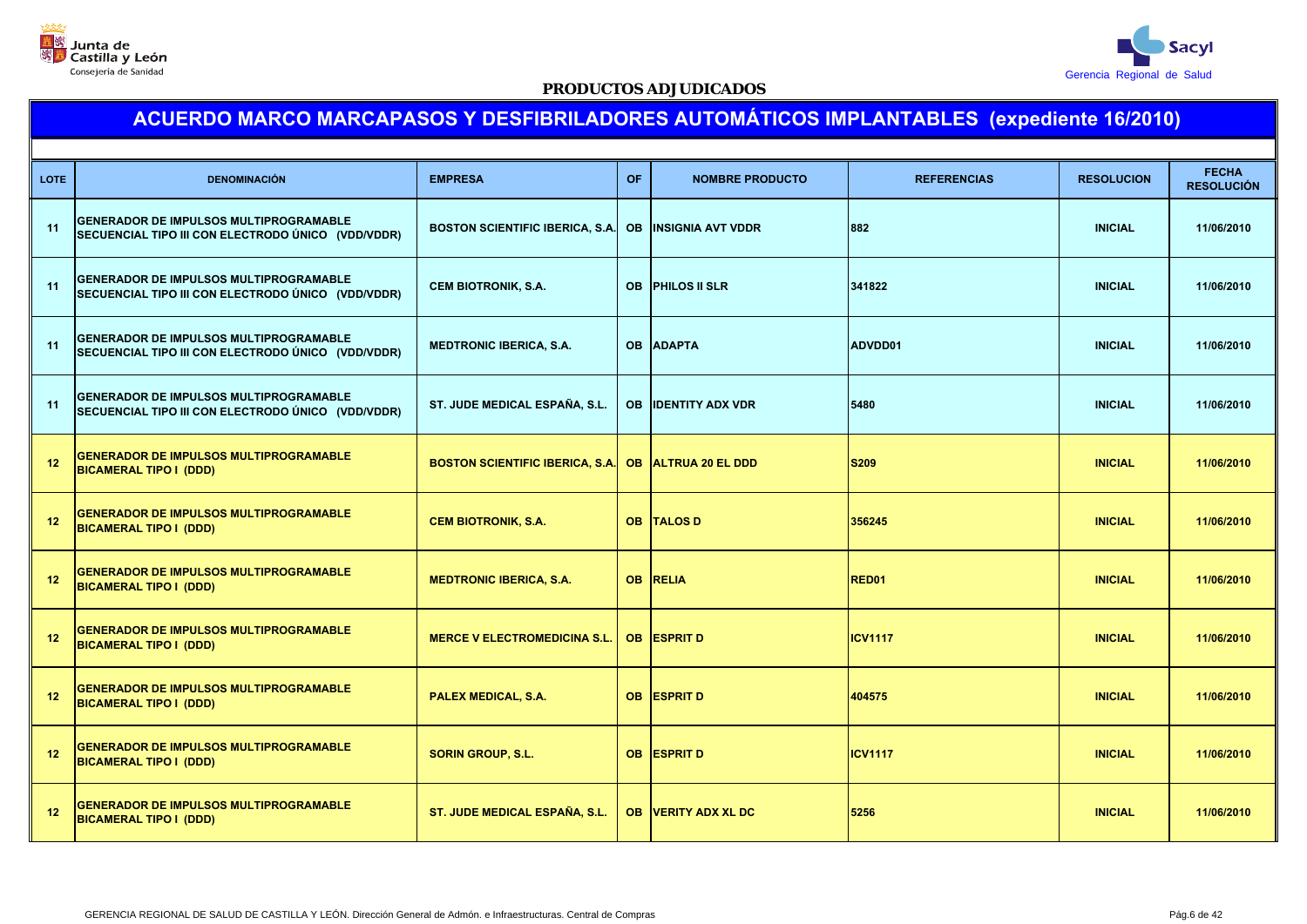



| <b>LOTE</b> | <b>DENOMINACIÓN</b>                                                                        | <b>EMPRESA</b>                         | OF        | <b>NOMBRE PRODUCTO</b>         | <b>REFERENCIAS</b> | <b>RESOLUCION</b> | <b>FECHA</b><br><b>RESOLUCIÓN</b> |
|-------------|--------------------------------------------------------------------------------------------|----------------------------------------|-----------|--------------------------------|--------------------|-------------------|-----------------------------------|
| 13          | <b>GENERADOR DE IMPULSOS MULTIPROGRAMABLE</b><br><b>BICAMERAL TIPO III (DDD)</b>           | <b>BOSTON SCIENTIFIC IBERICA, S.A.</b> | <b>OB</b> | <b>ALTRUA 50</b>               | S503               | <b>INICIAL</b>    | 11/06/2010                        |
| 13          | <b>GENERADOR DE IMPULSOS MULTIPROGRAMABLE</b><br><b>BICAMERAL TIPO III (DDD)</b>           | <b>CEM BIOTRONIK, S.A.</b>             | <b>OB</b> | <b>PHILOS II D</b>             | 341825             | <b>INICIAL</b>    | 11/06/2010                        |
| 13          | <b>GENERADOR DE IMPULSOS MULTIPROGRAMABLE</b><br><b>BICAMERAL TIPO III (DDD)</b>           | <b>CEM BIOTRONIK, S.A.</b>             | V1        | <b>EFFECTAD</b>                | 375429             | <b>INCLUSIÓN</b>  | 25/02/2011                        |
| 13          | <b>GENERADOR DE IMPULSOS MULTIPROGRAMABLE</b><br><b>BICAMERAL TIPO III (DDD)</b>           | <b>MEDTRONIC IBERICA, S.A.</b>         | <b>OB</b> | <b>SENSIA</b>                  | SED <sub>01</sub>  | <b>INICIAL</b>    | 11/06/2010                        |
| 13          | <b>GENERADOR DE IMPULSOS MULTIPROGRAMABLE</b><br><b>BICAMERAL TIPO III (DDD)</b>           | <b>MERCE V ELECTROMEDICINA S.L.</b>    | <b>OB</b> | <b>REPLY D</b>                 | <b>ICV1110</b>     | <b>INICIAL</b>    | 11/06/2010                        |
| 13          | <b>GENERADOR DE IMPULSOS MULTIPROGRAMABLE</b><br><b>BICAMERAL TIPO III (DDD)</b>           | PALEX MEDICAL, S.A.                    | <b>OB</b> | <b>REPLYD</b>                  | 404719             | <b>INICIAL</b>    | 11/06/2010                        |
| 13          | <b>GENERADOR DE IMPULSOS MULTIPROGRAMABLE</b><br><b>BICAMERAL TIPO III (DDD)</b>           | <b>SORIN GROUP, S.L.</b>               | <b>OB</b> | <b>REPLY D</b>                 | <b>ICV1110</b>     | <b>INICIAL</b>    | 11/06/2010                        |
| 13          | <b>GENERADOR DE IMPULSOS MULTIPROGRAMABLE</b><br><b>BICAMERAL TIPO III (DDD)</b>           | ST. JUDE MEDICAL ESPAÑA, S.L.          | <b>OB</b> | <b>IDENTITY ADX XL DC</b>      | 5286               | <b>INICIAL</b>    | 11/06/2010                        |
| 14          | <b>GENERADOR DE IMPULSOS MULTIPROGRAMABLE</b><br><b>BICAMERAL TIPO I CON SENSOR (DDDR)</b> | <b>BOSTON SCIENTIFIC IBERICA, S.A.</b> | <b>OB</b> | <b>ALTRUA 20 DDDR</b>          | <b>S203</b>        | <b>INICIAL</b>    | 11/06/2010                        |
| 14          | <b>GENERADOR DE IMPULSOS MULTIPROGRAMABLE</b><br><b>BICAMERAL TIPO I CON SENSOR (DDDR)</b> | ST. JUDE MEDICAL ESPAÑA, S.L.          | <b>OB</b> | <b>VERITY ADX XL DR</b>        | 5356               | <b>INICIAL</b>    | 11/06/2010                        |
| 14          | <b>GENERADOR DE IMPULSOS MULTIPROGRAMABLE</b><br><b>BICAMERAL TIPO I CON SENSOR (DDDR)</b> | ST. JUDE MEDICAL ESPAÑA, S.L.          |           | <b>V1 VERITY ADX XL DR M/S</b> | 5357 M/S           | <b>INICIAL</b>    | 11/06/2010                        |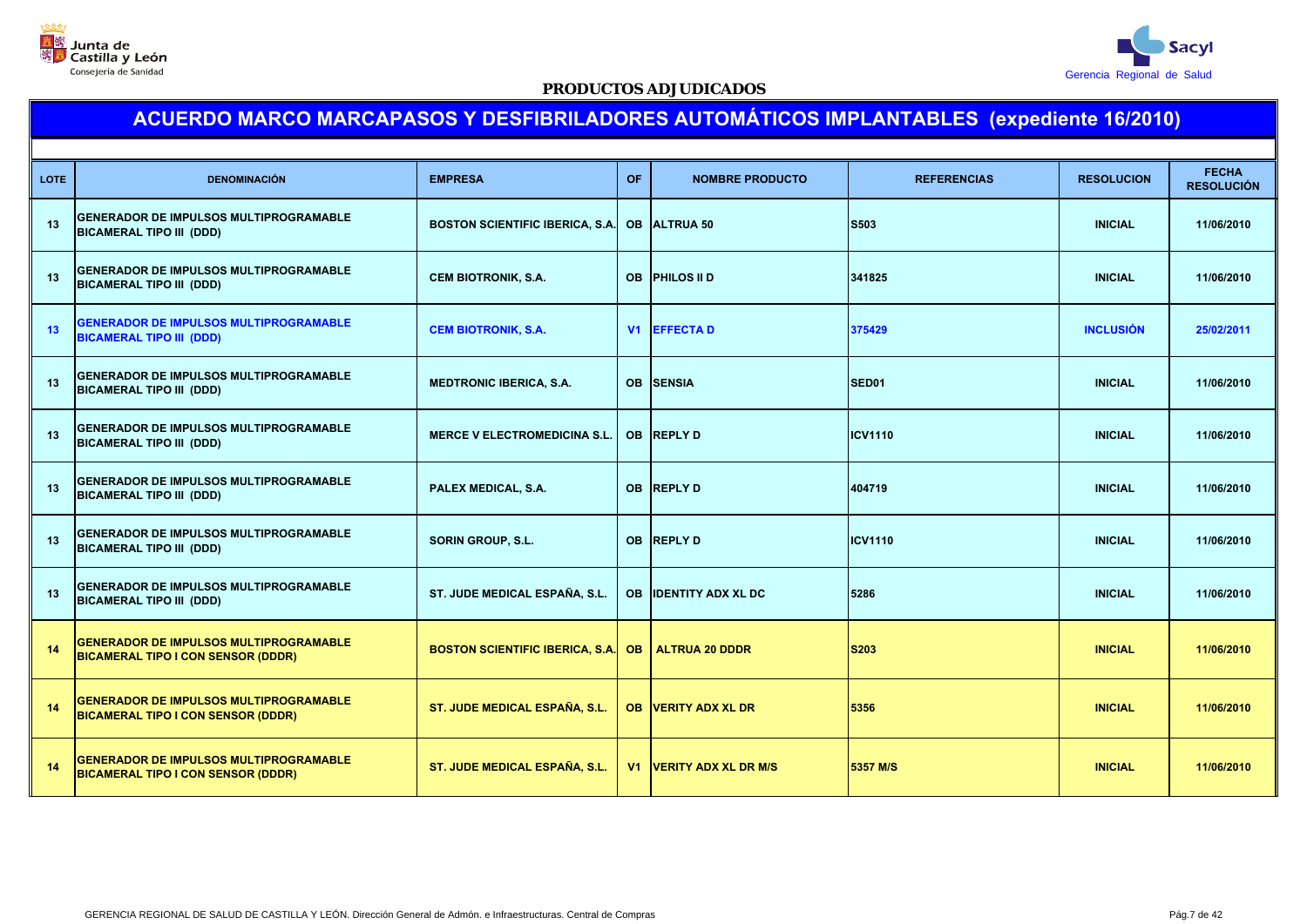



| <b>LOTE</b> | <b>DENOMINACIÓN</b>                                                                             | <b>EMPRESA</b>                                       | OF.            | <b>NOMBRE PRODUCTO</b>    | <b>REFERENCIAS</b> | <b>RESOLUCION</b> | <b>FECHA</b><br><b>RESOLUCIÓN</b> |
|-------------|-------------------------------------------------------------------------------------------------|------------------------------------------------------|----------------|---------------------------|--------------------|-------------------|-----------------------------------|
| 15          | <b>GENERADOR DE IMPULSOS MULTIPROGRAMABLE</b><br>BICAMERAL TIPO III CON UN SENSOR (DDDR)        | BOSTON SCIENTIFIC IBERICA, S.A. OB ALTRUA 20 EL DDDR |                |                           | <b>S208</b>        | <b>INICIAL</b>    | 11/06/2010                        |
| 15          | GENERADOR DE IMPULSOS MULTIPROGRAMABLE<br>BICAMERAL TIPO III CON UN SENSOR (DDDR)               | <b>BOSTON SCIENTIFIC IBERICA, S.A.</b>               |                | V1 ALTRUA 20 EL DDDR      | <b>S205</b>        | <b>INICIAL</b>    | 11/06/2010                        |
| 15          | GENERADOR DE IMPULSOS MULTIPROGRAMABLE<br><b>BICAMERAL TIPO III CON UN SENSOR (DDDR)</b>        | <b>CEM BIOTRONIK, S.A.</b>                           | <b>OB</b>      | <b>TALOS DR</b>           | 356248             | <b>INICIAL</b>    | 11/06/2010                        |
| 15          | <b>GENERADOR DE IMPULSOS MULTIPROGRAMABLE</b><br><b>BICAMERAL TIPO III CON UN SENSOR (DDDR)</b> | <b>CEM BIOTRONIK, S.A.</b>                           |                | <b>V1 EFFECTA DR</b>      | 371199             | <b>INCLUSIÓN</b>  | 25/02/2011                        |
| 15          | <b>GENERADOR DE IMPULSOS MULTIPROGRAMABLE</b><br><b>BICAMERAL TIPO III CON UN SENSOR (DDDR)</b> | <b>MEDTRONIC IBERICA, S.A.</b>                       |                | <b>OB RELIA</b>           | REDR01             | <b>INICIAL</b>    | 11/06/2010                        |
| 15          | <b>GENERADOR DE IMPULSOS MULTIPROGRAMABLE</b><br><b>BICAMERAL TIPO III CON UN SENSOR (DDDR)</b> | ST. JUDE MEDICAL ESPAÑA, S.L.                        | <b>OB</b>      | <b>IDENTITY ADX DR</b>    | 5380               | <b>INICIAL</b>    | 11/06/2010                        |
| 15          | <b>GENERADOR DE IMPULSOS MULTIPROGRAMABLE</b><br><b>BICAMERAL TIPO III CON UN SENSOR (DDDR)</b> | ST. JUDE MEDICAL ESPAÑA, S.L.                        | V <sub>1</sub> | <b>IDENTITY ADX XL DR</b> | 5386               | <b>INICIAL</b>    | 11/06/2010                        |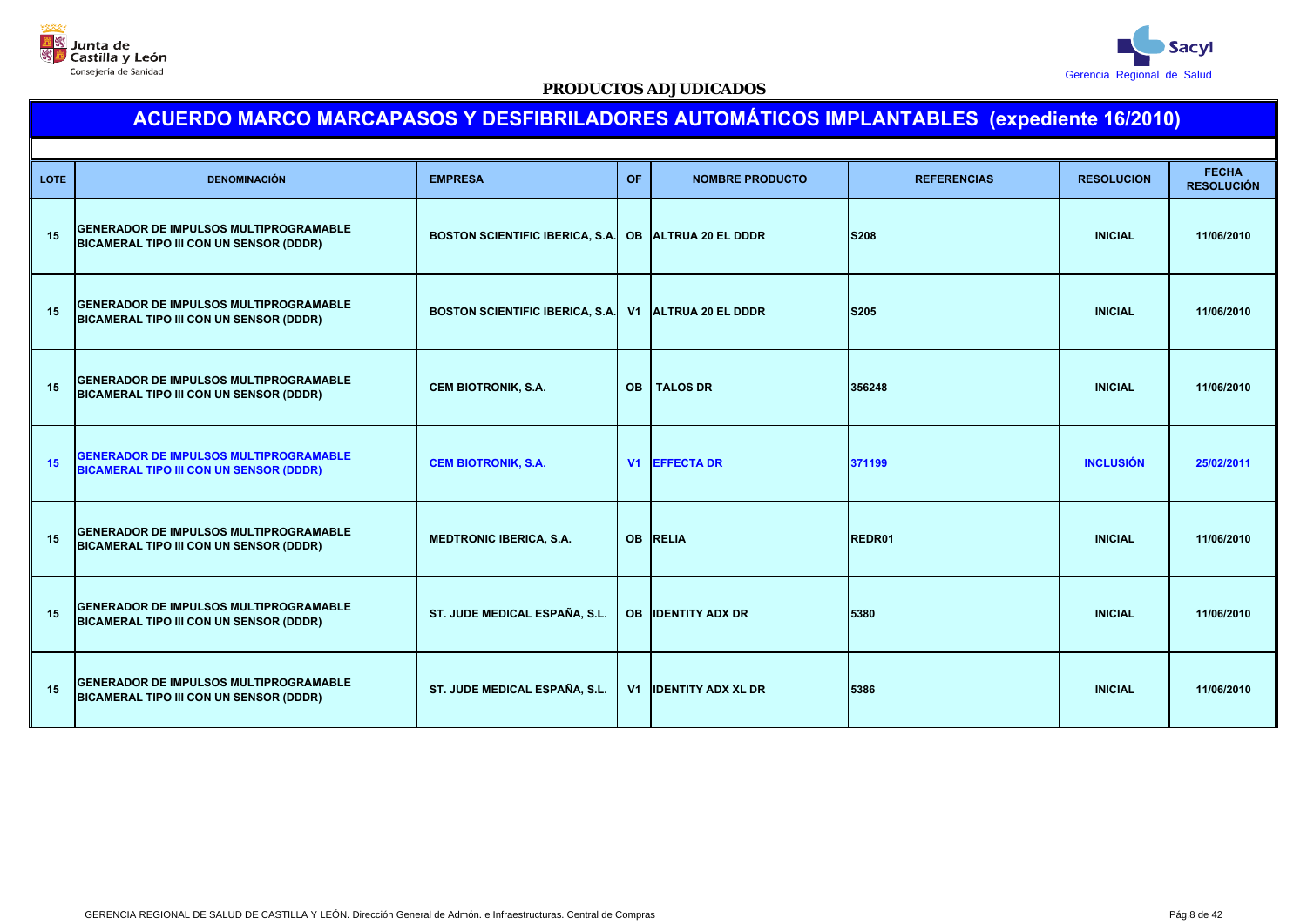



| <b>LOTE</b> | <b>DENOMINACIÓN</b>                                                                                                             | <b>EMPRESA</b>                                    | <b>OF</b>      | <b>NOMBRE PRODUCTO</b>       | <b>REFERENCIAS</b> | <b>RESOLUCION</b> | <b>FECHA</b><br><b>RESOLUCIÓN</b> |
|-------------|---------------------------------------------------------------------------------------------------------------------------------|---------------------------------------------------|----------------|------------------------------|--------------------|-------------------|-----------------------------------|
| 16          | <b>GENERADOR DE IMPULSOS MULTIPROGRAMABLE</b><br>BICAMERAL TIPO III CON DOS SENSORES (DDDR)                                     | BOSTON SCIENTIFIC IBERICA, S.A. OB ALTRUA 40 DDDR |                |                              | S403               | <b>INICIAL</b>    | 11/06/2010                        |
| 16          | <b>GENERADOR DE IMPULSOS MULTIPROGRAMABLE</b><br>BICAMERAL TIPO III CON DOS SENSORES (DDDR)                                     | <b>MEDTRONIC IBERICA, S.A.</b>                    |                | OB SENSIA                    | SEDR01             | <b>INICIAL</b>    | 11/06/2010                        |
| 16          | <b>GENERADOR DE IMPULSOS MULTIPROGRAMABLE</b><br>BICAMERAL TIPO III CON DOS SENSORES (DDDR)                                     | ST. JUDE MEDICAL ESPAÑA, S.L.                     |                | <b>OB VICTORY DR</b>         | 5810               | <b>INICIAL</b>    | 11/06/2010                        |
| 17          | <b>GENERADOR DE IMPULSOS MULTIPROGRAMABLE</b><br>BICAMERAL TIPO III CON UN SENSOR Y MONITORIZACIÓN A<br><b>DISTANCIA (DDDR)</b> | <b>CEM BIOTRONIK, S.A.</b>                        | <b>OB</b>      | PHILOS II DR-T               | 343175             | <b>INICIAL</b>    | 11/06/2010                        |
| 17          | <b>GENERADOR DE IMPULSOS MULTIPROGRAMABLE</b><br>BICAMERAL TIPO III CON UN SENSOR Y MONITORIZACIÓN A<br><b>DISTANCIA (DDDR)</b> | <b>CEM BIOTRONIK, S.A.</b>                        | V <sub>1</sub> | <b>ESTELLA DR-T (ProMRI)</b> | 377383             | <b>INCLUSIÓN</b>  | 25/02/2011                        |
| 17          | <b>GENERADOR DE IMPULSOS MULTIPROGRAMABLE</b><br>BICAMERAL TIPO III CON UN SENSOR Y MONITORIZACIÓN A<br><b>DISTANCIA (DDDR)</b> | <b>MEDTRONIC IBERICA, S.A.</b>                    |                | <b>OB SENSIA</b>             | <b>SEDRL1</b>      | <b>INICIAL</b>    | 11/06/2010                        |
| 18          | <b>GENERADOR DE IMPULSOS MULTIPROGRAMABLE</b><br>BICAMERAL TIPO III CON DOS SENSORES Y AUTOUMBRAL<br>(DDDR)                     | BOSTON SCIENTIFIC IBERICA, S.A. OB ALTRUA 60 DDDR |                |                              | <b>S603</b>        | <b>INICIAL</b>    | 11/06/2010                        |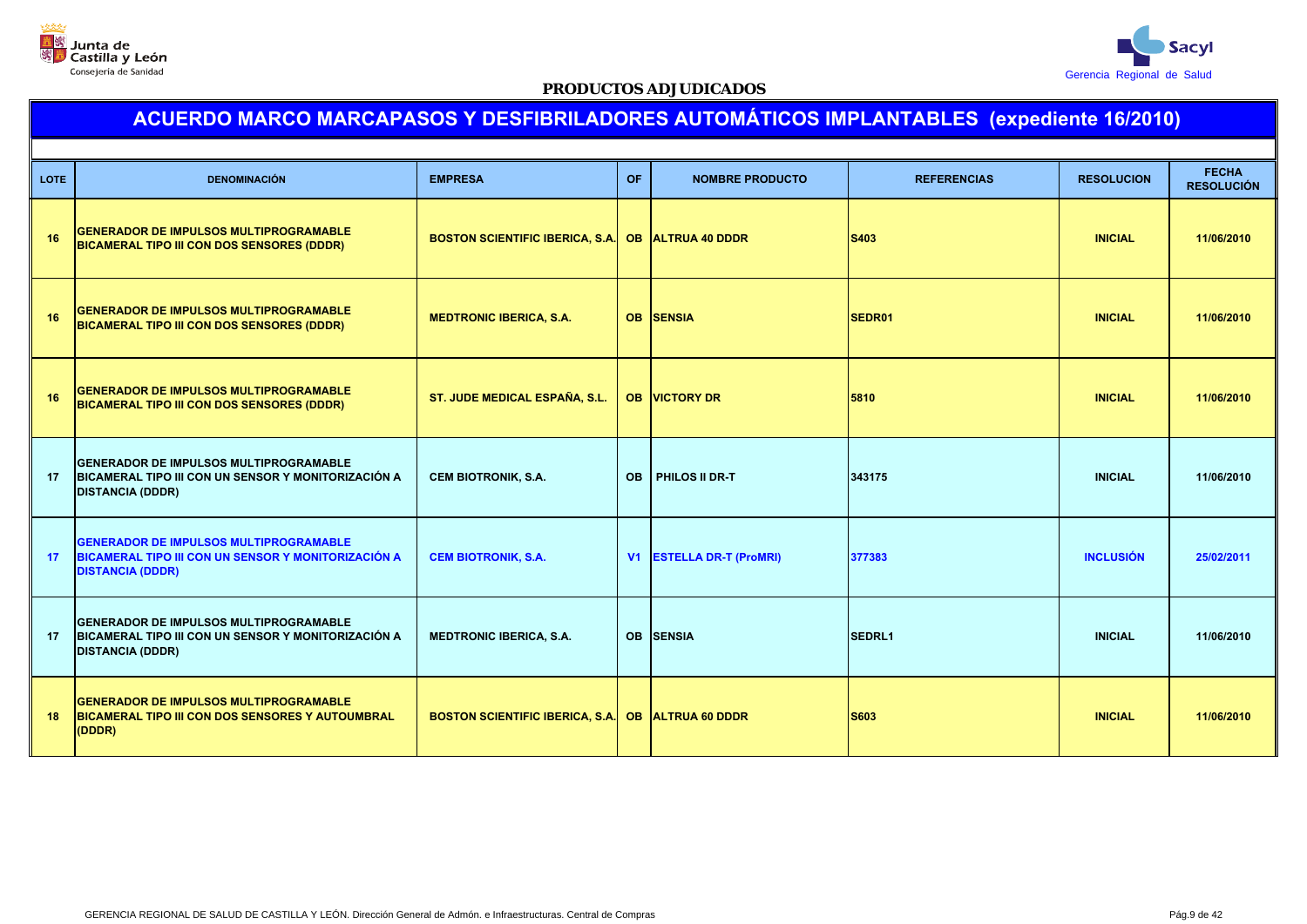



| <b>LOTE</b> | <b>DENOMINACIÓN</b>                                                                                                                                  | <b>EMPRESA</b>                         | <b>OF</b> | <b>NOMBRE PRODUCTO</b> | <b>REFERENCIAS</b> | <b>RESOLUCION</b> | <b>FECHA</b><br><b>RESOLUCIÓN</b> |
|-------------|------------------------------------------------------------------------------------------------------------------------------------------------------|----------------------------------------|-----------|------------------------|--------------------|-------------------|-----------------------------------|
| 19          | <b>GENERADOR DE IMPULSOS MULTIPROGRAMABLE</b><br>BICAMERAL TIPO I CON SENSOR Y ALGORITMO ESPECÍFICO<br>PARA PREVENCIÓN DE ARRITMIA AURICULAR (DDDR)  | <b>BOSTON SCIENTIFIC IBERICA, S.A.</b> | <b>OB</b> | <b>ALTRUA 50 DDDR</b>  | <b>S502</b>        | <b>INICIAL</b>    | 11/06/2010                        |
| 19          | <b>GENERADOR DE IMPULSOS MULTIPROGRAMABLE</b><br>BICAMERAL TIPO I CON SENSOR Y ALGORITMO ESPECÍFICO<br>PARA PREVENCIÓN DE ARRITMIA AURICULAR (DDDR)  | <b>COBLAN TECMED, S.L.</b>             | <b>OB</b> | <b>E60DR</b>           | <b>E60A1</b>       | <b>INICIAL</b>    | 11/06/2010                        |
| 19          | <b>IGENERADOR DE IMPULSOS MULTIPROGRAMABLE</b><br>BICAMERAL TIPO I CON SENSOR Y ALGORITMO ESPECÍFICO<br>PARA PREVENCIÓN DE ARRITMIA AURICULAR (DDDR) | <b>MEDTRONIC IBERICA, S.A.</b>         | <b>OB</b> | <b>VERSA</b>           | VEDR01             | <b>INICIAL</b>    | 11/06/2010                        |
| 19          | <b>GENERADOR DE IMPULSOS MULTIPROGRAMABLE</b><br>BICAMERAL TIPO I CON SENSOR Y ALGORITMO ESPECÍFICO<br>PARA PREVENCIÓN DE ARRITMIA AURICULAR (DDDR)  | ST. JUDE MEDICAL ESPAÑA, S.L.          |           | OB ZEPHYR XL DR        | 5826               | <b>INICIAL</b>    | 11/06/2010                        |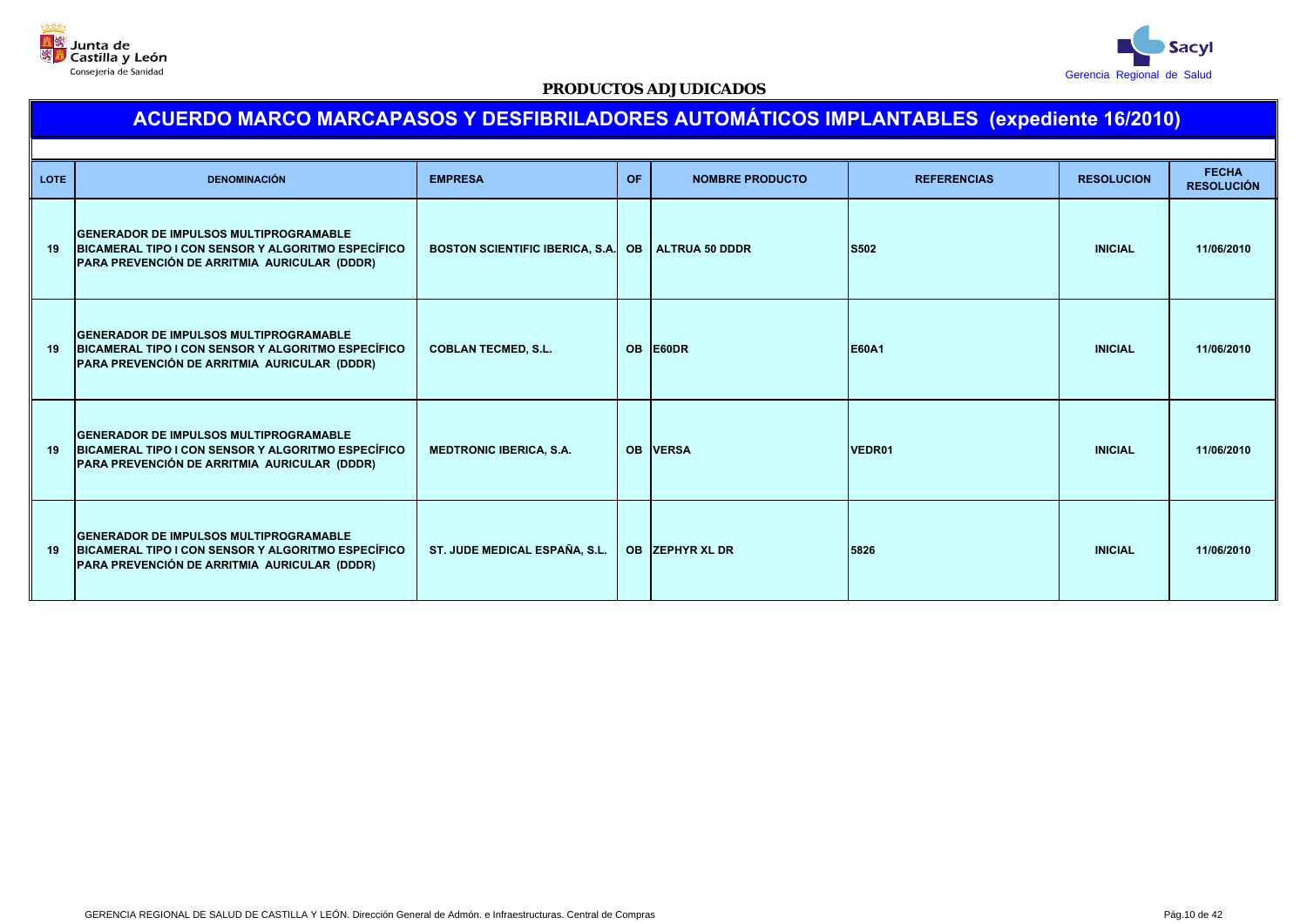



# **ACUERDO MARCO MARCAPASOS Y DESFIBRILADORES AUTOMÁTICOS IMPLANTABLES (expediente 16/2010)**

| <b>LOTE</b> | <b>DENOMINACIÓN</b>                                                                                                                                   | <b>EMPRESA</b>                                       | OF.       | <b>NOMBRE PRODUCTO</b>  | <b>REFERENCIAS</b> | <b>RESOLUCION</b> | <b>FECHA</b><br><b>RESOLUCIÓN</b> |
|-------------|-------------------------------------------------------------------------------------------------------------------------------------------------------|------------------------------------------------------|-----------|-------------------------|--------------------|-------------------|-----------------------------------|
| 20          | <b>GENERADOR DE IMPULSOS MULTIPROGRAMABLE</b><br>BICAMERAL TIPO III CON SENSOR Y ALGORITMO ESPECÍFICO<br>PARA PREVENCIÓN DE ARRITMIA AURICULAR (DDDR) | BOSTON SCIENTIFIC IBERICA, S.A. OB ALTRUA 60 EL DDDR |           |                         | <b>S606</b>        | <b>INICIAL</b>    | 11/06/2010                        |
| 20          | <b>GENERADOR DE IMPULSOS MULTIPROGRAMABLE</b><br>BICAMERAL TIPO III CON SENSOR Y ALGORITMO ESPECÍFICO<br>PARA PREVENCIÓN DE ARRITMIA AURICULAR (DDDR) | <b>COBLAN TECMED, S.L.</b>                           | <b>OB</b> | <b>G70DR</b>            | G70A1              | <b>INICIAL</b>    | 11/06/2010                        |
| 20          | <b>GENERADOR DE IMPULSOS MULTIPROGRAMABLE</b><br>BICAMERAL TIPO III CON SENSOR Y ALGORITMO ESPECÍFICO<br>PARA PREVENCIÓN DE ARRITMIA AURICULAR (DDDR) | <b>MEDTRONIC IBERICA, S.A.</b>                       |           | <b>OB ADAPTA</b>        | ADDR01/03/06       | <b>INICIAL</b>    | 11/06/2010                        |
| 20          | <b>GENERADOR DE IMPULSOS MULTIPROGRAMABLE</b><br>BICAMERAL TIPO III CON SENSOR Y ALGORITMO ESPECÍFICO<br>PARA PREVENCIÓN DE ARRITMIA AURICULAR (DDDR) | <b>MERCE V ELECTROMEDICINA S.L.</b>                  |           | OB REPLY DR             | <b>ICV1099</b>     | <b>INICIAL</b>    | 11/06/2010                        |
| 20          | <b>GENERADOR DE IMPULSOS MULTIPROGRAMABLE</b><br>BICAMERAL TIPO III CON SENSOR Y ALGORITMO ESPECÍFICO<br>PARA PREVENCIÓN DE ARRITMIA AURICULAR (DDDR) | PALEX MEDICAL, S.A.                                  |           | OB REPLY DR             | 404721             | <b>INICIAL</b>    | 11/06/2010                        |
| 20          | <b>GENERADOR DE IMPULSOS MULTIPROGRAMABLE</b><br>BICAMERAL TIPO III CON SENSOR Y ALGORITMO ESPECÍFICO<br>PARA PREVENCIÓN DE ARRITMIA AURICULAR (DDDR) | <b>SORIN GROUP, S.L.</b>                             |           | <b>OB REPLY DR</b>      | <b>ICV1099</b>     | <b>INICIAL</b>    | 11/06/2010                        |
| 20          | <b>GENERADOR DE IMPULSOS MULTIPROGRAMABLE</b><br>BICAMERAL TIPO III CON SENSOR Y ALGORITMO ESPECÍFICO<br>PARA PREVENCIÓN DE ARRITMIA AURICULAR (DDDR) | ST. JUDE MEDICAL ESPAÑA, S.L.                        |           | <b>OB ACCENT DR</b>     | <b>PM2112</b>      | <b>INICIAL</b>    | 11/06/2010                        |
| 20          | <b>GENERADOR DE IMPULSOS MULTIPROGRAMABLE</b><br>BICAMERAL TIPO III CON SENSOR Y ALGORITMO ESPECÍFICO<br>PARA PREVENCIÓN DE ARRITMIA AURICULAR (DDDR) | ST. JUDE MEDICAL ESPAÑA, S.L.                        |           | <b>V1 ACCENT MRI DR</b> | <b>PM2124</b>      | <b>INCLUSIÓN</b>  | 19/09/2011                        |
| 20          | <b>GENERADOR DE IMPULSOS MULTIPROGRAMABLE</b><br>BICAMERAL TIPO III CON SENSOR Y ALGORITMO ESPECÍFICO<br>PARA PREVENCIÓN DE ARRITMIA AURICULAR (DDDR) | <b>VITATRON MEDICAL, S.A.</b>                        | <b>OB</b> | <b>G70DR</b>            | <b>G70A1</b>       | <b>INICIAL</b>    | 11/06/2010                        |

GERENCIA REGIONAL DE SALUD DE CASTILLA Y LEÓN. Dirección General de Admón. e Infraestructuras. Central de Compras Pág.11 de Compras Pág.11 de 12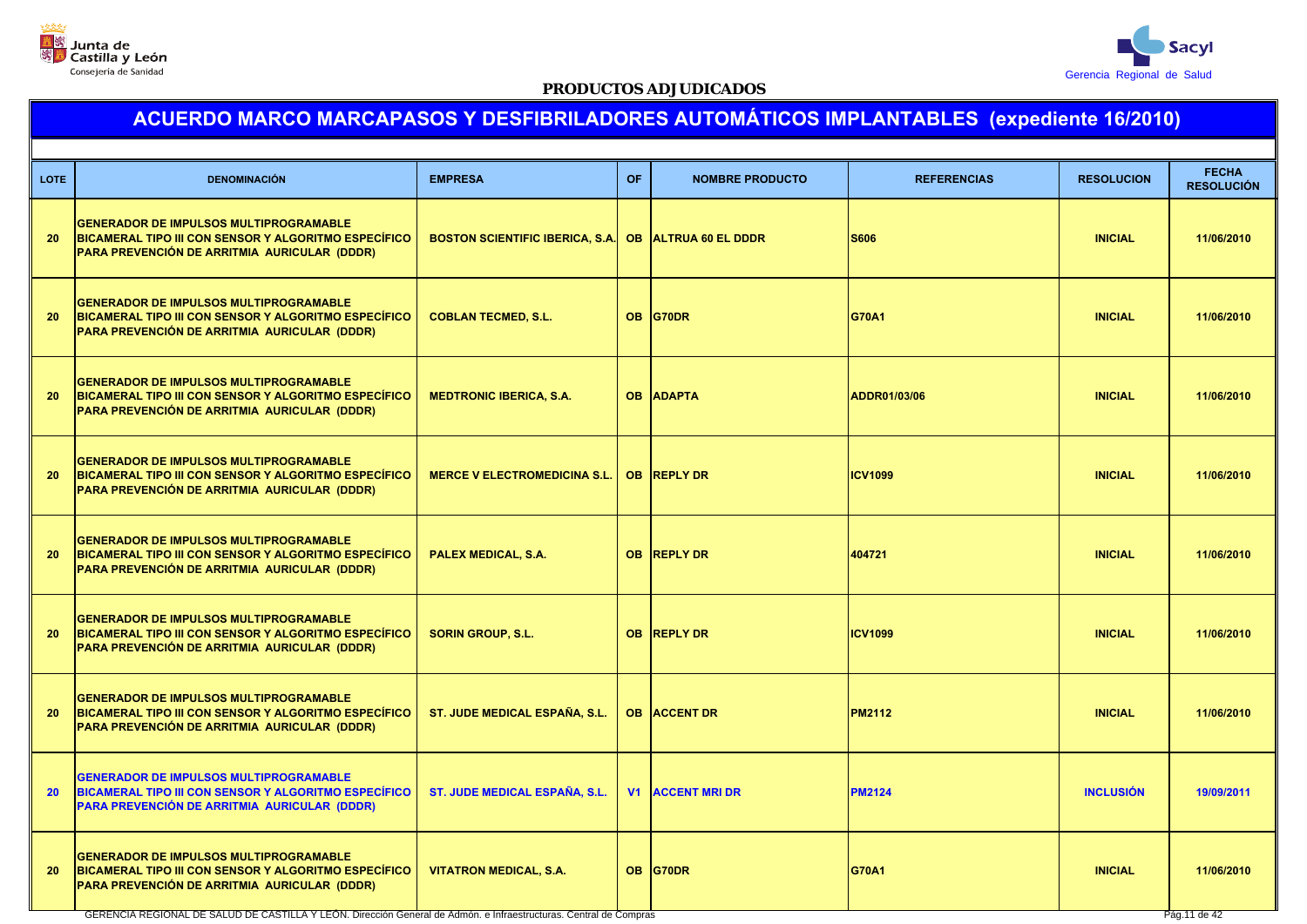



| <b>LOTE</b> | <b>DENOMINACIÓN</b>                                                                                                                                                               | <b>EMPRESA</b>                         | <b>OF</b>      | <b>NOMBRE PRODUCTO</b>      | <b>REFERENCIAS</b> | <b>RESOLUCION</b> | <b>FECHA</b><br><b>RESOLUCIÓN</b> |
|-------------|-----------------------------------------------------------------------------------------------------------------------------------------------------------------------------------|----------------------------------------|----------------|-----------------------------|--------------------|-------------------|-----------------------------------|
| 21          | <b>GENERADOR DE IMPULSOS MULTIPROGRAMABLE</b><br>BICAMERAL TIPO III CON SENSOR Y ALGORITIMO ESPECÍFICO<br>PARA LA PREVENCIÓN Y TRATAMIENTO DE ARRITMIA<br><b>AURICULAR (DDDR)</b> | <b>BOSTON SCIENTIFIC IBERICA, S.A.</b> |                | <b>OB ALTRUA 60 EL DDDR</b> | <b>S602</b>        | <b>INICIAL</b>    | 11/06/2010                        |
| 21          | <b>GENERADOR DE IMPULSOS MULTIPROGRAMABLE</b><br>BICAMERAL TIPO III CON SENSOR Y ALGORITIMO ESPECÍFICO<br>PARA LA PREVENCIÓN Y TRATAMIENTO DE ARRITMIA<br><b>AURICULAR (DDDR)</b> | <b>CEM BIOTRONIK, S.A.</b>             | OB.            | <b>EVIA DR-T</b>            | 359529             | <b>INICIAL</b>    | 11/06/2010                        |
| 21          | <b>GENERADOR DE IMPULSOS MULTIPROGRAMABLE</b><br>BICAMERAL TIPO III CON SENSOR Y ALGORITIMO ESPECÍFICO<br>PARA LA PREVENCIÓN Y TRATAMIENTO DE ARRITMIA<br><b>AURICULAR (DDDR)</b> | <b>CEM BIOTRONIK, S.A.</b>             |                | V1 EVIA DR-T (Pro MRI)      | 371996             | <b>INCLUSIÓN</b>  | 25/02/2011                        |
| 21          | <b>GENERADOR DE IMPULSOS MULTIPROGRAMABLE</b><br>BICAMERAL TIPO III CON SENSOR Y ALGORITIMO ESPECÍFICO<br>PARA LA PREVENCIÓN Y TRATAMIENTO DE ARRITMIA<br><b>AURICULAR (DDDR)</b> | <b>MEDTRONIC IBERICA, S.A.</b>         | <b>OB</b>      | <b>ADAPTA</b>               | <b>ADDRL1</b>      | <b>INICIAL</b>    | 11/06/2010                        |
| 24          | GENERADOR DE IMPULSOS MULTIPROGRAMABLE<br>BICAMERAL TIPO III CON SENSOR Y ALGORITIMO ESPECÍFICO<br><u>PARA LA PREVENCIÓN Y TRATAMIENTO DE ARRITMIA</u><br><b>AURICULAR (DDDR)</b> | <b>MEDTRONIC IBERICA, S.A.</b>         | $\Psi$         | <b>ENRHYTHM MRI-</b>        | EMDR01             | <b>INICIAL</b>    | 44/06/2010                        |
| 21          | <b>GENERADOR DE IMPULSOS MULTIPROGRAMABLE</b><br>BICAMERAL TIPO III CON SENSOR Y ALGORITIMO ESPECÍFICO<br>PARA LA PREVENCIÓN Y TRATAMIENTO DE ARRITMIA<br><b>AURICULAR (DDDR)</b> | <b>MEDTRONIC IBERICA, S.A.</b>         |                | <b>V1 ADVISA DR MRI</b>     | <b>A3DR01</b>      | <b>SUSTITUTO</b>  | 30/08/2010                        |
| 21          | GENERADOR DE IMPULSOS MULTIPROGRAMABLE<br>BICAMERAL TIPO III CON SENSOR Y ALGORITMO ESPECÍFICO<br>PARA LA PREVENCIÓN Y TRATAMIENTO DE ARRITMIA<br><b>AURICULAR (DDDR)</b>         | ST. JUDE MEDICAL ESPAÑA, S.L.          | <b>OB</b>      | <b>ACCENT DR RF</b>         | <b>PM2212</b>      | <b>INICIAL</b>    | 11/06/2010                        |
| 21          | <b>GENERADOR DE IMPULSOS MULTIPROGRAMABLE</b><br>BICAMERAL TIPO III CON SENSOR Y ALGORITMO ESPECÍFICO<br>PARA LA PREVENCIÓN Y TRATAMIENTO DE ARRITMIA<br><b>AURICULAR (DDDR)</b>  | ST. JUDE MEDICAL ESPAÑA, S.L.          | V <sub>1</sub> | <b>ACCENT DR RF MRI</b>     | <b>PM2224</b>      | <b>INCLUSIÓN</b>  | 20/07/2011                        |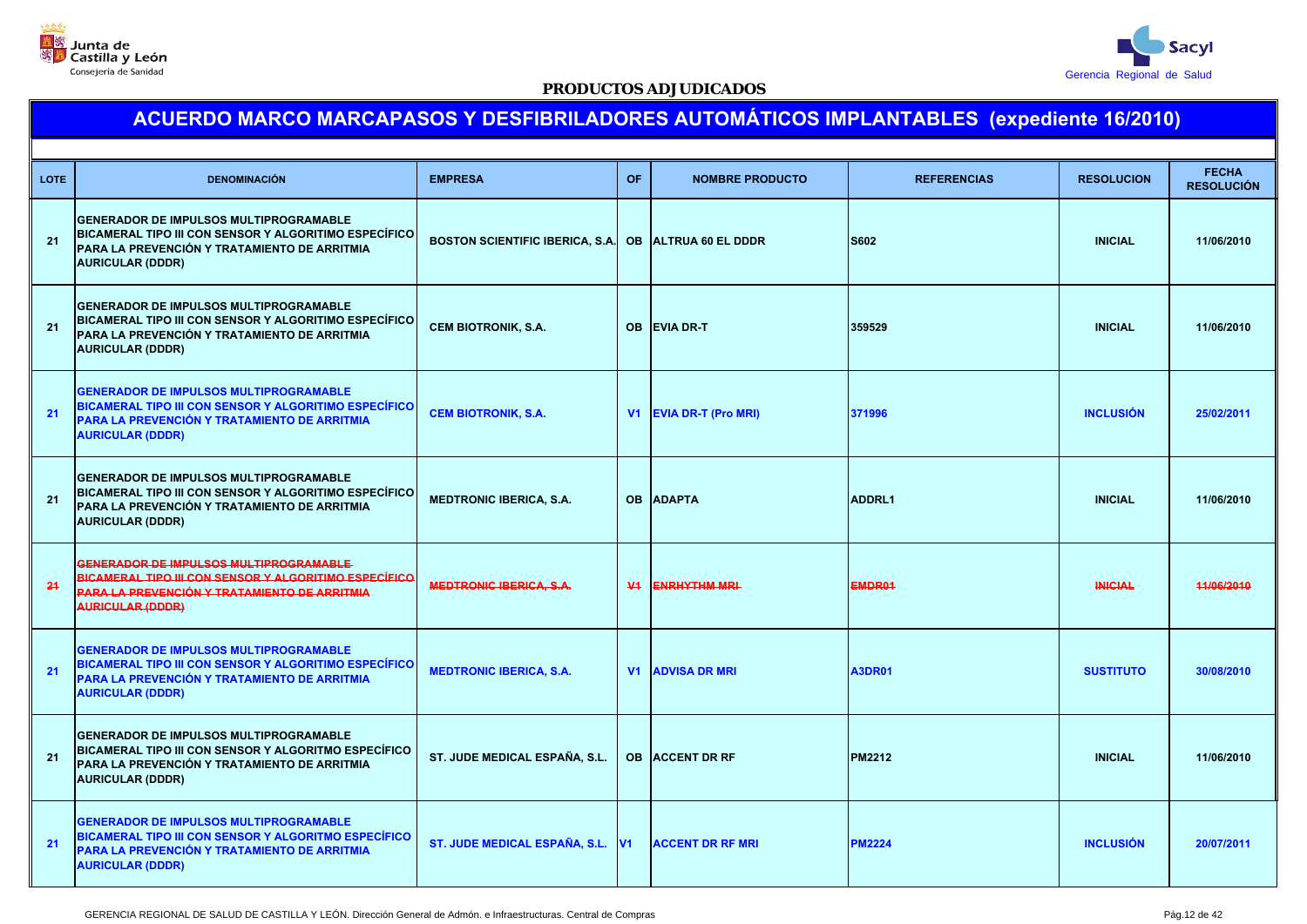



| <b>LOTE</b>       | <b>DENOMINACIÓN</b>                                                                                                                                  | <b>EMPRESA</b>                         | <b>OF</b> | <b>NOMBRE PRODUCTO</b>      | <b>REFERENCIAS</b> | <b>RESOLUCION</b> | <b>FECHA</b><br><b>RESOLUCIÓN</b> |
|-------------------|------------------------------------------------------------------------------------------------------------------------------------------------------|----------------------------------------|-----------|-----------------------------|--------------------|-------------------|-----------------------------------|
| $22 \overline{ }$ | <b>GENERADOR DE IMPULSOS MULTIPROGRAMABLE</b><br>BICAMERAL TIPO III CON SENSOR Y ALGORITMO ESPECÍFICO<br><b>PARA ESTIMULACION MINIMA VENTRICULAR</b> | <b>BOSTON SCIENTIFIC IBERICA, S.A.</b> |           | <b>OB ALTRUA 40 EL DDDR</b> | S404               | <b>INICIAL</b>    | 11/06/2010                        |
| 22                | <b>GENERADOR DE IMPULSOS MULTIPROGRAMABLE</b><br>BICAMERAL TIPO III CON SENSOR Y ALGORITMO ESPECÍFICO<br>PARA ESTIMULACION MINIMA VENTRICULAR        | <b>MEDTRONIC IBERICA, S.A.</b>         |           | <b>OB ADAPTA</b>            | <b>ADDRS1</b>      | <b>INICIAL</b>    | 11/06/2010                        |
| 22                | <b>GENERADOR DE IMPULSOS MULTIPROGRAMABLE</b><br>BICAMERAL TIPO III CON SENSOR Y ALGORITMO ESPECÍFICO<br><b>PARA ESTIMULACION MINIMA VENTRICULAR</b> | <b>MEDTRONIC IBERICA, S.A.</b>         | V1        | <b>ENSURA DR MRI</b>        | EN1DR01            | <b>INCLUSIÓN</b>  | 30/08/2010                        |
| 22                | <b>GENERADOR DE IMPULSOS MULTIPROGRAMABLE</b><br>BICAMERAL TIPO III CON SENSOR Y ALGORITMO ESPECÍFICO<br><b>PARA ESTIMULACION MINIMA VENTRICULAR</b> | <b>MERCE V ELECTROMEDICINA S.L.</b>    |           | <b>OB ESPRIT DR</b>         | <b>ICV1114</b>     | <b>INICIAL</b>    | 11/06/2010                        |
| 22                | <b>GENERADOR DE IMPULSOS MULTIPROGRAMABLE</b><br>BICAMERAL TIPO III CON SENSOR Y ALGORITMO ESPECÍFICO<br><b>PARA ESTIMULACION MINIMA VENTRICULAR</b> | <b>PALEX MEDICAL, S.A.</b>             |           | <b>OB ESPRIT DR</b>         | 404576             | <b>INICIAL</b>    | 11/06/2010                        |
| 22 <sub>2</sub>   | <b>GENERADOR DE IMPULSOS MULTIPROGRAMABLE</b><br>BICAMERAL TIPO III CON SENSOR Y ALGORITMO ESPECÍFICO<br><b>PARA ESTIMULACION MINIMA VENTRICULAR</b> | <b>SORIN GROUP, S.L.</b>               |           | <b>OB ESPRIT DR</b>         | <b>ICV1114</b>     | <b>INICIAL</b>    | 11/06/2010                        |
| $22 \overline{ }$ | <b>GENERADOR DE IMPULSOS MULTIPROGRAMABLE</b><br>BICAMERAL TIPO III CON SENSOR Y ALGORITMO ESPECÍFICO<br><b>PARA ESTIMULACION MINIMA VENTRICULAR</b> | ST. JUDE MEDICAL ESPAÑA, S.L.          |           | OB ZEPHYR DR                | 5820               | <b>INICIAL</b>    | 11/06/2010                        |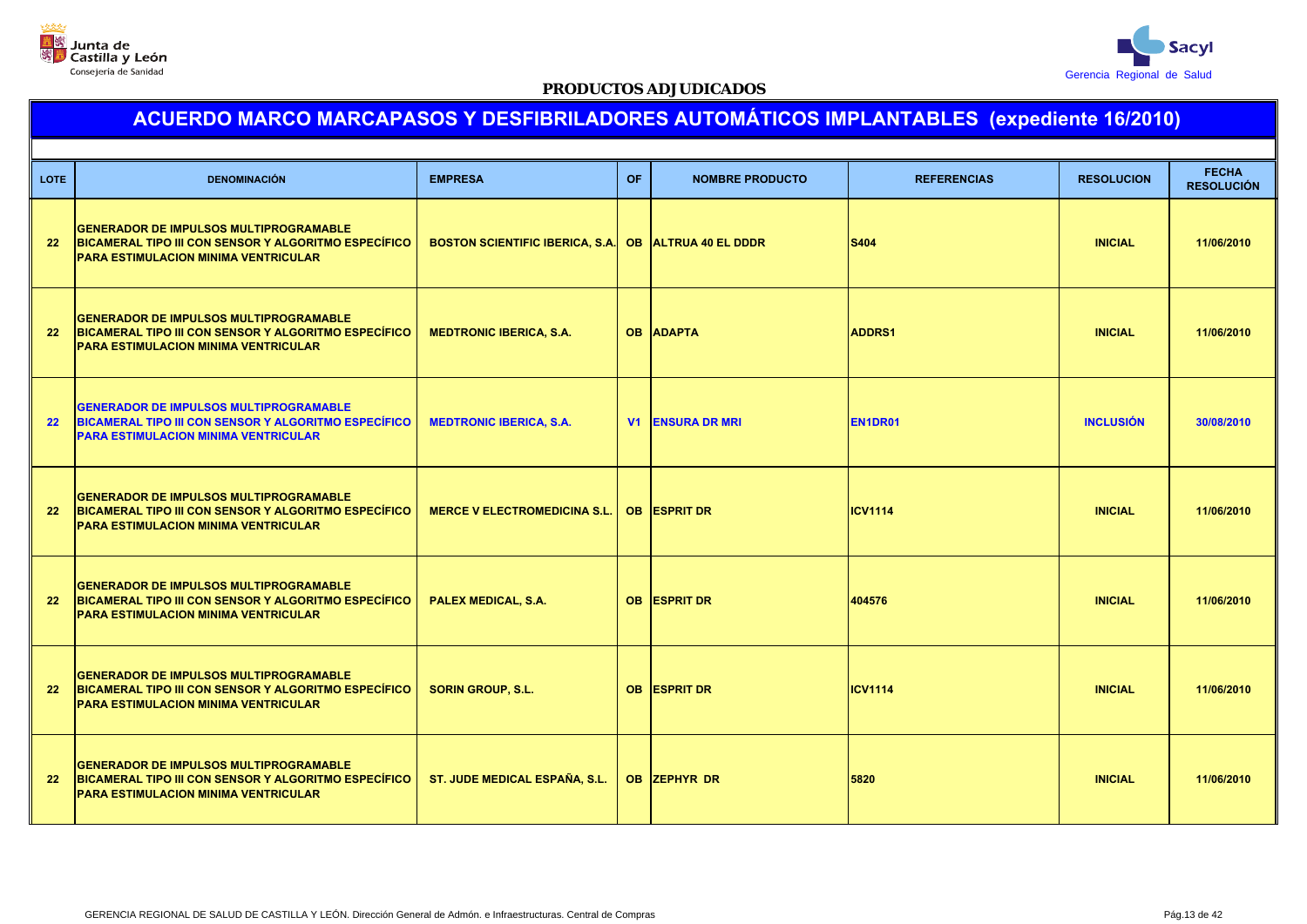



| <b>LOTE</b> | <b>DENOMINACIÓN</b>                                                                                                                                    | <b>EMPRESA</b>                     | <b>OF</b> | <b>NOMBRE PRODUCTO</b>               | <b>REFERENCIAS</b>      | <b>RESOLUCION</b> | <b>FECHA</b><br><b>RESOLUCIÓN</b> |
|-------------|--------------------------------------------------------------------------------------------------------------------------------------------------------|------------------------------------|-----------|--------------------------------------|-------------------------|-------------------|-----------------------------------|
| 23          | <b>GENERADOR DE IMPULSOS MULTIPROGRAMABLE</b><br><b>TRICAMERAL TIPO I CON SENSOR PARA TERAPIA DE</b><br><b>RESINCRONIZACIÓN (TRC)</b>                  | BOSTON SCIENTIFIC IBERICA, S.A. OB |           | <b>CONTAK RENEWAL TR 1</b>           | H145                    | <b>INICIAL</b>    | 11/06/2010                        |
| 23          | <b>GENERADOR DE IMPULSOS MULTIPROGRAMABLE</b><br>TRICAMERAL TIPO I CON SENSOR PARA TERAPIA DE<br><b>RESINCRONIZACIÓN (TRC)</b>                         | <b>MEDTRONIC IBERICA, S.A.</b>     |           | <b>OB INSYNC III</b>                 | 8042                    | <b>INICIAL</b>    | 11/06/2010                        |
| 23          | <b>GENERADOR DE IMPULSOS MULTIPROGRAMABLE</b><br>TRICAMERAL TIPO I CON SENSOR PARA TERAPIA DE<br><b>RESINCRONIZACIÓN (TRC)</b>                         | <b>MEDTRONIC IBERICA, S.A.</b>     | <b>OB</b> | <b>SYNCRA CRT-P</b>                  | <b>C2TR01</b>           | <b>SUSTITUTO</b>  | 30/08/2010                        |
| 23          | <b>GENERADOR DE IMPULSOS MULTIPROGRAMABLE</b><br><b>TRICAMERAL TIPO I CON SENSOR PARA TERAPIA DE</b><br><b>RESINCRONIZACIÓN (TRC)</b>                  | ST. JUDE MEDICAL ESPAÑA, S.L.      |           | <b>OB FRONTIER II</b>                | 5596                    | <b>INICIAL</b>    | 11/06/2010                        |
| 23          | <b>GENERADOR DE IMPULSOS MULTIPROGRAMABLE</b><br><b>TRICAMERAL TIPO I CON SENSOR PARA TERAPIA DE</b><br><b>RESINCRONIZACIÓN (TRC)</b>                  | ST. JUDE MEDICAL ESPAÑA, S.L.      |           | <b>V1 ANTHEM</b>                     | <b>PM3112</b>           | <b>INCLUSIÓN</b>  | 30/08/2010                        |
| 24          | <b>GENERADOR DE IMPULSOS MULTIPROGRAMABLE</b><br><b>TRICAMERAL TIPO II CON SENSOR PARA TERAPIA DE</b><br><b>RESINCRONIZACIÓN (TRC)</b>                 | ST. JUDE MEDICAL ESPAÑA, S.L.      |           | <b>OB ANTHEM RF</b>                  | <b>PM3212</b>           | <b>INICIAL</b>    | 11/06/2010                        |
| 25          | <b>GENERADOR DE IMPULSOS MULTIPROGRAMABLE</b><br>TRICAMERAL TIPO III CON SENSOR PARA TERAPIA DE<br>RESINCRONIZACIÓN Y MONITORIZACIÓN A DISTANCIA (TRC) | ST. JUDE MEDICAL ESPAÑA, S.L.      | <b>OB</b> | <b>ANTHEM RF</b><br><b>MERLINNET</b> | PM3212<br><b>EX1150</b> | <b>INICIAL</b>    | 11/06/2010                        |
| 26          | REGISTRADOR DE EVENTOS IMPLANTABLE SUBCUTÁNEO<br>TIPO I                                                                                                | <b>MEDTRONIC IBERICA, S.A.</b>     |           | <b>OB REVEAL</b>                     | 9528                    | <b>INICIAL</b>    | 11/06/2010                        |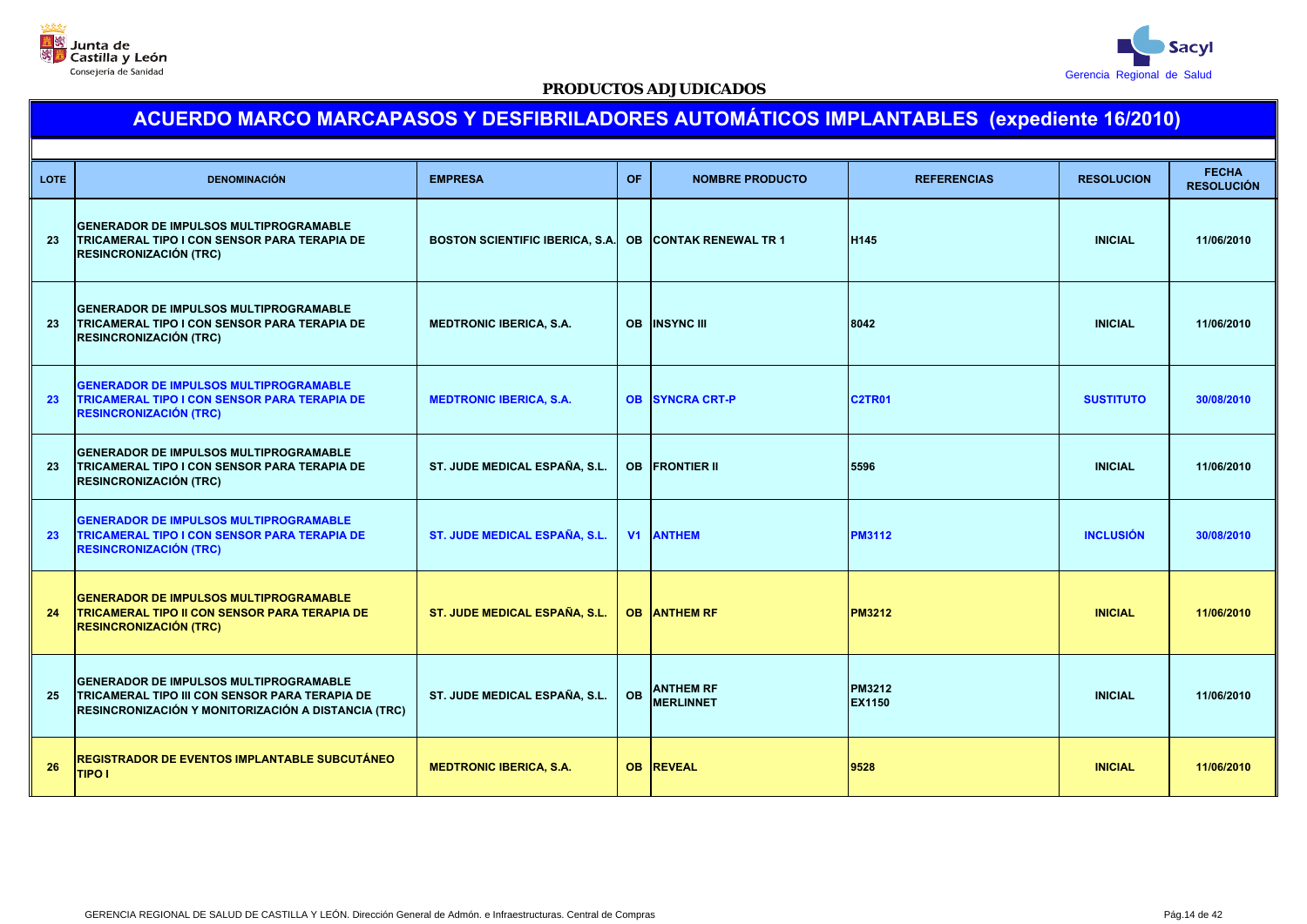



| <b>LOTE</b> | <b>DENOMINACIÓN</b>                                                     | <b>EMPRESA</b>                         | <b>OF</b>       | <b>NOMBRE PRODUCTO</b>    | <b>REFERENCIAS</b> | <b>RESOLUCION</b> | <b>FECHA</b><br><b>RESOLUCIÓN</b> |
|-------------|-------------------------------------------------------------------------|----------------------------------------|-----------------|---------------------------|--------------------|-------------------|-----------------------------------|
| 27          | REGISTRADOR DE EVENTOS IMPLANTABLE SUBCUTÁNEO<br><b>TIPO II</b>         | ST. JUDE MEDICAL ESPAÑA, S.L.          |                 | <b>OB CONFIRM</b>         | <b>DM2100</b>      | <b>INICIAL</b>    | 11/06/2010                        |
| 28          | <u>REGISTRADOR DE EVENTOS IMPLANTABLE SUBCUTÁNEO</u><br><b>TIPO III</b> | <b>MEDTRONIC IBERICA, S.A.</b>         |                 | <b>OB REVEAL</b>          | 9529               | <b>INICIAL</b>    | 11/06/2010                        |
| 29          | <b>DESFIBRILADOR AUTOMÁTICO MONOCAMERAL TIPO I</b>                      | <b>BOSTON SCIENTIFIC IBERICA, S.A.</b> | $\overline{OB}$ | <b>VITALITY 2 VR</b>      | <b>T175</b>        | <b>INICIAL</b>    | 44/06/2010                        |
| 29          | DESFIBRILADOR AUTOMÁTICO MONOCAMERAL TIPO I                             | <b>BOSTON SCIENTIFIC IBERICA, S.A.</b> | <b>OB</b>       | <b>PUNCTUA VR NE</b>      | F051               | <b>SUSTITUTO</b>  | 26/05/2011                        |
| 29          | <b>DESFIBRILADOR AUTOMÁTICO MONOCAMERAL TIPO I</b>                      | <b>CEM BIOTRONIK, S.A.</b>             | <b>OB</b>       | <b>LUMAX 300 VR-T</b>     | 355270             | <b>INICIAL</b>    | 11/06/2010                        |
| 29          | <b>DESFIBRILADOR AUTOMÁTICO MONOCAMERAL TIPO I</b>                      | <b>MEDTRONIC IBERICA, S.A.</b>         | <b>OB</b>       | <b>MAXIMO VR</b>          | 7232CX             | <b>INICIAL</b>    | 11/06/2010                        |
| 29          | <b>DESFIBRILADOR AUTOMÁTICO MONOCAMERAL TIPO I</b>                      | <b>MEDTRONIC IBERICA, S.A.</b>         | <b>OB</b>       | <b>CARDIA VR</b>          | <b>D384VRG</b>     | <b>SUSTITUTO</b>  | 25/05/2011                        |
| 29          | <b>DESFIBRILADOR AUTOMÁTICO MONOCAMERAL TIPO-I</b>                      | ST. JUDE MEDICAL ESPAÑA, S.L.          | <b>OB</b>       | <b>CURRENT VR</b>         | 1207-36            | <b>INICIAL</b>    | 11/06/2010                        |
| 29          | <b>DESFIBRILADOR AUTOMÁTICO MONOCAMERAL TIPO I</b>                      | ST. JUDE MEDICAL ESPAÑA, S.L.          |                 | <b>OB</b> Current Plus VR | CD1211-36          | <b>SUSTITUTO</b>  | 10/12/2010                        |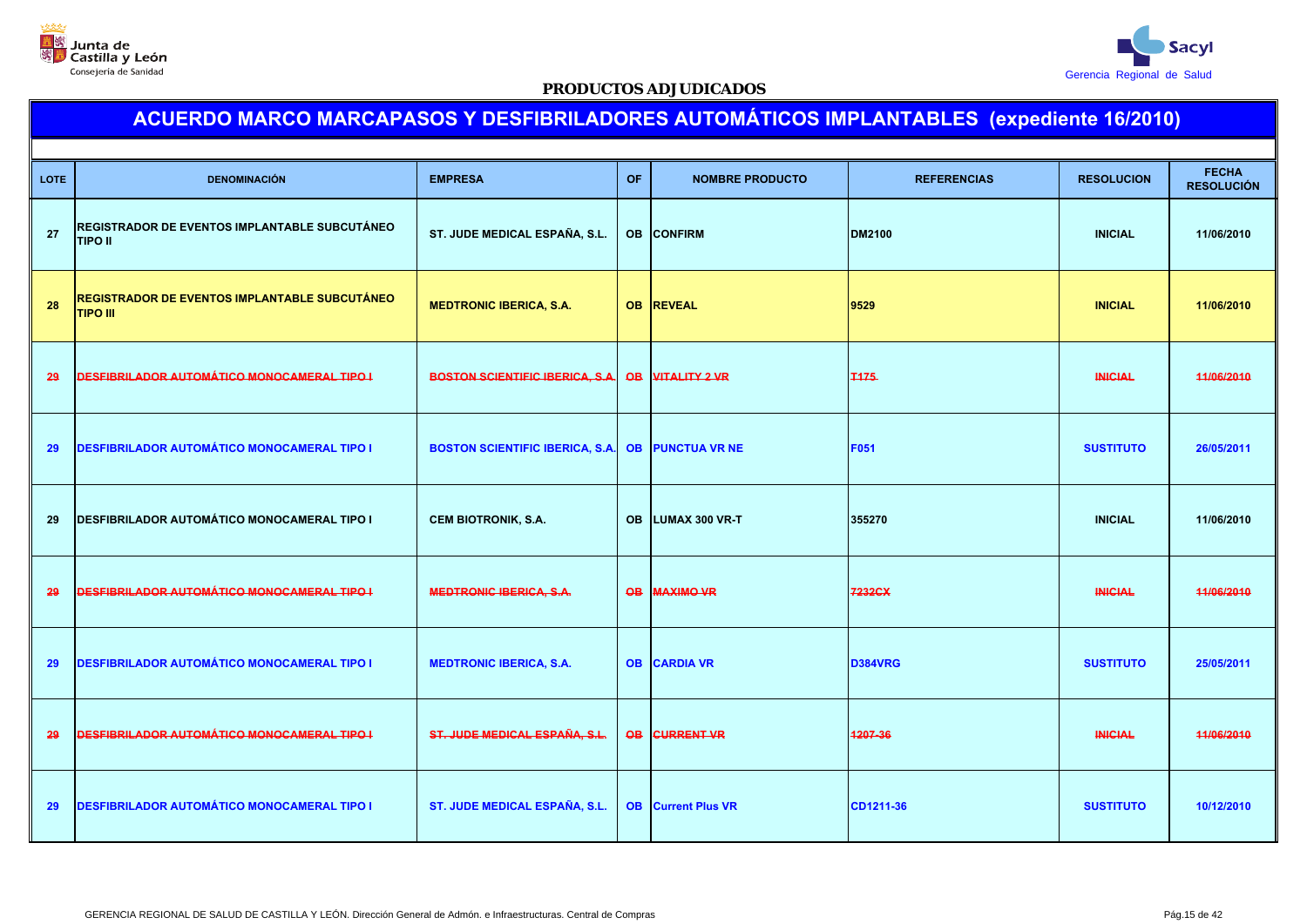



| <b>LOTE</b>     | <b>DENOMINACIÓN</b>                                  | <b>EMPRESA</b>                         | OF              | <b>NOMBRE PRODUCTO</b>     | <b>REFERENCIAS</b>   | <b>RESOLUCION</b> | <b>FECHA</b><br><b>RESOLUCIÓN</b> |
|-----------------|------------------------------------------------------|----------------------------------------|-----------------|----------------------------|----------------------|-------------------|-----------------------------------|
| 30              | DESFIBRILADOR AUTOMÁTICO MONOCAMERAL TIPO III        | <b>BOSTON SCIENTIFIC IBERICA, S.A.</b> | $\overline{OB}$ | <b>VITALITY 2 EL VR</b>    | <b>T177</b>          | <b>INICIAL</b>    | 44/06/2010                        |
| 30 <sup>°</sup> | <b>DESFIBRILADOR AUTOMÁTICO MONOCAMERAL TIPO III</b> | <b>BOSTON SCIENTIFIC IBERICA, S.A.</b> | <b>OB</b>       | <b>PUNCTUA VR NE</b>       | <b>F050</b>          | <b>SUSTITUTO</b>  | 26/05/2011                        |
| 30              | <b>DESFIBRILADOR AUTOMÁTICO MONOCAMERAL TIPO III</b> | <b>BOSTON SCIENTIFIC IBERICA, S.A.</b> | V <sub>1</sub>  | <b>TELIGEN VR</b>          | F102                 | <b>INCLUSIÓN</b>  | 26/05/2011                        |
| 30              | <b>DESFIBRILADOR AUTOMÁTICO MONOCAMERAL TIPO III</b> | <b>CEM BIOTRONIK, S.A.</b>             | <b>OB</b>       | <b>LUMAX 340 VR-T</b>      | 355271               | <b>INICIAL</b>    | 11/06/2010                        |
| 30              | <b>DESFIBRILADOR AUTOMÁTICO MONOCAMERAL TIPO III</b> | <b>MEDTRONIC IBERICA, S.A.</b>         | <b>OB</b>       | <b>MAXIMO II VR</b>        | D284VRC              | <b>INICIAL</b>    | 11/06/2010                        |
| 30 <sup>°</sup> | <b>DESFIBRILADOR AUTOMÁTICO MONOCAMERAL TIPO III</b> | <b>MEDTRONIC IBERICA, S.A.</b>         |                 | <b>OB MAXIMO II VR</b>     | <b>DF D264VRM</b>    | <b>INCLUSIÓN</b>  | 25/05/2011                        |
| 30              | <b>DESFIBRILADOR AUTOMÁTICO MONOCAMERAL TIPO III</b> | <b>MEDTRONIC IBERICA, S.A.</b>         |                 | <b>V1 ENTRUST VR</b>       | D <sub>154</sub> VRC | <b>INICIAL</b>    | 11/06/2010                        |
| 30              | <b>DESFIBRILADOR AUTOMÁTICO MONOCAMERAL TIPO III</b> | ST. JUDE MEDICAL ESPAÑA, S.L.          | <b>OB</b>       | <b>CURRENT ACCEL VR</b>    | CD1215-36            | <b>INICIAL</b>    | 44/06/2010                        |
| 30              | <b>DESFIBRILADOR AUTOMÁTICO MONOCAMERAL TIPO III</b> | ST. JUDE MEDICAL ESPAÑA, S.L.          | <b>OB</b>       | <b>CURRENT PLUS VR</b>     | CD1211-36Q           | <b>SUSTITUTO</b>  | 10/12/2010                        |
| 30              | <b>DESFIBRILADOR AUTOMÁTICO MONOCAMERAL TIPO III</b> | ST. JUDE MEDICAL ESPAÑA, S.L.          |                 | <b>V4 CURRENT ACCEL VR</b> | CD1215-36Q           | <b>INICIAL</b>    | 11/06/2010                        |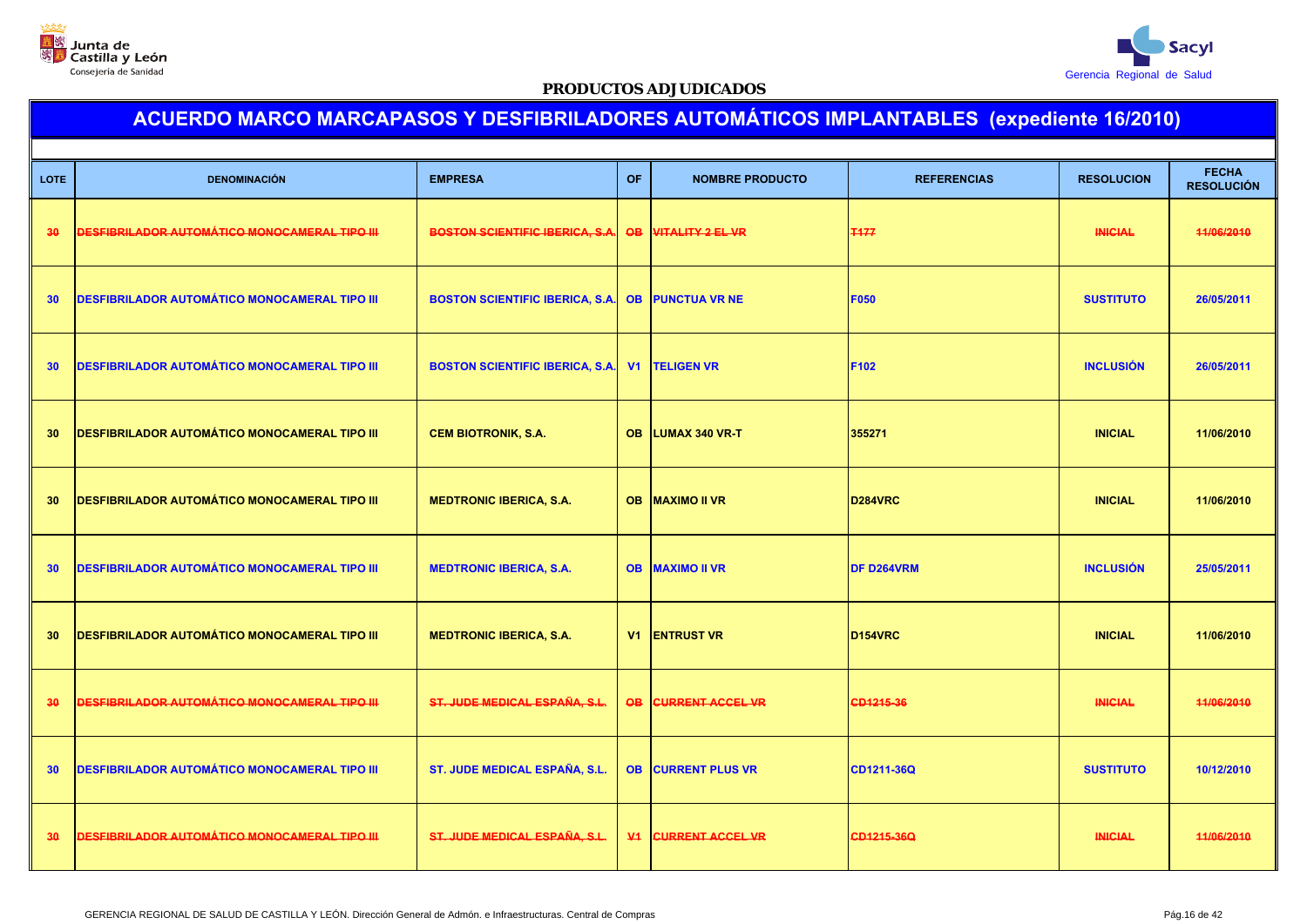



# **ACUERDO MARCO MARCAPASOS Y DESFIBRILADORES AUTOMÁTICOS IMPLANTABLES (expediente 16/2010)**

| <b>LOTE</b> | <b>DENOMINACIÓN</b>                                                                           | <b>EMPRESA</b>                         | <b>OF</b>       | <b>NOMBRE PRODUCTO</b>                                    | <b>REFERENCIAS</b>                                                      | <b>RESOLUCION</b> | <b>FECHA</b><br><b>RESOLUCIÓN</b> |
|-------------|-----------------------------------------------------------------------------------------------|----------------------------------------|-----------------|-----------------------------------------------------------|-------------------------------------------------------------------------|-------------------|-----------------------------------|
| 34          | DESFIBRILADOR AUTOMÁTICO MONOCAMERAL TIPO III CON<br><u>MONITORIZACIÓN A DISTANCIA</u>        | <b>BOSTON SCIENTIFIC IBERICA, S.A.</b> | $\overline{OB}$ | <b>TELIGEN VR + COMUNICADOR</b><br>LATITUDE               | F102 + COMUNICADOR LATITUDE 6468<br>+ ACCESORIOS KIT 6467+ 6421.        | <b>INICIAL</b>    | 44/06/2010                        |
| 31          | DESFIBRILADOR AUTOMÁTICO MONOCAMERAL TIPO III CON<br><b>MONITORIZACIÓN A DISTANCIA</b>        | <b>BOSTON SCIENTIFIC IBERICA, S.A.</b> | <b>OB</b>       | <b>ENERGEN VR + LATITUDE</b>                              | F141 + COMUNICADOR LATITUDE 6468<br>+ ACCESORIOS KIT 6467 + 6421        | <b>SUSTITUTO</b>  | 26/05/2011                        |
| 31          | DESFIBRILADOR AUTOMÁTICO MONOCAMERAL TIPO III CON<br>MONITORIZACIÓN A DISTANCIA               | <b>BOSTON SCIENTIFIC IBERICA, S.A.</b> | V <sub>1</sub>  | <b>TELIGEN VR + LATITUDE</b>                              | <b>F103 + COMUNICADOR LATITUDE 6468</b><br>+ ACCESORIOS KIT 6467+ 6421. | <b>INCLUSIÓN</b>  | 26/05/2011                        |
| 31          | DESFIBRILADOR AUTOMÁTICO MONOCAMERAL TIPO III CON<br><b>MONITORIZACIÓN A DISTANCIA</b>        | <b>CEM BIOTRONIK, S.A.</b>             | <b>OB</b>       | <b>LUMAX 340 VR-T +</b><br><b>CARDIOMESSENGER II (-S)</b> | 355271+354956 ó 362444                                                  | <b>INICIAL</b>    | 11/06/2010                        |
| 34          | <u>DESFIBRILADOR AUTOMÁTICO MONOCAMERAL TIPO III CON</u><br><u>MONITORIZACIÓN A DISTANCIA</u> | <b>MEDTRONIC IBERICA, S.A.</b>         | <b>QB</b>       | <b>VIRTUOSO II VR</b>                                     | <b>D294VRC</b>                                                          | <b>INICIAL</b>    | 11/06/2010                        |
| 31          | DESFIBRILADOR AUTOMÁTICO MONOCAMERAL TIPO III CON<br>MONITORIZACIÓN A DISTANCIA               | <b>MEDTRONIC IBERICA, S.A.</b>         | <b>OB</b>       | <b>SECURA VR</b>                                          | <b>D234VRC / DF4 D214VRM</b>                                            | <b>SUSTITUTO</b>  | 25/05/2011                        |
| 31          | DESFIBRILADOR AUTOMÁTICO MONOCAMERAL TIPO III CON<br>MONITORIZACIÓN A DISTANCIA               | <b>MEDTRONIC IBERICA, S.A.</b>         | V <sub>1</sub>  | <b>PROTECTA VR</b>                                        | <b>D364VRG</b>                                                          | <b>INCLUSIÓN</b>  | 30/08/2010                        |
| 31          | DESFIBRILADOR AUTOMÁTICO MONOCAMERAL TIPO III CON<br>MONITORIZACIÓN A DISTANCIA               | <b>MEDTRONIC IBERICA, S.A.</b>         | V <sub>1</sub>  | <b>PROTECTA VR</b>                                        | DF4 D364VRM                                                             | <b>INCLUSIÓN</b>  | 25/05/2011                        |
| 34          | DESFIBRILADOR AUTOMÁTICO MONOCAMERAL TIPO III CON<br><b>MONITORIZACIÓN A DISTANCIA</b>        | ST. JUDE MEDICAL ESPAÑA, S.L.          | <b>OB</b>       | CURRENT VR<br><b>MERLINNET</b>                            | 1207-36<br><b>EX1150C</b>                                               | <b>INICIAL</b>    | 44/06/2010                        |
| 31          | DESFIBRILADOR AUTOMÁTICO MONOCAMERAL TIPO III CON<br>MONITORIZACIÓN A DISTANCIA               | ST. JUDE MEDICAL ESPAÑA, S.L.          | <b>OB</b>       | <b>FORTIFY VR MerlinNet</b>                               | CD1233-40Q EX1150C                                                      | <b>SUSTITUTO</b>  | 10/12/2010                        |
| 31          | DESFIBRILADOR AUTOMÁTICO MONOCAMERAL TIPO III CON<br>MONITORIZACIÓN A DISTANCIA               | <b>ST. JUDE MEDICAL ESPAÑA, S.L.</b>   | V <sub>1</sub>  | <b>FORTIFY VR MERLINNET</b>                               | CD1233-40 EX1150C                                                       | <b>INCLUSIÓN</b>  | 10/12/2010                        |

GERENCIA REGIONAL DE SALUD DE CASTILLA Y LEÓN. Dirección General de Admón. e Infraestructuras. Central de Compras Pág.17 de 42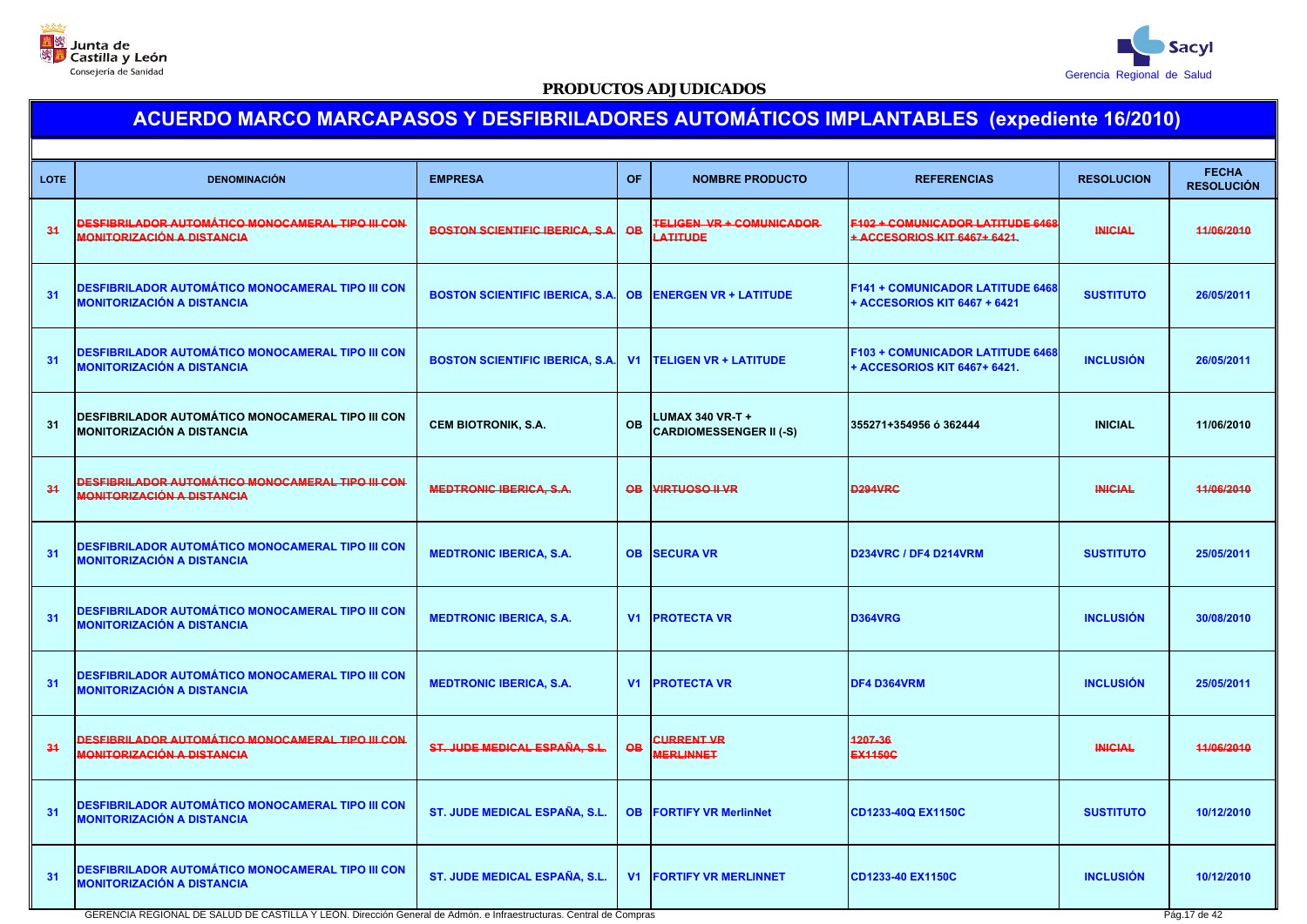



| <b>LOTE</b> | <b>DENOMINACIÓN</b>                                                              | <b>EMPRESA</b>                         | OF              | <b>NOMBRE PRODUCTO</b>                      | <b>REFERENCIAS</b>                                                      | <b>RESOLUCION</b> | <b>FECHA</b><br><b>RESOLUCIÓN</b> |
|-------------|----------------------------------------------------------------------------------|----------------------------------------|-----------------|---------------------------------------------|-------------------------------------------------------------------------|-------------------|-----------------------------------|
| 32          | <u>DESFIBRILADOR AUTOMÁTICO MONOCAMERAL CON ALTA</u><br><b>ENERGÍA DE SALIDA</b> | <b>BOSTON SCIENTIFIC IBERICA, S.A.</b> | $\overline{OB}$ | <b>TELIGEN VR + COMUNICADOR</b><br>LATITUDE | <b>F103 + COMUNICADOR LATITUDE 6468</b><br>+ ACCESORIOS KIT 6467+ 6421. | <b>INICIAL</b>    | 11/06/2010                        |
| 32          | DESFIBRILADOR AUTOMÁTICO MONOCAMERAL CON ALTA<br>ENERGÍA DE SALIDA               | <b>BOSTON SCIENTIFIC IBERICA, S.A.</b> | <b>OB</b>       | <b>ENERGEN VR + LATITUDE</b>                | <b>F140 + COMUNICADOR LATITUDE 6468</b><br>+ ACCESORIOS KIT 6467 + 6421 | <b>SUSTITUTO</b>  | 26/05/2011                        |
| 32          | DESFIBRILADOR AUTOMÁTICO MONOCAMERAL CON ALTA<br>ENERGÍA DE SALIDA               | <b>CEM BIOTRONIK, S.A.</b>             | OB.             | <b>LUMAX 540 VR-T</b>                       | 360348                                                                  | <b>INICIAL</b>    | 11/06/2010                        |
| 32          | <b>DESFIBRILADOR AUTOMÁTICO MONOCAMERAL CON ALTA</b><br>ENERGÍA DE SALIDA        | <b>CEM BIOTRONIK, S.A.</b>             | V <sub>1</sub>  | <b>LUMAX 540 VR-T DX</b>                    | 368852                                                                  | <b>INICIAL</b>    | 11/06/2010                        |
| 32          | DESFIBRILADOR AUTOMÁTICO MONOCAMERAL CON ALTA<br><b>ENERGÍA DE SALIDA</b>        | <b>MEDTRONIC IBERICA, S.A.</b>         | <b>OB</b>       | <b>SECURA VR</b>                            | <b>D234VRC</b>                                                          | <b>INICIAL</b>    | 11/06/2010                        |
| 32          | <b>DESFIBRILADOR AUTOMÁTICO MONOCAMERAL CON ALTA</b><br><b>ENERGÍA DE SALIDA</b> | <b>MEDTRONIC IBERICA, S.A.</b>         | <b>OB</b>       | <b>PROTECTA XT VR</b>                       | D354VRG / DF4 D354VRM                                                   | <b>SUSTITUTO</b>  | 25/05/2011                        |
| 32          | <b>DESFIBRILADOR AUTOMÁTICO MONOCAMERAL CON ALTA</b><br><b>ENERGÍA DE SALIDA</b> | <b>SORIN GROUP, S.L.</b>               | <b>OB</b>       | <b>PARADYM VR 8250</b>                      | <b>ICV1056</b>                                                          | <b>INICIAL</b>    | 11/06/2010                        |
| 32          | DESFIBRILADOR AUTOMÁTICO MONOCAMERAL CON ALTA<br>ENERGÍA DE SALIDA               | <b>SORIN GROUP, S.L.</b>               | V <sub>1</sub>  | <b>PARADYM RF VR 9250</b>                   | <b>ICV1185</b>                                                          | <b>INCLUSIÓN</b>  | 24/03/2011                        |
| 32          | DESFIBRILADOR AUTOMÁTICO MONOCAMERAL CON ALTA<br><u>ENERGÍA DE SALIDA-</u>       | ST. JUDE MEDICAL ESPAÑA, S.L.          | <b>OB</b>       | <b>FORTIFY VR</b>                           | CD1233-40                                                               | <b>INICIAL</b>    | 11/06/2010                        |
| 32          | DESFIBRILADOR AUTOMÁTICO MONOCAMERAL CON ALTA<br>ENERGÍA DE SALIDA               | ST. JUDE MEDICAL ESPAÑA, S.L           | <b>OB</b>       | <b>FORTIFY ST</b>                           | CD1235-40                                                               | <b>SUSTITUTO</b>  | 10/12/2010                        |
| 32          | DESFIBRILADOR AUTOMÁTICO MONOCAMERAL CON ALTA<br><b>ENERGÍA DE SALIDA</b>        | ST. JUDE MEDICAL ESPAÑA, S.L.          | $\Psi$          | <b>FORTIFY VR</b>                           | CD1233-40Q                                                              | <b>INICIAL</b>    | 11/06/2010                        |
| 32          | DESFIBRILADOR AUTOMÁTICO MONOCAMERAL CON ALTA<br>ENERGÍA DE SALIDA               | <b>ST. JUDE MEDICAL ESPAÑA, S.L</b>    | V <sub>1</sub>  | <b>FORTIFY ST</b>                           | CD1235-40Q                                                              | <b>SUSTITUTO</b>  | 10/12/2010                        |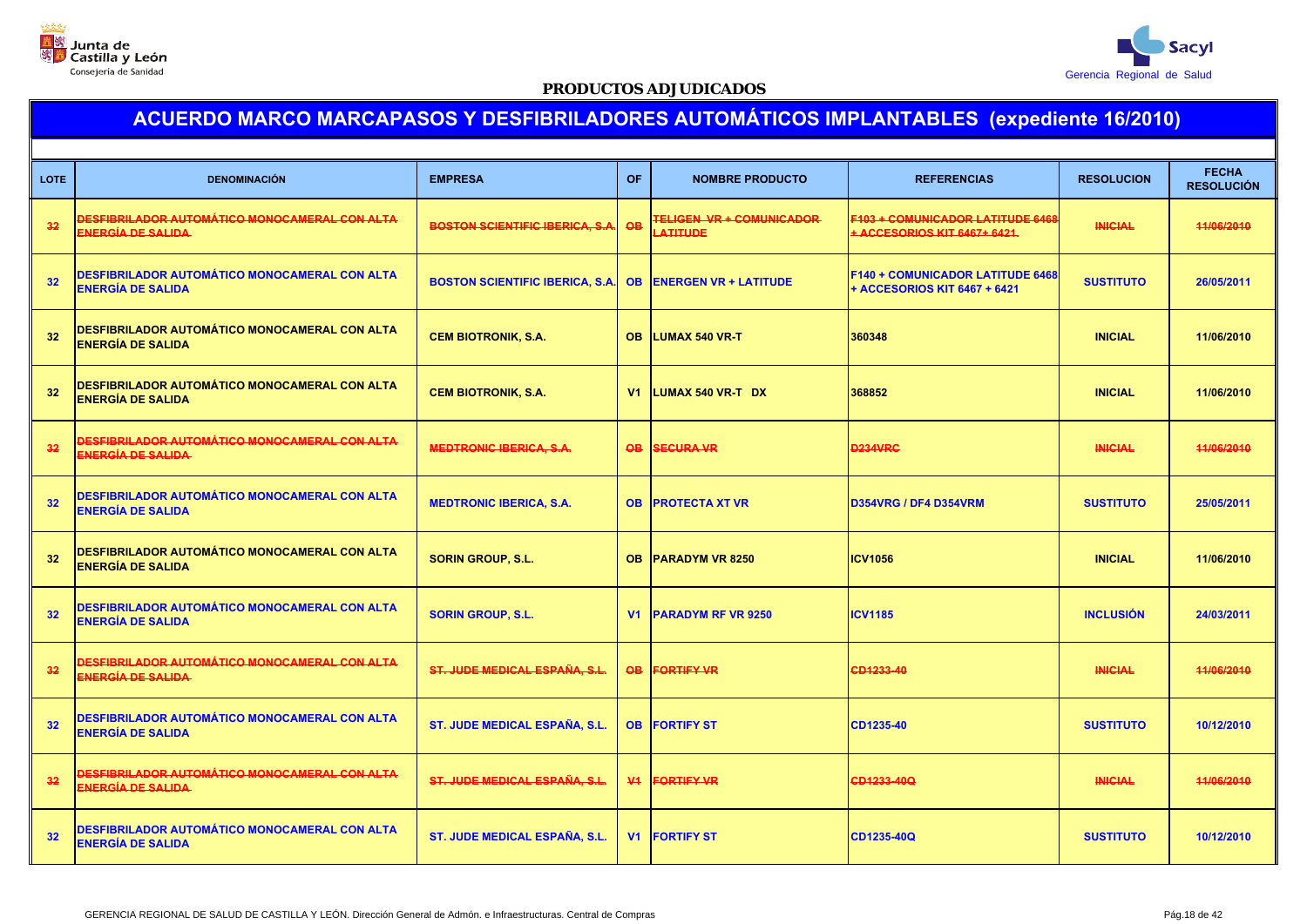



| <b>LOTE</b>     | <b>DENOMINACIÓN</b>                                                          | <b>EMPRESA</b>                         | <b>OF</b>      | <b>NOMBRE PRODUCTO</b>  | <b>REFERENCIAS</b>   | <b>RESOLUCION</b> | <b>FECHA</b><br><b>RESOLUCIÓN</b> |
|-----------------|------------------------------------------------------------------------------|----------------------------------------|----------------|-------------------------|----------------------|-------------------|-----------------------------------|
| 33              | DESFIBRILADOR AUTOMÁTICO BICAMERAL MÍNIMA<br><b>ESTIMULACIÓN VENTRICULAR</b> | <b>BOSTON SCIENTIFIC IBERICA, S.A</b>  | <b>QB</b>      | <b>VITALITY 2 EL DR</b> | <b>T167</b>          | <b>INICIAL</b>    | 11/06/2010                        |
| 33 <sub>o</sub> | DESFIBRILADOR AUTOMÁTICO BICAMERAL MÍNIMA<br><b>ESTIMULACIÓN VENTRICULAR</b> | <b>BOSTON SCIENTIFIC IBERICA, S.A.</b> | <b>OB</b>      | <b>PUNCTUA DR NE</b>    | F053                 | <b>SUSTITUTO</b>  | 26/05/2011                        |
| 33              | DESFIBRILADOR AUTOMÁTICO BICAMERAL MÍNIMA<br><b>ESTIMULACIÓN VENTRICULAR</b> | <b>CEM BIOTRONIK, S.A.</b>             | <b>OB</b>      | <b>LUMAX 300 DR-T</b>   | 355266               | <b>INICIAL</b>    | 11/06/2010                        |
| 33              | DESFIBRILADOR AUTOMÁTICO BICAMERAL MÍNIMA<br><b>ESTIMULACIÓN VENTRICULAR</b> | ST. JUDE MEDICAL ESPAÑA, S.L.          | <b>QB</b>      | <b>CURRENT DR</b>       | 2207-36              | <b>INICIAL</b>    | 11/06/2010                        |
| 33              | <b>DESFIBRILADOR AUTOMÁTICO BICAMERAL MÍNIMA</b><br>ESTIMULACIÓN VENTRICULAR | ST. JUDE MEDICAL ESPAÑA, S.L.          | <b>OB</b>      | <b>CURRENT PLUS DR</b>  | CD2211-36            | <b>SUSTITUTO</b>  | 10/12/2010                        |
| 34              | <u>DESFIBRILADOR AUTOMÁTICO BICAMERAL TIPO III</u>                           | <b>BOSTON SCIENTIFIC IBERICA, S.A</b>  | <b>OB</b>      | CONFIENT HE DR          | F030                 | <b>INICIAL</b>    | 44/06/2010                        |
| 34              | <b>DESFIBRILADOR AUTOMÁTICO BICAMERAL TIPO III</b>                           | <b>BOSTON SCIENTIFIC IBERICA, S.A.</b> | <b>OB</b>      | <b>PUNCTUA DR</b>       | <b>F052</b>          | <b>SUSTITUTO</b>  | 26/05/2011                        |
| 34              | <b>DESFIBRILADOR AUTOMÁTICO BICAMERAL TIPO III</b>                           | <b>BOSTON SCIENTIFIC IBERICA, S.A</b>  | V <sub>1</sub> | <b>TELIGEN DR</b>       | F110                 | <b>INCLUSIÓN</b>  | 26/05/2011                        |
| 34              | <b>DESFIBRILADOR AUTOMÁTICO BICAMERAL TIPO III</b>                           | <b>CEM BIOTRONIK, S.A.</b>             | OB.            | <b>LUMAX 340 DR-T</b>   | 355267               | <b>INICIAL</b>    | 11/06/2010                        |
| 34              | <b>DESFIBRILADOR AUTOMÁTICO BICAMERAL TIPO III</b>                           | <b>MEDTRONIC IBERICA, S.A.</b>         | <b>OB</b>      | <b>MAXIMO II DR</b>     | D <sub>284</sub> DRG | <b>INICIAL</b>    | 11/06/2010                        |
| 34              | <b>DESFIBRILADOR AUTOMÁTICO BICAMERAL TIPO III</b>                           | <b>MEDTRONIC IBERICA, S.A.</b>         | <b>OB</b>      | <b>MAXIMO II DR</b>     | DF4 D264DRM          | <b>INCLUSIÓN</b>  | 25/05/2011                        |
| 34              | DESFIBRILADOR AUTOMÁTICO BICAMERAL TIPO III                                  | ST. JUDE MEDICAL ESPAÑA, S.L.          | <b>OB</b>      | <b>CURRENT ACCEL DR</b> | CD2215-36            | <b>INICIAL</b>    | 44/06/2010                        |
| 34              | <b>DESFIBRILADOR AUTOMÁTICO BICAMERAL TIPO III</b>                           | <b>ST. JUDE MEDICAL ESPAÑA, S.L.</b>   | <b>OB</b>      | <b>CURRENT PLUS DR</b>  | CD2211-36Q           | <b>SUSTITUTO</b>  | 10/12/2010                        |
| 34              | <u>DESFIBRILADOR AUTOMÁTICO BICAMERAL TIPO III</u>                           | <b>ST. JUDE MEDICAL ESPAÑA, S.L.</b>   | $\Psi$         | <b>CURRENT ACCEL DR</b> | CD2215-36Q           | <b>INICIAL</b>    | 44/06/2010                        |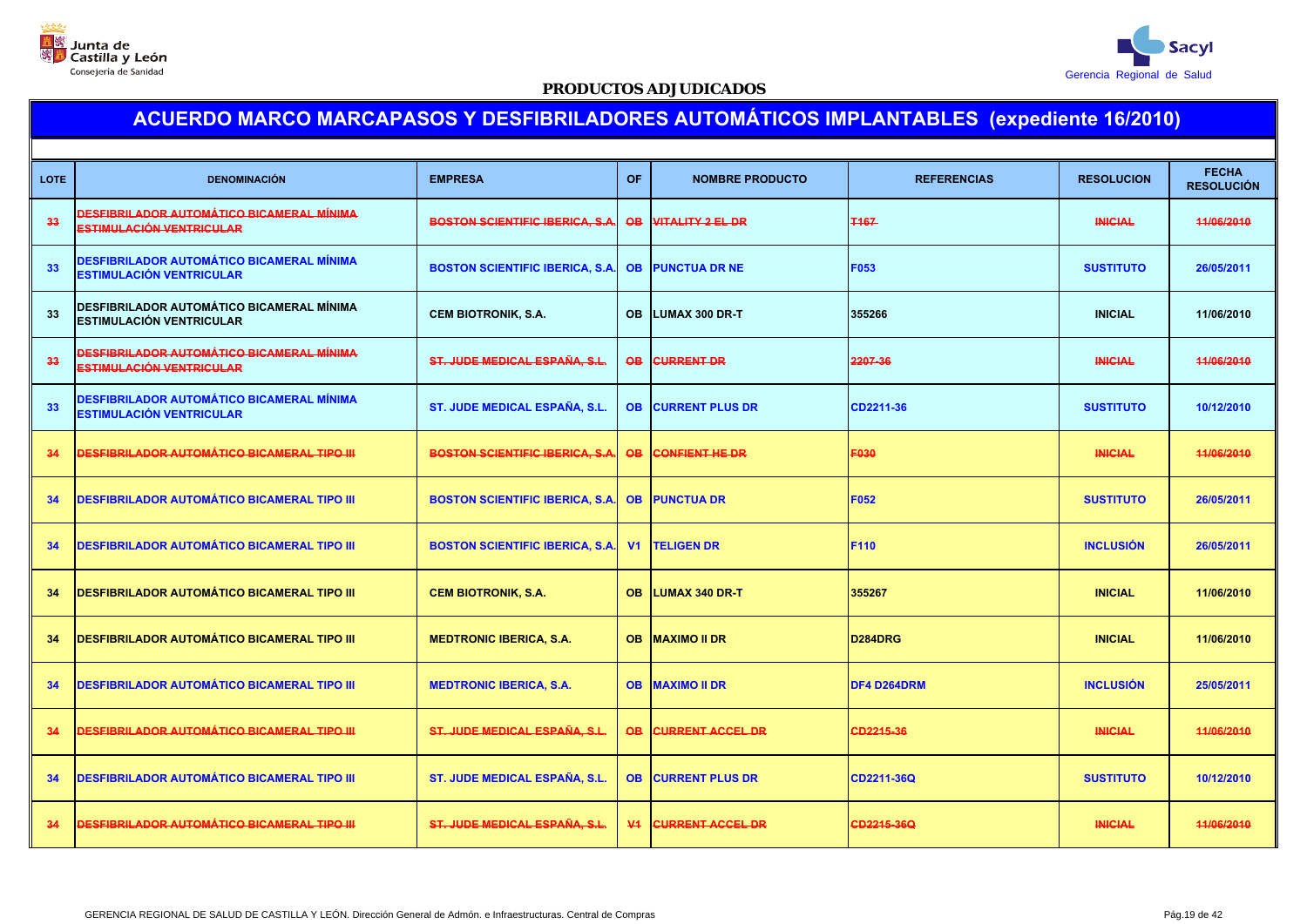



| <b>LOTE</b>     | <b>DENOMINACIÓN</b>                                                                  | <b>EMPRESA</b>                         | <b>OF</b>       | <b>NOMBRE PRODUCTO</b>                         | <b>REFERENCIAS</b>                                                      | <b>RESOLUCION</b> | <b>FECHA</b><br><b>RESOLUCIÓN</b> |
|-----------------|--------------------------------------------------------------------------------------|----------------------------------------|-----------------|------------------------------------------------|-------------------------------------------------------------------------|-------------------|-----------------------------------|
| 35 <sub>5</sub> | DESFIBRILADOR AUTOMÁTICO BICAMERAL TIPO III CON<br><b>MONITORIZACIÓN A DISTANCIA</b> | <b>BOSTON SCIENTIFIC IBERICA, S.A.</b> | $\overline{OB}$ | <b>TELIGEN DDDR. + COMUNICADOR</b><br>LATITUDE | <b>F110 + COMUNICADOR LATITUDE 6468</b><br>+ ACCESORIOS KIT 6467+6421   | <b>INICIAL</b>    | 44/06/2010                        |
| 35              | DESFIBRILADOR AUTOMÁTICO BICAMERAL TIPO III CON<br><b>MONITORIZACIÓN A DISTANCIA</b> | <b>BOSTON SCIENTIFIC IBERICA, S.A.</b> | <b>OB</b>       | <b>ENERGEN DR + LATITUDE</b>                   | <b>F143 + COMUNICADOR LATITUDE 6468</b><br>+ ACCESORIOS KIT 6467 + 6421 | <b>SUSTITUTO</b>  | 26/05/2011                        |
| 35              | DESFIBRILADOR AUTOMÁTICO BICAMERAL TIPO III CON<br><b>MONITORIZACIÓN A DISTANCIA</b> | <b>BOSTON SCIENTIFIC IBERICA, S.A</b>  | V <sub>1</sub>  | <b>TELIGEN DR + LATITUDE</b>                   | <b>F11+COMUNICADOR LATITUDE</b><br>6468+ACCESORIOS KIT 6467 +6421       | <b>INCLUSIÓN</b>  | 26/05/2011                        |
| 35              | DESFIBRILADOR AUTOMÁTICO BICAMERAL TIPO III CON<br><b>MONITORIZACIÓN A DISTANCIA</b> | <b>CEM BIOTRONIK, S.A.</b>             | <b>OB</b>       | LUMAX 340 DR-T +Cardiomessenger<br>$II(-S)$    | 355267 + 354956 ó 362444                                                | <b>INICIAL</b>    | 11/06/2010                        |
| 35              | <u>DESFIBRILADOR AUTOMÁTICO BICAMERAL TIPO III CON</u><br>MONITORIZACIÓN A DISTANCIA | <b>MEDTRONIC IBERICA, S.A.</b>         | $\overline{OB}$ | <b>VIRTUOSO II DR</b>                          | <b>D294DRG</b>                                                          | <b>INICIAL</b>    | 44/06/2010                        |
| 35              | DESFIBRILADOR AUTOMÁTICO BICAMERAL TIPO III CON<br><b>MONITORIZACIÓN A DISTANCIA</b> | <b>MEDTRONIC IBERICA, S.A.</b>         | <b>OB</b>       | <b>SECURA DR</b>                               | D234DRG / DF4 D214DRM                                                   | <b>SUSTITUTO</b>  | 25/05/2011                        |
| 35              | DESFIBRILADOR AUTOMÁTICO BICAMERAL TIPO III CON<br>MONITORIZACIÓN A DISTANCIA        | <b>MEDTRONIC IBERICA, S.A.</b>         |                 | <b>V1 PROTECTA DR</b>                          | <b>D364DRG</b>                                                          | <b>INCLUSIÓN</b>  | 30/08/2010                        |
| 35              | DESFIBRILADOR AUTOMÁTICO BICAMERAL TIPO III CON<br><b>MONITORIZACIÓN A DISTANCIA</b> | <b>MEDTRONIC IBERICA, S.A.</b>         | V1              | <b>PROTECTA DR</b>                             | DF4 D364DRM                                                             | <b>INCLUSIÓN</b>  | 25/05/2011                        |
| 35              | <u>DESFIBRILADOR AUTOMÁTICO BICAMERAL TIPO III CON</u><br>MONITORIZACIÓN A DISTANCIA | ST. JUDE MEDICAL ESPAÑA, S.L.          | <b>OB</b>       | <b>Current DR</b><br><b>MerlinNet</b>          | 2207-36<br><b>EX1150C</b>                                               | <b>INICIAL</b>    | 11/06/2010                        |
| 35              | DESFIBRILADOR AUTOMÁTICO BICAMERAL TIPO III CON<br><b>MONITORIZACIÓN A DISTANCIA</b> | ST. JUDE MEDICAL ESPAÑA, S.L.          | <b>OB</b>       | <b>Fortify DR Merlin Net</b>                   | CD2233-40Q EX1150C                                                      | <b>SUSTITUTO</b>  | 10/12/2010                        |
| 35              | DESFIBRILADOR AUTOMÁTICO BICAMERAL TIPO III CON<br>MONITORIZACIÓN A DISTANCIA        | ST. JUDE MEDICAL ESPAÑA, S.L.          |                 | <b>V1 Fortify DR MerlinNet</b>                 | CD2233-40 EX1150C                                                       | <b>INCLUSIÓN</b>  | 10/12/2010                        |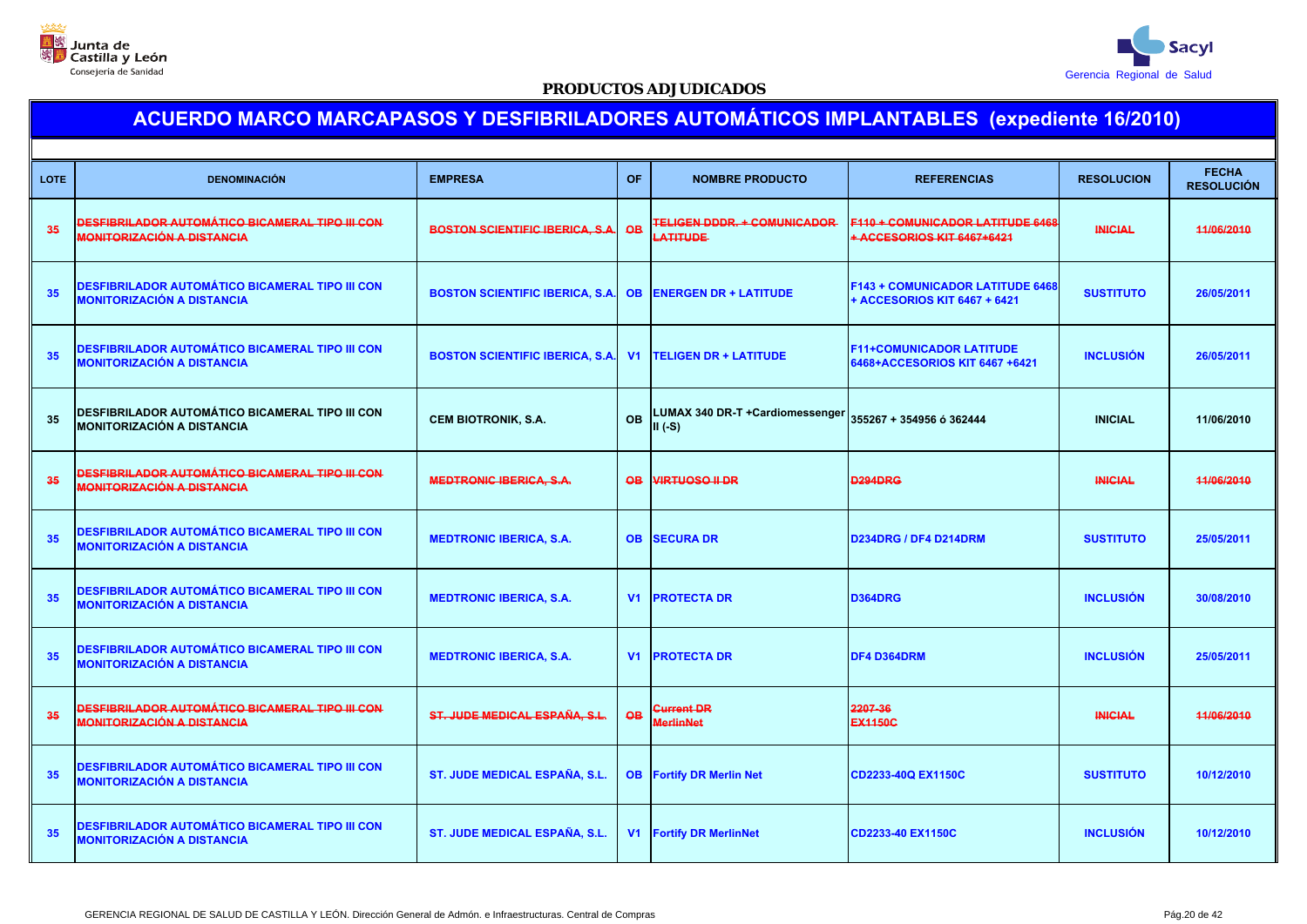



| <b>LOTE</b> | <b>DENOMINACIÓN</b>                                                            | <b>EMPRESA</b>                         | <b>OF</b>      | <b>NOMBRE PRODUCTO</b>                        | <b>REFERENCIAS</b>                                                      | <b>RESOLUCION</b> | <b>FECHA</b><br><b>RESOLUCIÓN</b> |
|-------------|--------------------------------------------------------------------------------|----------------------------------------|----------------|-----------------------------------------------|-------------------------------------------------------------------------|-------------------|-----------------------------------|
| 36          | <u>DESFIBRILADOR AUTOMÁTICO BICAMERAL CON ALTA</u><br><b>ENERGÍA DE SALIDA</b> | <b>BOSTON SCIENTIFIC IBERICA, S.A.</b> | <b>QB</b>      | <b>TELIGEN DDDR + COMUNICADOR</b><br>LATITUDE | <b>F111 + COMUNICADOR LATITUDE 6468</b><br>+ ACCESORIOS KIT 6467+6421   | <b>INICIAL</b>    | 11/06/2010                        |
| 36          | <b>DESFIBRILADOR AUTOMÁTICO BICAMERAL CON ALTA</b><br>ENERGÍA DE SALIDA        | <b>BOSTON SCIENTIFIC IBERICA, S.A.</b> | <b>OB</b>      | <b>ENERGEN DR + LATITUDE</b>                  | <b>F142 + COMUNICADOR LATITUDE 6468</b><br>+ ACCESORIOS KIT 6467 + 6421 | <b>SUSTITUTO</b>  | 26/05/2011                        |
| 36          | DESFIBRILADOR AUTOMÁTICO BICAMERAL CON ALTA<br><b>ENERGÍA DE SALIDA</b>        | <b>CEM BIOTRONIK, S.A.</b>             | <b>OB</b>      | <b>LUMAX 540 DR-T</b>                         | 360346                                                                  | <b>INICIAL</b>    | 11/06/2010                        |
| 36          | DESFIBRILADOR AUTOMÁTICO BICAMERAL CON ALTA<br><b>ENERGÍA DE SALIDA</b>        | <b>MEDTRONIC IBERICA, S.A.</b>         | <b>QB</b>      | <b>SECURA DR</b>                              | <b>D234DRG</b>                                                          | <b>INICIAL</b>    | 11/06/2010                        |
| 36          | <b>DESFIBRILADOR AUTOMÁTICO BICAMERAL CON ALTA</b><br><b>ENERGÍA DE SALIDA</b> | <b>MEDTRONIC IBERICA, S.A.</b>         | <b>OB</b>      | <b>PROTECTA XT DR</b>                         | D354DRG / DF4 D354DRM                                                   | <b>SUSTITUTO</b>  | 25/05/2011                        |
| 36          | DESFIBRILADOR AUTOMÁTICO BICAMERAL CON ALTA<br><b>ENERGÍA DE SALIDA</b>        | <b>SORIN GROUP, S.L.</b>               | <b>OB</b>      | PARADYM DR 8550                               | <b>ICV1055</b>                                                          | <b>INICIAL</b>    | 11/06/2010                        |
| 36          | <b>DESFIBRILADOR AUTOMÁTICO BICAMERAL CON ALTA</b><br><b>ENERGÍA DE SALIDA</b> | <b>SORIN GROUP, S.L.</b>               | V <sub>1</sub> | <b>PARADYM RF DR 9550</b>                     | <b>ICV1184</b>                                                          | <b>INCLUSIÓN</b>  | 24/03/2011                        |
| 36          | <u>DESFIBRILADOR AUTOMÁTICO BICAMERAL CON ALTA</u><br>ENERGÍA DE SALIDA        | ST. JUDE MEDICAL ESPAÑA, S.L.          | <b>OB</b>      | <b>Fortify DR</b>                             | CD2233-40                                                               | <b>INICIAL</b>    | 11/06/2010                        |
| 36          | DESFIBRILADOR AUTOMÁTICO BICAMERAL CON ALTA<br><b>ENERGÍA DE SALIDA</b>        | <b>ST. JUDE MEDICAL ESPAÑA, S.L.</b>   |                | <b>OB</b> Fortify ST DR                       | CD2235-40                                                               | <b>SUSTITUTO</b>  | 10/12/2010                        |
| 36          | <u>DESFIBRILADOR AUTOMÁTICO BICAMERAL CON ALTA</u><br>ENERGÍA DE SALIDA        | ST. JUDE MEDICAL ESPAÑA, S.L.          | $\Psi$         | <b>FORTIFY DR</b>                             | CD2233-40Q                                                              | <b>INICIAL</b>    | 11/06/2010                        |
| 36          | <b>DESFIBRILADOR AUTOMÁTICO BICAMERAL CON ALTA</b><br>ENERGÍA DE SALIDA        | ST. JUDE MEDICAL ESPAÑA, S.L.          | V <sub>1</sub> | <b>FORTIFY ST DR</b>                          | CD2235-40Q                                                              | <b>SUSTITUTO</b>  | 10/12/2010                        |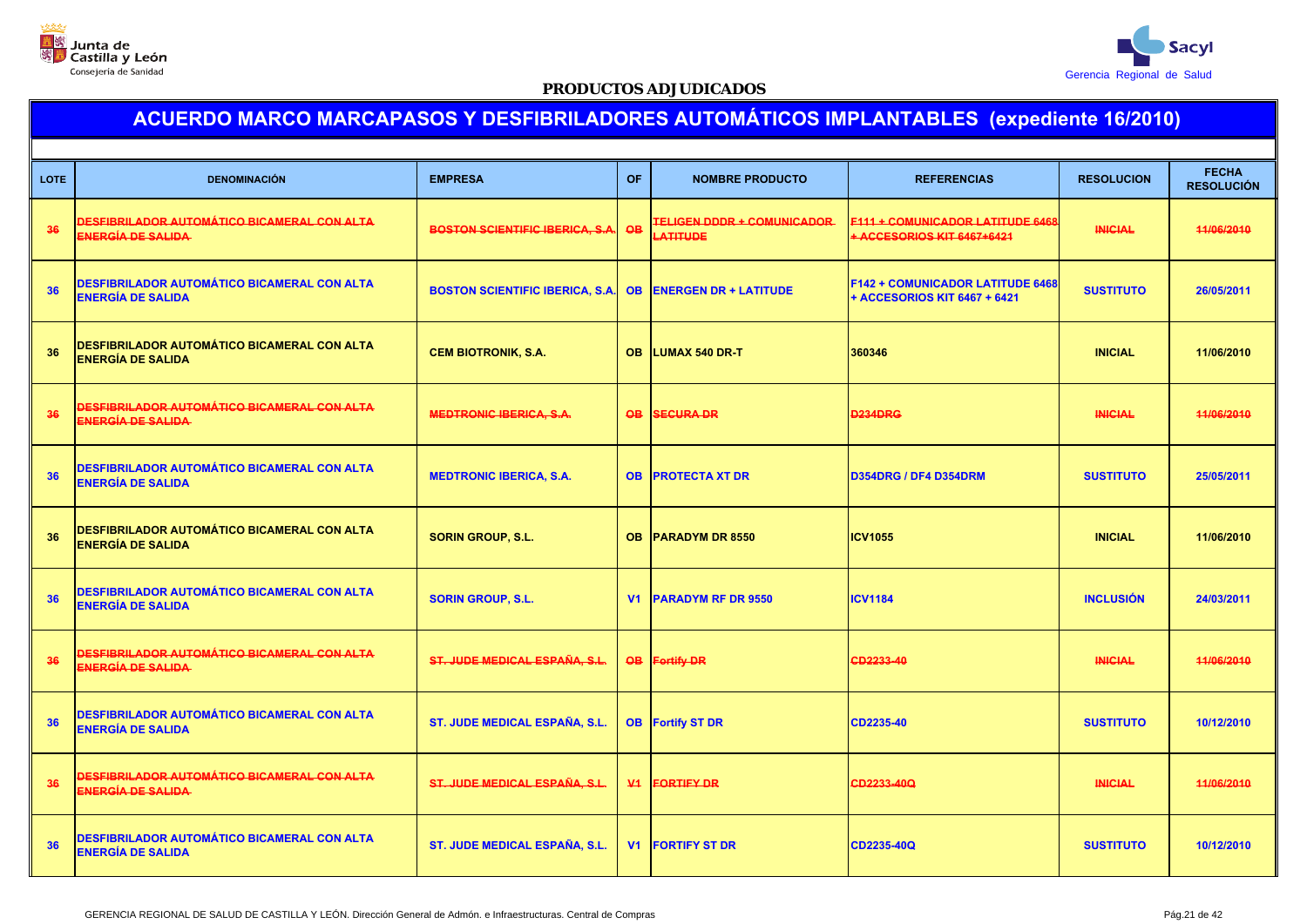



|             |                                                     |                                        |                 |                            |                    |                   | <b>FECHA</b>      |
|-------------|-----------------------------------------------------|----------------------------------------|-----------------|----------------------------|--------------------|-------------------|-------------------|
| <b>LOTE</b> | <b>DENOMINACIÓN</b>                                 | <b>EMPRESA</b>                         | <b>OF</b>       | <b>NOMBRE PRODUCTO</b>     | <b>REFERENCIAS</b> | <b>RESOLUCION</b> | <b>RESOLUCIÓN</b> |
| 37          | <u>DESFIBRILADOR AUTOMÁTICO TRICAMERAL TIPO III</u> | <b>BOSTON SCIENTIFIC IBERICA, S.A.</b> | $\overline{OB}$ | <b>LIVIAN HE</b>           | <b>H247</b>        | <b>INICIAL</b>    | 11/06/2010        |
| 37          | <b>DESFIBRILADOR AUTOMÁTICO TRICAMERAL TIPO III</b> | <b>BOSTON SCIENTIFIC IBERICA, S.A.</b> | <b>OB</b>       | <b>PUNCTUA NE</b>          | P053               | <b>SUSTITUTO</b>  | 26/05/2011        |
| 37          | <u>DESFIBRILADOR AUTOMÁTICO TRICAMERAL TIPO III</u> | <b>BOSTON SCIENTIFIC IBERICA, S.A.</b> | $\Psi$          | <b>LIVIAN HE</b>           | H <sub>249</sub>   | <b>INICIAL</b>    | 44/06/2010        |
| 37          | <b>DESFIBRILADOR AUTOMÁTICO TRICAMERAL TIPO III</b> | <b>BOSTON SCIENTIFIC IBERICA, S.A.</b> | V <sub>1</sub>  | <b>PUNCTUA</b>             | P052               | <b>SUSTITUTO</b>  | 26/05/2011        |
| 37          | DESFIBRILADOR AUTOMÁTICO TRICAMERAL TIPO III        | <b>CEM BIOTRONIK, S.A.</b>             | <b>OB</b>       | LUMAX 300 HF-T             | 355262             | <b>INICIAL</b>    | 11/06/2010        |
| 37          | <b>DESFIBRILADOR AUTOMÁTICO TRICAMERAL TIPO III</b> | <b>MEDTRONIC IBERICA, S.A.</b>         | <b>OB</b>       | <b>MAXIMO II CRT</b>       | D284TRK            | <b>INICIAL</b>    | 11/06/2010        |
| 37          | <b>DESFIBRILADOR AUTOMÁTICO TRICAMERAL TIPO III</b> | <b>MEDTRONIC IBERICA, S.A.</b>         | <b>OB</b>       | <b>MAXIMO II CRT</b>       | DF4 D264TRM        | <b>INCLUSIÓN</b>  | 25/05/2011        |
| -37         | <b>DESFIBRILADOR AUTOMÁTICO TRICAMERAL TIPO III</b> | <b>SORIN GROUP, S.L.</b>               | OB.             | PARADYM CRT 8750           | <b>ICV1054</b>     | <b>INICIAL</b>    | 11/06/2010        |
| 37          | <b>DESFIBRILADOR AUTOMÁTICO TRICAMERAL TIPO III</b> | <b>SORIN GROUP, S.L.</b>               | V <sub>1</sub>  | <b>PARADYM RF CRT 9750</b> | <b>ICV1183</b>     | <b>INCLUSIÓN</b>  | 24/03/2011        |
| 37          | <u>DESFIBRILADOR AUTOMÁTICO TRICAMERAL TIPO III</u> | ST. JUDE MEDICAL ESPAÑA, S.L.          | <b>OB</b>       | <b>PROMOTE ACCEL</b>       | CD3215-36          | <b>INICIAL</b>    | 44/06/2010        |
| 37          | <b>DESFIBRILADOR AUTOMÁTICO TRICAMERAL TIPO III</b> | <b>ST. JUDE MEDICAL ESPAÑA, S.L.</b>   | <b>OB</b>       | <b>PROMOTE PLUS</b>        | CD3211-36          | <b>SUSTITUTO</b>  | 10/12/2010        |
| 37          | <u>DESFIBRILADOR AUTOMÁTICO TRICAMERAL TIPO III</u> | ST. JUDE MEDICAL ESPAÑA, S.L.          | $\Psi$          | <b>PROMOTE ACCEL</b>       | CD3215-36Q         | <b>INICIAL</b>    | 11/06/2010        |
| 37          | <b>DESFIBRILADOR AUTOMÁTICO TRICAMERAL TIPO III</b> | ST. JUDE MEDICAL ESPAÑA, S.L.          | V1              | <b>PROMOTE PLUS</b>        | CD3211-36Q         | <b>SUSTITUTO</b>  | 10/12/2010        |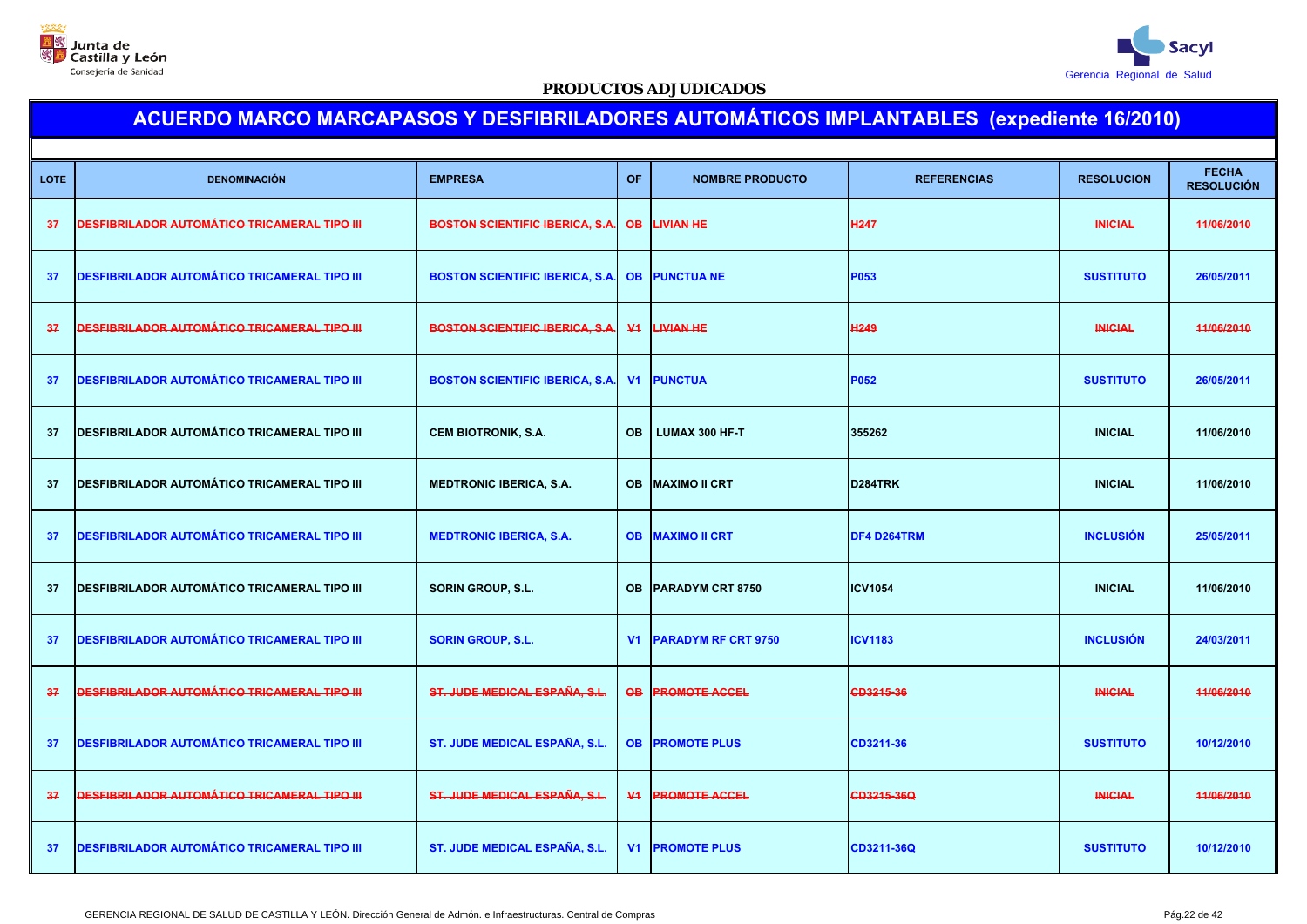



| <b>LOTE</b> | <b>DENOMINACIÓN</b>                                                                                                   | <b>EMPRESA</b>                         | <b>OF</b>      | <b>NOMBRE PRODUCTO</b>                         | <b>REFERENCIAS</b>                                                            | <b>RESOLUCION</b> | <b>FECHA</b><br><b>RESOLUCIÓN</b> |
|-------------|-----------------------------------------------------------------------------------------------------------------------|----------------------------------------|----------------|------------------------------------------------|-------------------------------------------------------------------------------|-------------------|-----------------------------------|
| 38          | <b>DESFIBRILADOR AUTOMÁTICO TRICAMERAL TIPO III CON</b><br><b>OPCIÓN DE MONITORIZACIÓN DE INSUFICIENCIA CARDIACA</b>  | <b>BOSTON SCIENTIFIC IBERICA, S.A.</b> | <b>OB</b>      | <b>COGNIS + COMUNICADOR</b><br><b>LATITUDE</b> | <b>P107 + COMUNICADOR LATITUDE 6468</b><br><b>+ ACCESORIOS KIT 6467+6421.</b> | <b>INICIAL</b>    | 11/06/2010                        |
| 38          | <b>DESFIBRILADOR AUTOMÁTICO TRICAMERAL TIPO III CON</b><br><b>OPCIÓN DE MONITORIZACIÓN DE INSUFICIENCIA CARDIACA</b>  | <b>BOSTON SCIENTIFIC IBERICA, S.A.</b> | V <sub>1</sub> | <b>COGNIS + COMUNICADOR</b><br><b>LATITUDE</b> | <b>P106 + COMUNICADOR LATITUDE 6468</b><br>+ ACCESORIOS KIT 6467+6421.        | <b>INICIAL</b>    | 11/06/2010                        |
| 38          | <b>DESFIBRILADOR AUTOMÁTICO TRICAMERAL TIPO III CON</b><br><b>OPCIÓN DE MONITORIZACIÓN DE INSUFICIENCIA CARDIACA</b>  | <b>CEM BIOTRONIK, S.A.</b>             | <b>OB</b>      | <b>ILUMAX 340 HF-T</b>                         | 355263                                                                        | <b>INICIAL</b>    | 11/06/2010                        |
| 38          | <b>IDESFIBRILADOR AUTOMÁTICO TRICAMERAL TIPO III CON</b><br><b>OPCIÓN DE MONITORIZACIÓN DE INSUFICIENCIA CARDIACA</b> | <b>MEDTRONIC IBERICA, S.A.</b>         | <b>OB</b>      | <b>CONCERTO II CRT</b>                         | D294TRK                                                                       | <b>INICIAL</b>    | 11/06/2010                        |
| 38          | <b>DESFIBRILADOR AUTOMÁTICO TRICAMERAL TIPO III CON</b><br><b>OPCIÓN DE MONITORIZACIÓN DE INSUFICIENCIA CARDIACA</b>  | <b>MEDTRONIC IBERICA, S.A.</b>         | V <sub>1</sub> | <b>PROTECTA CRT</b>                            | D364DTRG                                                                      | <b>INCLUSIÓN</b>  | 30/08/2010                        |
| 38          | <b>DESFIBRILADOR AUTOMÁTICO TRICAMERAL TIPO III CON</b><br><b>OPCIÓN DE MONITORIZACIÓN DE INSUFICIENCIA CARDIACA</b>  | <b>MEDTRONIC IBERICA, S.A.</b>         | V <sub>1</sub> | <b>PROTECTA CRT</b>                            | <b>FD4 D364TRM</b>                                                            | <b>INCLUSIÓN</b>  | 25/05/2011                        |
| 38          | <b>DESFIBRILADOR AUTOMÁTICO TRICAMERAL TIPO III CON</b><br><b>OPCIÓN DE MONITORIZACIÓN DE INSUFICIENCIA CARDIACA</b>  | <b>SORIN GROUP, S.L.</b>               | <b>OB</b>      | <b>PARADYM SonR 8770</b>                       | <b>ICV1057</b>                                                                | <b>INICIAL</b>    | 11/06/2010                        |
| 38          | <b>DESFIBRILADOR AUTOMÁTICO TRICAMERAL TIPO III CON</b><br>OPCIÓN DE MONITORIZACIÓN DE INSUFICIENCIA CARDIACA         | ST. JUDE MEDICAL ESPAÑA, S.L.          | <b>OB</b>      | <b>UNIFY</b>                                   | CD3235-40/Q                                                                   | <b>INICIAL</b>    | 11/06/2010                        |
| 38          | <b>DESFIBRILADOR AUTOMÁTICO TRICAMERAL TIPO III CON</b><br>OPCIÓN DE MONITORIZACIÓN DE INSUFICIENCIA CARDIACA         | ST. JUDE MEDICAL ESPAÑA, S.L.          | $V_1$          | <b>PROMOTE Q</b>                               | CD3221-36                                                                     | <b>INICIAL</b>    | 11/06/2010                        |
| 38          | DESFIBRILADOR AUTOMÁTICO TRICAMERAL TIPO III CON<br>OPCIÓN DE MONITORIZACIÓN DE INSUFICIENCIA CARDIACA                | ST. JUDE MEDICAL ESPAÑA, S.L.          | ₩4             | <b>PROMOTE QUADRA</b>                          | CD3239-40Q                                                                    | <b>SUSTITUTO</b>  | 10/12/2010                        |
| 38          | <b>DESFIBRILADOR AUTOMÁTICO TRICAMERAL TIPO III CON</b><br><b>OPCIÓN DE MONITORIZACIÓN DE INSUFICIENCIA CARDIACA</b>  | ST. JUDE MEDICAL ESPAÑA, S.L.          |                | <b>V1 UNIFY QUADRA</b>                         | CD3251-40Q                                                                    | <b>SUSTITUTO</b>  | 26/05/2011                        |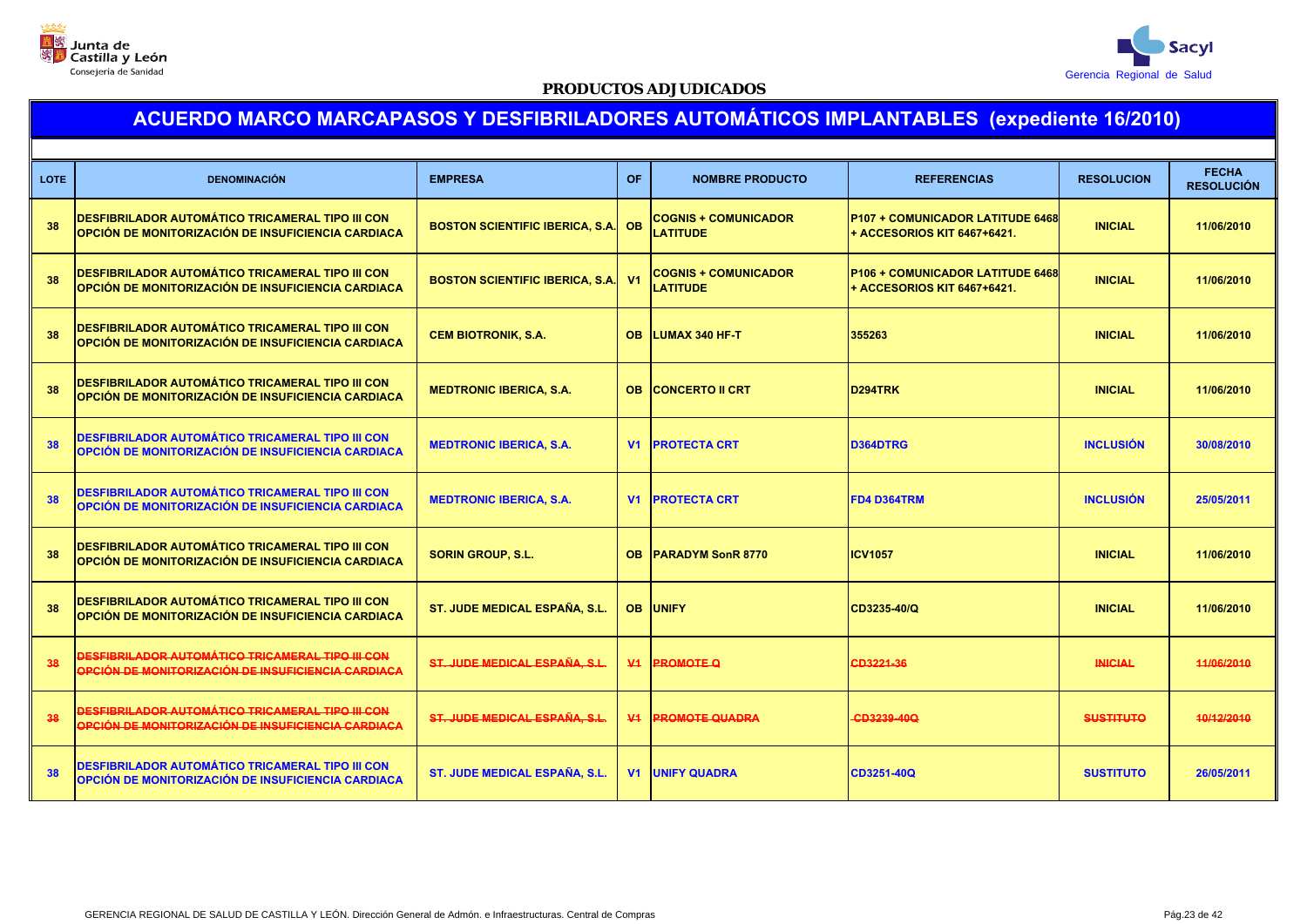



| <b>LOTE</b> | <b>DENOMINACIÓN</b>                                                                                                                                         | <b>EMPRESA</b>                         | <b>OF</b> | <b>NOMBRE PRODUCTO</b>                             | <b>REFERENCIAS</b>                                                      | <b>RESOLUCION</b> | <b>FECHA</b><br><b>RESOLUCIÓN</b> |
|-------------|-------------------------------------------------------------------------------------------------------------------------------------------------------------|----------------------------------------|-----------|----------------------------------------------------|-------------------------------------------------------------------------|-------------------|-----------------------------------|
| 39          | <b>DESFIBRILADOR AUTOMÁTICO TRICAMERAL TIPO III CON</b><br><b>OPCION DE MONITORIZACION DE INSUFICIENCIA CARDIACA Y</b><br>MONITORIZACIÓN A DISTANCIA        | <b>BOSTON SCIENTIFIC IBERICA, S.A.</b> | <b>OB</b> | <b>COGNIS + COMUNICADOR</b><br><b>LATITUDE</b>     | <b>P108 + COMUNICADOR LATITUDE</b><br>6468+ ACCESORIOS KIT 6467+6421.   | <b>INICIAL</b>    | 11/06/2010                        |
| 39          | DESFIBRILADOR AUTOMÁTICO TRICAMERAL TIPO III CON<br>OPCION DE MONITORIZACION DE INSUFICIENCIA CARDIACA Y<br><b>MONITORIZACIÓN A DISTANCIA</b>               | <b>BOSTON SCIENTIFIC IBERICA, S.A.</b> | V1        | <b>ENERGEN TRC + LATITUDE</b>                      | <b>P143 + COMUNICADOR LATITUDE 6468</b><br>+ ACCESORIOS KIT 6467 + 6421 | <b>INCLUSIÓN</b>  | 26/05/2011                        |
| 39          | <b>DESFIBRILADOR AUTOMÁTICO TRICAMERAL TIPO III CON</b><br><b>OPCION DE MONITORIZACION DE INSUFICIENCIA CARDIACA Y</b><br><b>MONITORIZACIÓN A DISTANCIA</b> | <b>CEM BIOTRONIK, S.A.</b>             | <b>OB</b> | LUMAX 540 HF-T +<br><b>CARDIOMESSENGER II (-S)</b> | 360347 + 354956 ó 362444                                                | <b>INICIAL</b>    | 11/06/2010                        |
| 39          | <b>DESFIBRILADOR AUTOMÁTICO TRICAMERAL TIPO III CON</b><br><b>OPCION DE MONITORIZACION DE INSUFICIENCIA CARDIACA Y</b><br><b>MONITORIZACIÓN A DISTANCIA</b> | <b>MEDTRONIC IBERICA, S.A.</b>         |           | <b>OB CONSULTA CRT</b>                             | D234TRK                                                                 | <b>INICIAL</b>    | 11/06/2010                        |
| 39          | <b>DESFIBRILADOR AUTOMÁTICO TRICAMERAL TIPO III CON</b><br>OPCION DE MONITORIZACION DE INSUFICIENCIA CARDIACA Y<br><b>MONITORIZACIÓN A DISTANCIA</b>        | <b>MEDTRONIC IBERICA, S.A.</b>         |           | <b>OB CONSULTA CRT</b>                             | DF4 D214TRM                                                             | <b>INCLUSIÓN</b>  | 25/05/2011                        |
| 39          | DESFIBRILADOR AUTOMÁTICO TRICAMERAL TIPO III CON<br>OPCION DE MONITORIZACION DE INSUFICIENCIA CARDIACA Y<br><b>MONITORIZACIÓN A DISTANCIA</b>               | <b>MEDTRONIC IBERICA, S.A.</b>         |           | <b>V1 PROTECTA XT CRT</b>                          | <b>D354TRG</b>                                                          | <b>INCLUSIÓN</b>  | 30/08/2010                        |
| 39          | <b>DESFIBRILADOR AUTOMÁTICO TRICAMERAL TIPO III CON</b><br>OPCION DE MONITORIZACION DE INSUFICIENCIA CARDIACA Y<br><b>MONITORIZACIÓN A DISTANCIA</b>        | <b>MEDTRONIC IBERICA, S.A.</b>         |           | <b>V1 PROTECTA XT CRT</b>                          | DF4 D354TRM                                                             | <b>INCLUSIÓN</b>  | 25/05/2011                        |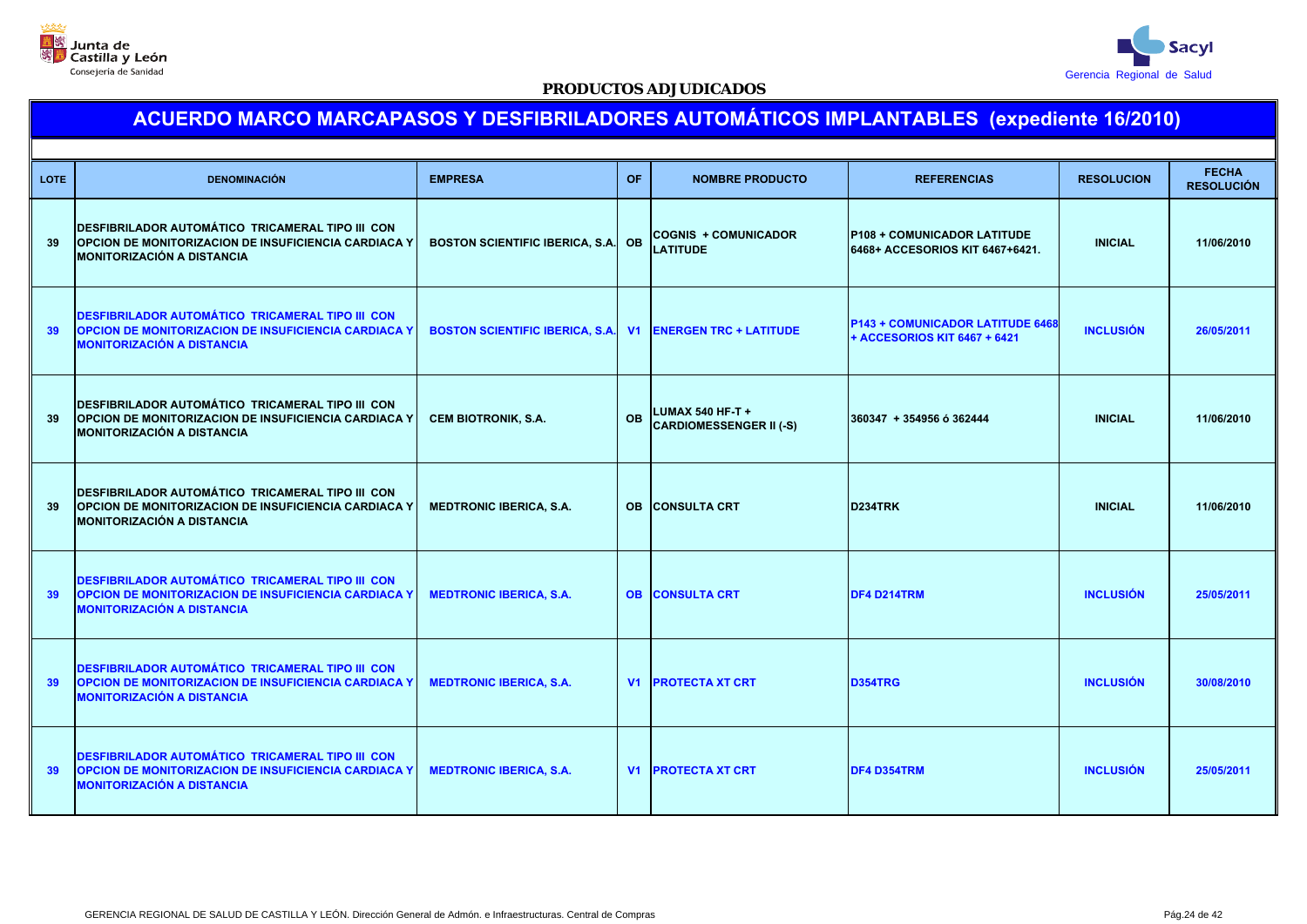



| <b>LOTE</b> | <b>DENOMINACIÓN</b>                                                                                                                                         | <b>EMPRESA</b>                | <b>OF</b>       | <b>NOMBRE PRODUCTO</b>                      | <b>REFERENCIAS</b>          | <b>RESOLUCION</b> | <b>FECHA</b><br><b>RESOLUCIÓN</b> |
|-------------|-------------------------------------------------------------------------------------------------------------------------------------------------------------|-------------------------------|-----------------|---------------------------------------------|-----------------------------|-------------------|-----------------------------------|
| 39          | DESFIBRILADOR AUTOMÁTICO TRICAMERAL TIPO III CON<br><b>OPCION DE MONITORIZACION DE INSUFICIENCIA CARDIACA Y</b><br><b>MONITORIZACIÓN A DISTANCIA</b>        | ST. JUDE MEDICAL ESPAÑA, S.L. | $\overline{OB}$ | <b>PROMOTE ACCEL RF</b><br><b>MERLINNET</b> | CD3215-36<br><b>EX1150C</b> | <b>INICIAL</b>    | 44/06/2010                        |
| 39          | DESFIBRILADOR AUTOMÁTICO TRICAMERAL TIPO III CON<br>OPCION DE MONITORIZACION DE INSUFICIENCIA CARDIACA Y<br><b>MONITORIZACIÓN A DISTANCIA</b>               | ST. JUDE MEDICAL ESPAÑA, S.L. |                 | OB PROMOTE QUADRA MERLINNET                 | CD3239-40Q EX1150C          | <b>SUSTITUTO</b>  | 40/12/2010                        |
| 39          | <b>DESFIBRILADOR AUTOMÁTICO TRICAMERAL TIPO III CON</b><br><b>OPCION DE MONITORIZACION DE INSUFICIENCIA CARDIACA Y</b><br><b>MONITORIZACIÓN A DISTANCIA</b> | ST. JUDE MEDICAL ESPAÑA, S.L. |                 | <b>OB UNIFY QUADRA MERLINNET</b>            | CD3251-40Q EX1150C          | <b>SUSTITUTO</b>  | 26/05/2011                        |
| 39          | <b>DESFIBRILADOR AUTOMÁTICO TRICAMERAL TIPO III CON</b><br><b>OPCION DE MONITORIZACION DE INSUFICIENCIA CARDIACA Y</b><br><b>MONITORIZACIÓN A DISTANCIA</b> | ST. JUDE MEDICAL ESPAÑA, S.L. |                 | <b>V1 UNIFY MERLINNET</b>                   | CD3235-40Q EX1150C          | <b>INCLUSIÓN</b>  | 10/12/2010                        |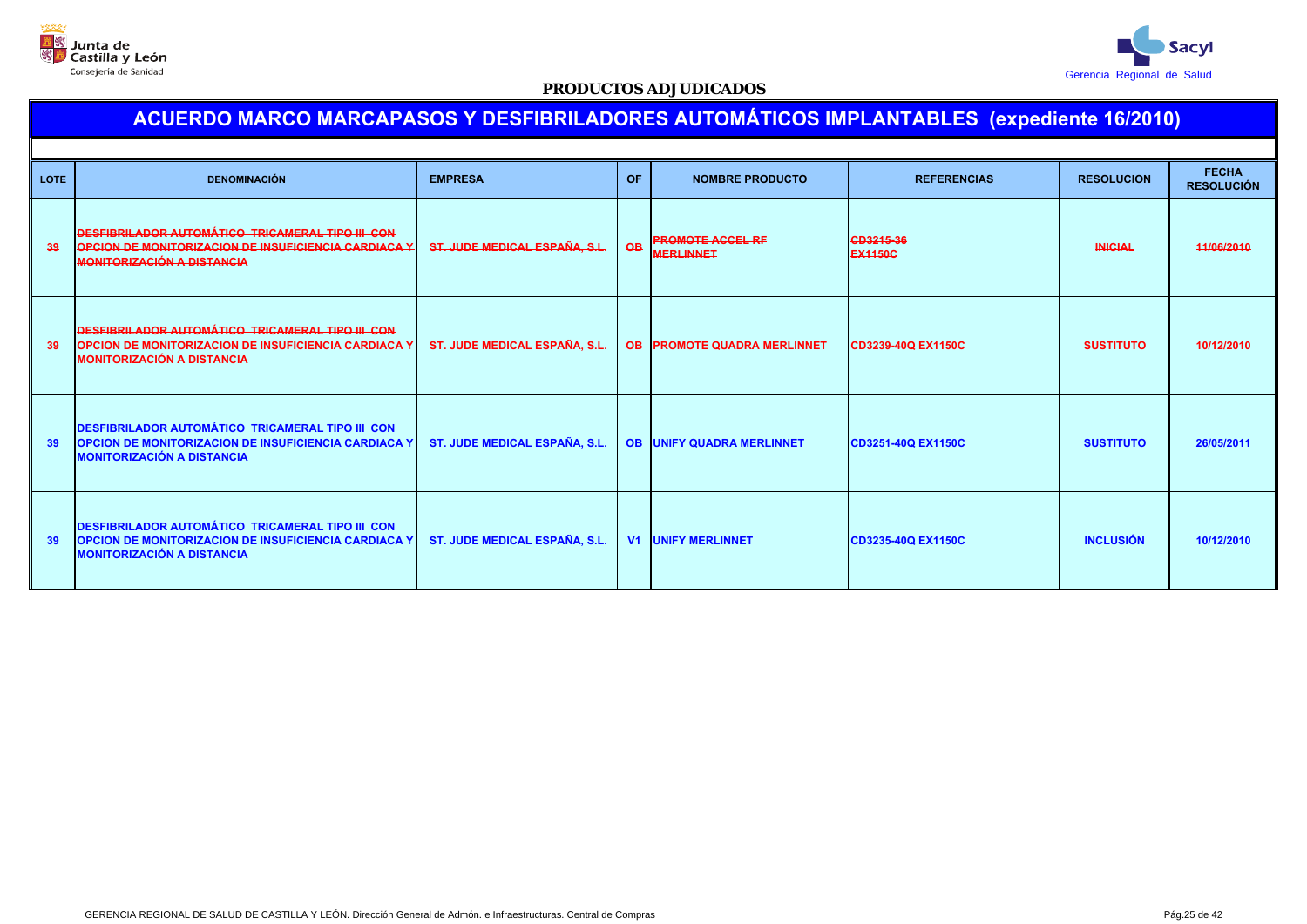



| <b>LOTE</b> | <b>DENOMINACIÓN</b>                                                                 | <b>EMPRESA</b>                       | <b>OF</b>      | <b>NOMBRE PRODUCTO</b>     | <b>REFERENCIAS</b>      | <b>RESOLUCION</b> | <b>FECHA</b><br><b>RESOLUCIÓN</b> |
|-------------|-------------------------------------------------------------------------------------|--------------------------------------|----------------|----------------------------|-------------------------|-------------------|-----------------------------------|
| 40          | ELECTRODO DE FIJACIÓN ACTIVA CON ELUCIÓN DE<br><b>ESTEROIDES. LONGITUD ≥ 58 CM</b>  | <b>CEM BIOTRONIK, S.A.</b>           |                | OB SIELLO S 60             | 362702                  | <b>INICIAL</b>    | 11/06/2010                        |
| 40          | ELECTRODO DE FIJACIÓN ACTIVA CON ELUCIÓN DE<br><b>ESTEROIDES, LONGITUD ≥ 58 CM</b>  | <b>CEM BIOTRONIK, S.A.</b>           | V <sub>1</sub> | <b>SOLIA S 60 (ProMRI)</b> | 377179                  | <b>INCLUSIÓN</b>  | 25/02/2011                        |
| 40          | ELECTRODO DE FIJACIÓN ACTIVA CON ELUCIÓN DE<br><b>ESTEROIDES. LONGITUD ≥ 58 CM</b>  | <b>MEDTRONIC IBERICA, S.A.</b>       |                | <b>OB CAPSUREFIX NOVUS</b> | 5076-58                 | <b>INICIAL</b>    | 11/06/2010                        |
| 40          | ELECTRODO DE FIJACIÓN ACTIVA CON ELUCIÓN DE<br><b>ESTEROIDES. LONGITUD ≥ 58 CM</b>  | <b>MERCE V ELECTROMEDICINA S.L.</b>  |                | OB BEFLEX RF46D            | <b>JR6CM</b>            | <b>INICIAL</b>    | 11/06/2010                        |
| 40          | ELECTRODO DE FIJACIÓN ACTIVA CON ELUCIÓN DE<br><b>ESTEROIDES. LONGITUD ≥ 58 CM</b>  | <b>SORIN GROUP, S.L.</b>             | <b>OB</b>      | <b>BEFLEX RF46D</b>        | <b>JR6CM</b>            | <b>INICIAL</b>    | 11/06/2010                        |
| 40          | ELECTRODO DE FIJACIÓN ACTIVA CON ELUCIÓN DE<br><b>ESTEROIDES. LONGITUD ≥ 58 CM</b>  | ST. JUDE MEDICAL ESPAÑA, S.L.        |                | <b>OB TENDRIL ST OPTIM</b> | 1888TC-58               | <b>INICIAL</b>    | 11/06/2010                        |
| 40          | <u>ELECTRODO DE FIJACIÓN ACTIVA CON ELUCIÓN DE </u><br>ESTEROIDES. LONGITUD 2 58 CM | ST. JUDE MEDICAL ESPAÑA, S.L.        |                | <b>V1 FENDRIL SDX</b>      | 1688TC-85<br>1688TC-100 | <b>INCLUSIÓN</b>  | 08/10/2010                        |
| 40          | ELECTRODO DE FIJACIÓN ACTIVA CON ELUCIÓN DE<br><b>ESTEROIDES. LONGITUD ≥ 58 CM</b>  | <b>ST. JUDE MEDICAL ESPAÑA, S.L.</b> | V <sub>1</sub> | <b>TENDRIL MRI</b>         | <b>LPA1200M-58</b>      | <b>SUSTITUTO</b>  | 20/07/2011                        |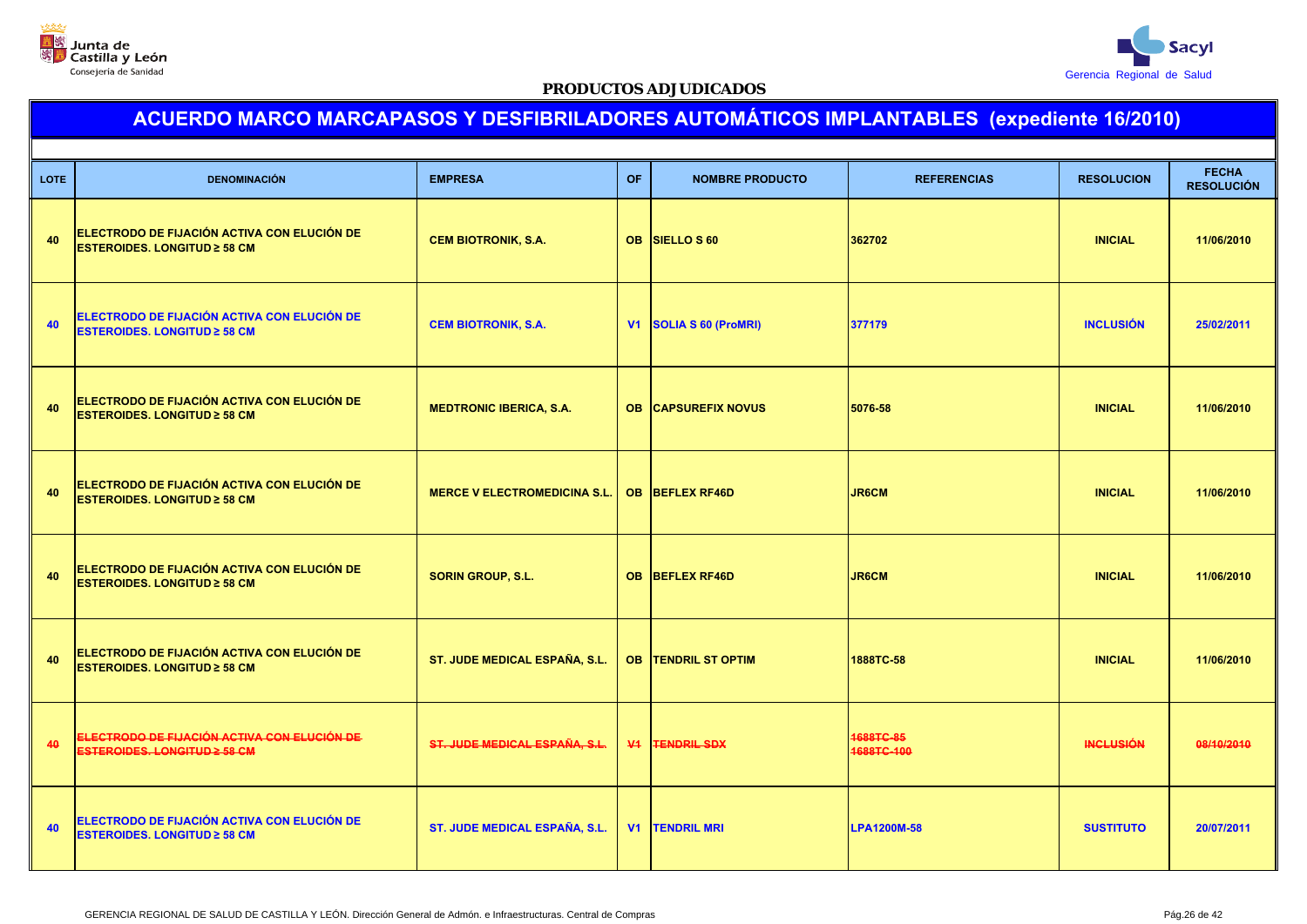



| <b>DENOMINACIÓN</b>                                                                   | <b>EMPRESA</b>                      | <b>OF</b>      | <b>NOMBRE PRODUCTO</b>                       | <b>REFERENCIAS</b>                                                                                                                                                                                                                             | <b>RESOLUCION</b>                                                                                         | <b>FECHA</b><br><b>RESOLUCIÓN</b> |
|---------------------------------------------------------------------------------------|-------------------------------------|----------------|----------------------------------------------|------------------------------------------------------------------------------------------------------------------------------------------------------------------------------------------------------------------------------------------------|-----------------------------------------------------------------------------------------------------------|-----------------------------------|
| ELECTRODO DE FIJACIÓN ACTIVA CON ELUCIÓN DE<br><b>ESTEROIDES. LONGITUD &lt; 58 CM</b> |                                     |                |                                              |                                                                                                                                                                                                                                                | <b>INICIAL</b>                                                                                            | 11/06/2010                        |
| ELECTRODO DE FIJACIÓN ACTIVA CON ELUCIÓN DE<br><b>ESTEROIDES. LONGITUD &lt; 58 CM</b> | <b>CEM BIOTRONIK, S.A.</b>          | OB.            |                                              |                                                                                                                                                                                                                                                | <b>INICIAL</b>                                                                                            | 11/06/2010                        |
| ELECTRODO DE FIJACIÓN ACTIVA CON ELUCIÓN DE<br><b>ESTEROIDES. LONGITUD &lt; 58 CM</b> | <b>CEM BIOTRONIK, S.A.</b>          | V <sub>1</sub> | SOLIA S 45 (ProMRI) / SOLIA S 53<br>(ProMRI) |                                                                                                                                                                                                                                                | <b>INCLUSIÓN</b>                                                                                          | 25/02/2011                        |
| ELECTRODO DE FIJACIÓN ACTIVA CON ELUCIÓN DE<br><b>ESTEROIDES. LONGITUD &lt; 58 CM</b> | <b>MEDTRONIC IBERICA, S.A.</b>      |                |                                              |                                                                                                                                                                                                                                                | <b>INICIAL</b>                                                                                            | 11/06/2010                        |
| ELECTRODO DE FIJACIÓN ACTIVA CON ELUCIÓN DE<br><b>ESTEROIDES. LONGITUD &lt; 58 CM</b> | <b>MERCE V ELECTROMEDICINA S.L.</b> | <b>OB</b>      |                                              |                                                                                                                                                                                                                                                | <b>INICIAL</b>                                                                                            | 11/06/2010                        |
| ELECTRODO DE FIJACIÓN ACTIVA CON ELUCIÓN DE<br><b>ESTEROIDES, LONGITUD &lt; 58 CM</b> | <b>SORIN GROUP, S.L.</b>            |                |                                              |                                                                                                                                                                                                                                                | <b>INICIAL</b>                                                                                            | 11/06/2010                        |
| ELECTRODO DE FIJACIÓN ACTIVA CON ELUCIÓN DE<br><b>ESTEROIDES, LONGITUD &lt; 58 CM</b> | ST. JUDE MEDICAL ESPAÑA, S.L.       | <b>OB</b>      |                                              |                                                                                                                                                                                                                                                | <b>INICIAL</b>                                                                                            | 11/06/2010                        |
| ELECTRODO DE FIJACIÓN ACTIVA CON ELUCIÓN DE<br><b>ESTEROIDES. LONGITUD &lt; 58 CM</b> | ST. JUDE MEDICAL ESPAÑA, S.L.       |                |                                              | 1888TC-52                                                                                                                                                                                                                                      | <b>INCLUSIÓN</b>                                                                                          | 26/07/2010                        |
| ELECTRODO DE FIJACIÓN ACTIVA CON ELUCIÓN DE<br><b>ESTEROIDES. LONGITUD &lt; 58 CM</b> | ST. JUDE MEDICAL ESPAÑA, S.L.       | $\Psi$         |                                              | 1882TC-52                                                                                                                                                                                                                                      | <b>INCLUSIÓN</b>                                                                                          | 26/07/2010                        |
| ELECTRODO DE FIJACIÓN ACTIVA CON ELUCIÓN DE<br><b>ESTEROIDES. LONGITUD &lt; 58 CM</b> | ST. JUDE MEDICAL ESPAÑA, S.L.       |                |                                              | LPA1200M-52                                                                                                                                                                                                                                    | <b>SUSTITUTO</b>                                                                                          | 20/07/2011                        |
|                                                                                       |                                     |                | <b>BOSTON SCIENTIFIC IBERICA, S.A.</b>       | <b>OB FLEXTEND 2</b><br>SIELLO S 53 / SIELLO S 45<br><b>OB CAPSUREFIX NOVUS</b><br>BEFLEX RF44D/RF45D<br>OB BEFLEX RF44D/RF45D<br><b>ITENDRIL ST OPTIM</b><br><b>OB TENDRIL ST OPTIM</b><br><b>TENDRIL ST OPTIM</b><br><b>V1   TENDRIL MRI</b> | 4095<br>362700 / 362701<br>377176 / 377177<br>5076-52<br>JR5CM<br>JR4CM/JR5CM<br>1888TC-46<br>LPA1200M-46 |                                   |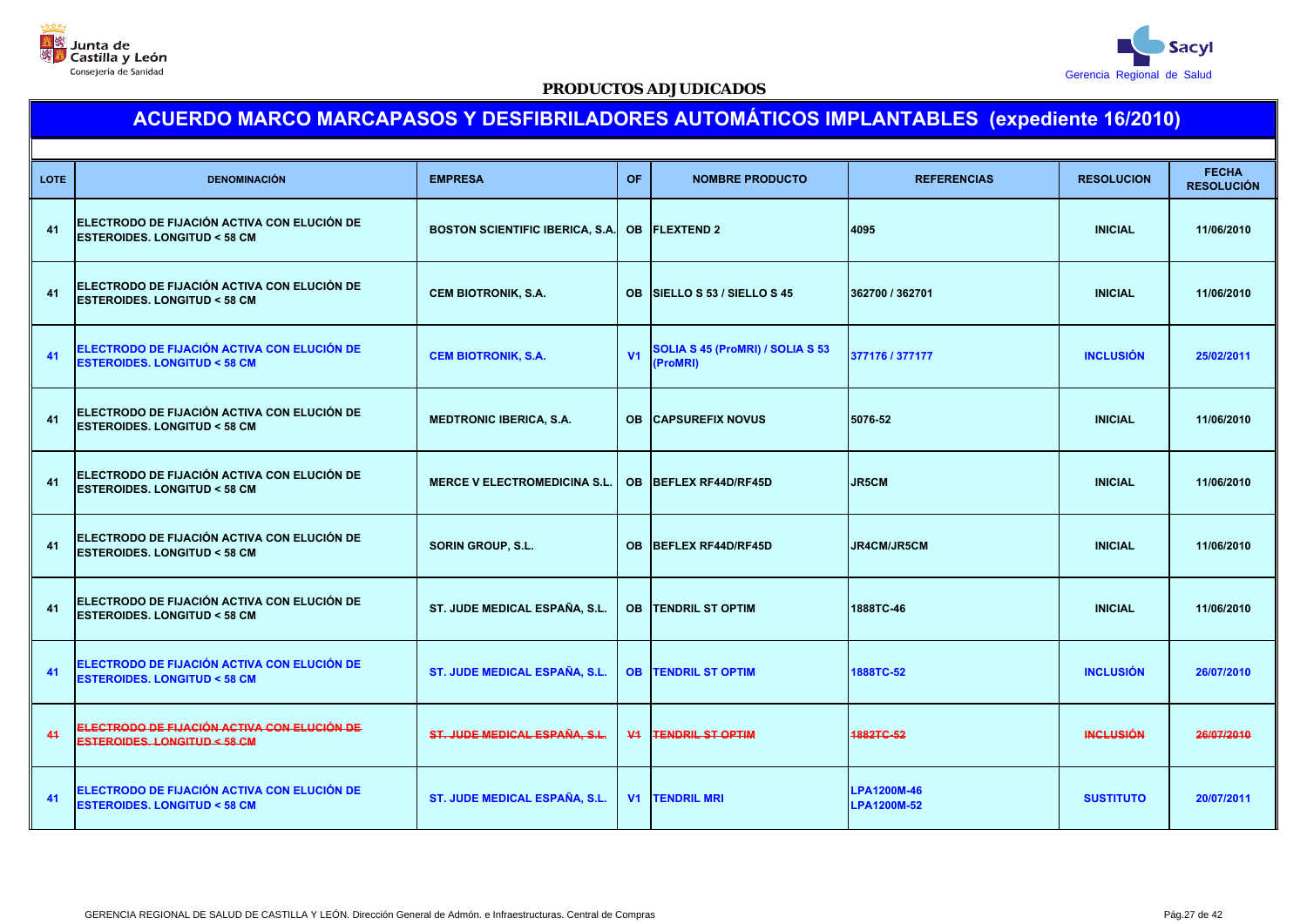



| <b>LOTE</b> | <b>DENOMINACIÓN</b>                                                                         | <b>EMPRESA</b>                      | <b>OF</b> | <b>NOMBRE PRODUCTO</b>              | <b>REFERENCIAS</b> | <b>RESOLUCION</b> | <b>FECHA</b><br><b>RESOLUCIÓN</b> |
|-------------|---------------------------------------------------------------------------------------------|-------------------------------------|-----------|-------------------------------------|--------------------|-------------------|-----------------------------------|
| 42          | ELECTRODO DE FIJACIÓN ACTIVA CON BAJA CAPACIDAD DE<br>POLARIZACIÓN. LONGITUD ≥ 58 CM        | <b>CEM BIOTRONIK, S.A.</b>          | <b>OB</b> | SETROX S 60                         | 350975             | <b>INICIAL</b>    | 11/06/2010                        |
| 42          | ELECTRODO DE FIJACIÓN ACTIVA CON BAJA CAPACIDAD DE<br><b>POLARIZACIÓN, LONGITUD ≥ 58 CM</b> | <b>COBLAN TECMED, S.L.</b>          |           | <b>OB CRYSTALLINE® ACTFIX ICF09</b> | ICF09B58           | <b>INICIAL</b>    | 11/06/2010                        |
| 42          | ELECTRODO DE FIJACIÓN ACTIVA CON BAJA CAPACIDAD DE<br>POLARIZACIÓN. LONGITUD ≥ 58 CM        | <b>MERCE V ELECTROMEDICINA S.L.</b> |           | <b>OB STELIX II BRF26D</b>          | <b>JR607</b>       | <b>INICIAL</b>    | 11/06/2010                        |
| 42          | ELECTRODO DE FIJACIÓN ACTIVA CON BAJA CAPACIDAD DE<br>POLARIZACIÓN. LONGITUD ≥ 58 CM        | <b>PALEX MEDICAL, S.A.</b>          |           | OB STELIX II, BRF 26D               | 384696             | <b>INICIAL</b>    | 11/06/2010                        |
| 42          | ELECTRODO DE FIJACIÓN ACTIVA CON BAJA CAPACIDAD DE<br>POLARIZACIÓN, LONGITUD ≥ 58 CM        | <b>SORIN GROUP, S.L.</b>            |           | <b>OB STELIX II BRF26D</b>          | <b>JR607</b>       | <b>INICIAL</b>    | 11/06/2010                        |
| 42          | ELECTRODO DE FIJACIÓN ACTIVA CON BAJA CAPACIDAD DE<br><b>POLARIZACIÓN. LONGITUD ≥ 58 CM</b> | ST. JUDE MEDICAL ESPAÑA, S.L.       |           | <b>OB TENDRIL ST OPTIM</b>          | 1888TC-65          | <b>INICIAL</b>    | 11/06/2010                        |
| 42          | ELECTRODO DE FIJACIÓN ACTIVA CON BAJA CAPACIDAD DE<br>POLARIZACIÓN. LONGITUD ≥ 58 CM        | <b>VITATRON MEDICAL, S.A.</b>       |           | <b>OB CRYSTALLINE® ACTFIX ICF09</b> | <b>ICF09B58</b>    | <b>INICIAL</b>    | 11/06/2010                        |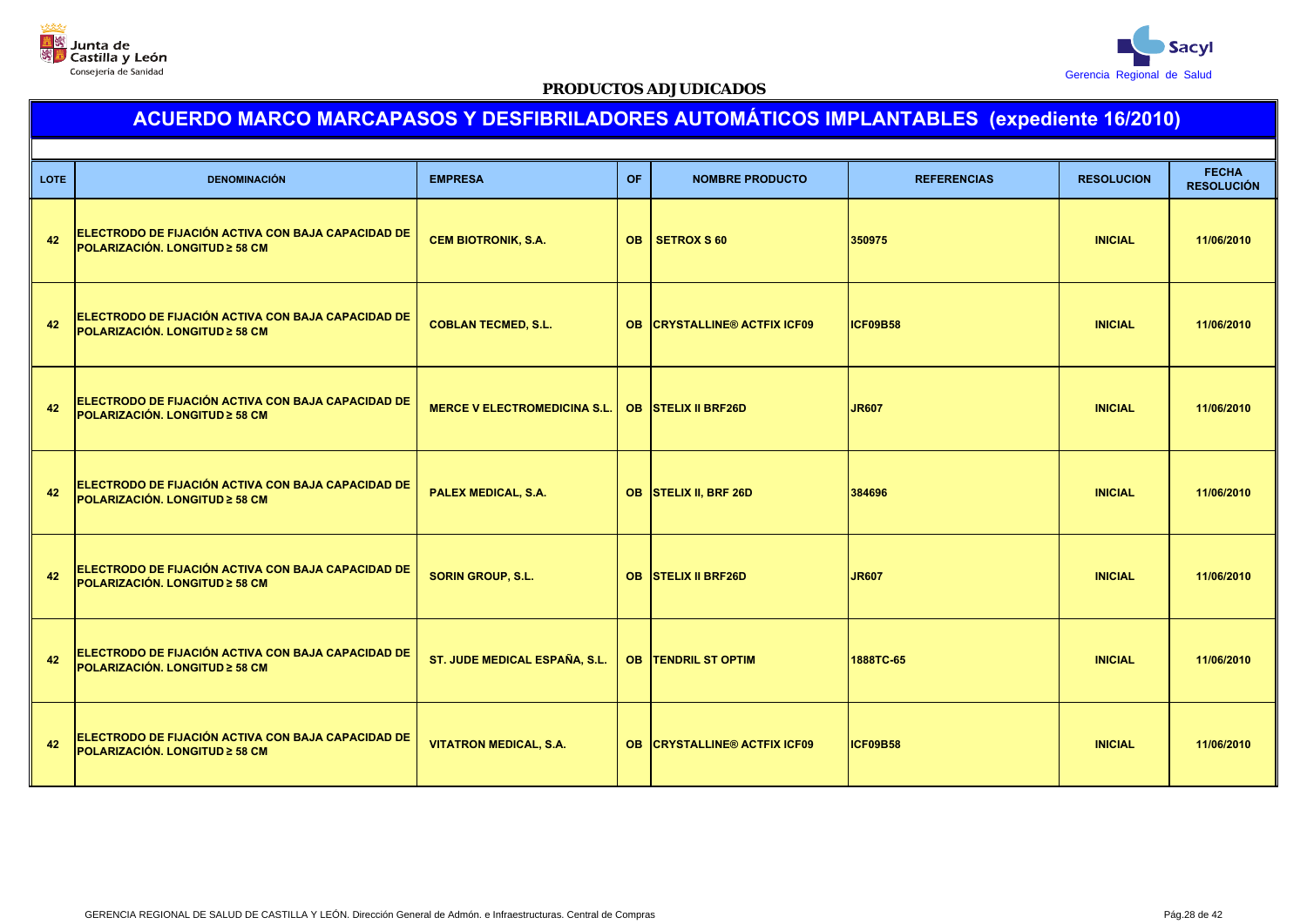



| <b>LOTE</b> | <b>DENOMINACIÓN</b>                                                                            | <b>EMPRESA</b>                      | <b>OF</b> | <b>NOMBRE PRODUCTO</b>           | <b>REFERENCIAS</b> | <b>RESOLUCION</b> | <b>FECHA</b><br><b>RESOLUCIÓN</b> |
|-------------|------------------------------------------------------------------------------------------------|-------------------------------------|-----------|----------------------------------|--------------------|-------------------|-----------------------------------|
| 43          | ELECTRODO DE FIJACIÓN ACTIVA CON BAJA CAPACIDAD DE<br><b>POLARIZACIÓN, LONGITUD &lt; 58 CM</b> | <b>CEM BIOTRONIK, S.A.</b>          | <b>OB</b> | <b>SETROX S 53 / SETROX S 45</b> | 350973 / 350974    | <b>INICIAL</b>    | 11/06/2010                        |
| 43          | ELECTRODO DE FIJACIÓN ACTIVA CON BAJA CAPACIDAD DE<br>POLARIZACIÓN. LONGITUD < 58 CM           | <b>COBLAN TECMED, S.L.</b>          | <b>OB</b> | <b>CRYSTALLINE® ACTFIX ICF09</b> | <b>ICF09B52</b>    | <b>INICIAL</b>    | 11/06/2010                        |
| 43          | ELECTRODO DE FIJACIÓN ACTIVA CON BAJA CAPACIDAD DE<br>POLARIZACIÓN. LONGITUD < 58 CM           | <b>MERCE V ELECTROMEDICINA S.L.</b> |           | <b>OB STELIX II BRF25D</b>       | <b>JR507</b>       | <b>INICIAL</b>    | 11/06/2010                        |
| 43          | ELECTRODO DE FIJACIÓN ACTIVA CON BAJA CAPACIDAD DE<br><b>POLARIZACIÓN, LONGITUD &lt; 58 CM</b> | PALEX MEDICAL, S.A.                 |           | OB STELIX II BRF25D              | 384695             | <b>INICIAL</b>    | 11/06/2010                        |
| 43          | ELECTRODO DE FIJACIÓN ACTIVA CON BAJA CAPACIDAD DE<br><b>POLARIZACIÓN, LONGITUD &lt; 58 CM</b> | <b>SORIN GROUP, S.L.</b>            |           | <b>OB STELIX II BRF25D</b>       | <b>JR507</b>       | <b>INICIAL</b>    | 11/06/2010                        |
| 43          | ELECTRODO DE FIJACIÓN ACTIVA CON BAJA CAPACIDAD DE<br>POLARIZACIÓN. LONGITUD < 58 CM           | <b>VITATRON MEDICAL, S.A.</b>       | <b>OB</b> | <b>CRYSTALLINE® ACTFIX ICF09</b> | <b>ICF09B52</b>    | <b>INICIAL</b>    | 11/06/2010                        |
| 44          | ELECTRODO DE FIJACIÓN ACTIVA DE PEQUEÑO DIÁMETRO.<br><b>LONGITUD ≥ 58 CM</b>                   | <b>MEDTRONIC IBERICA, S.A.</b>      |           | <b>OB CAPSUREFIX NOVUS</b>       | 4076-58            | <b>INICIAL</b>    | 11/06/2010                        |
| 44          | ELECTRODO DE FIJACIÓN ACTIVA DE PEQUEÑO DIÁMETRO.<br><b>LONGITUD ≥ 58 CM</b>                   | ST. JUDE MEDICAL ESPAÑA, S.L.       |           | <b>OB TENDRIL STS</b>            | 2088TC-58          | <b>INICIAL</b>    | 11/06/2010                        |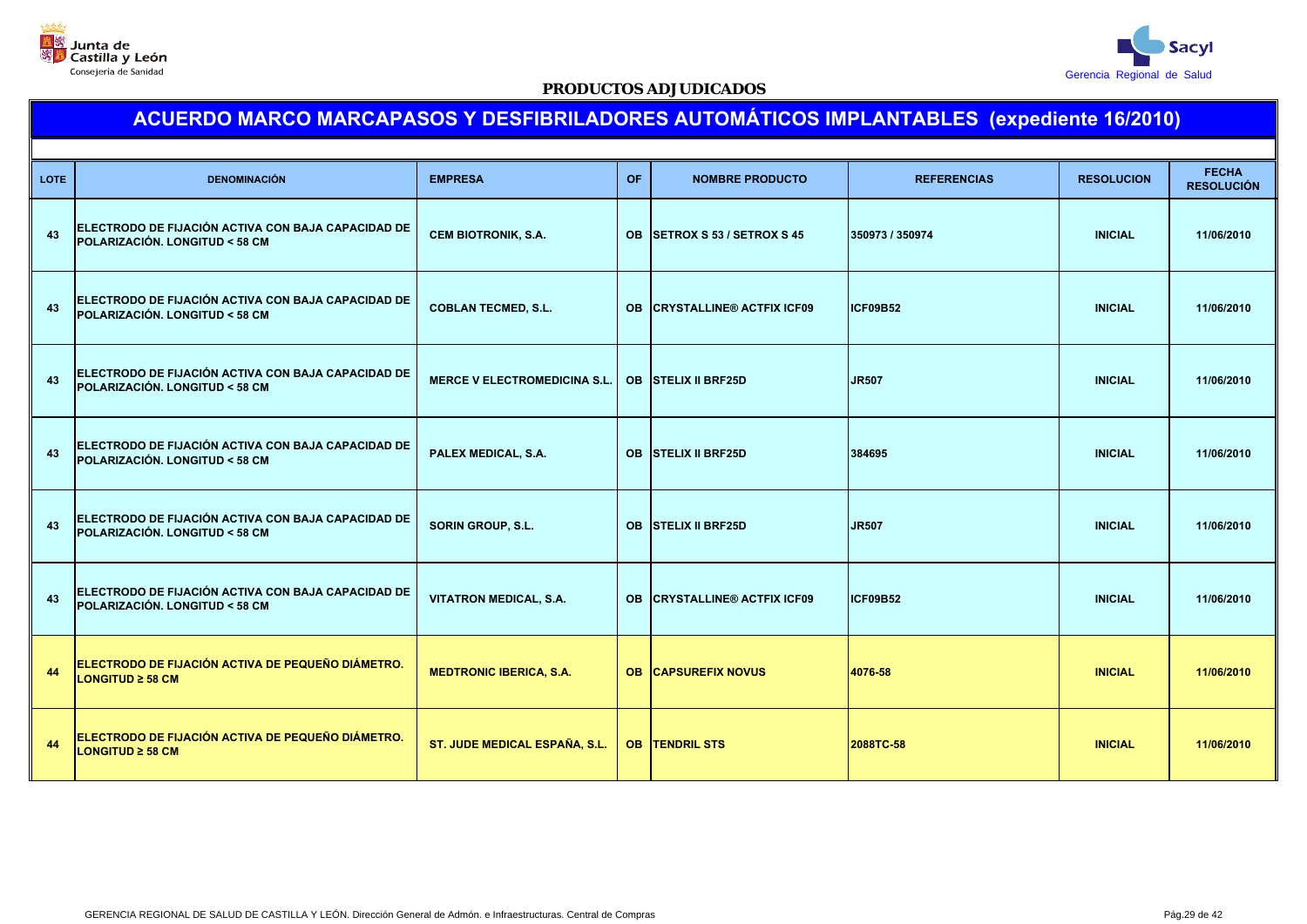



| <b>LOTE</b> | <b>DENOMINACIÓN</b>                                                                    | <b>EMPRESA</b>                         | <b>OF</b>      | <b>NOMBRE PRODUCTO</b>     | <b>REFERENCIAS</b>      | <b>RESOLUCION</b> | <b>FECHA</b><br><b>RESOLUCIÓN</b> |  |  |
|-------------|----------------------------------------------------------------------------------------|----------------------------------------|----------------|----------------------------|-------------------------|-------------------|-----------------------------------|--|--|
| 45          | <b>ELECTRODO DE FIJACIÓN ACTIVA DE PEQUEÑO DIÁMETRO.</b><br><b>LONGITUD &lt; 58 CM</b> | <b>MEDTRONIC IBERICA, S.A.</b>         |                | <b>OB CAPSUREFIX NOVUS</b> | 4076-52                 | <b>INICIAL</b>    | 11/06/2010                        |  |  |
| 45          | ELECTRODO DE FIJACIÓN ACTIVA DE PEQUEÑO DIÁMETRO.<br><b>LONGITUD &lt; 58 CM</b>        | ST. JUDE MEDICAL ESPAÑA, S.L.          |                | <b>OB ITENDRIL STS</b>     | 2088TC-46               | <b>INICIAL</b>    | 11/06/2010                        |  |  |
| 45          | ELECTRODO DE FIJACIÓN ACTIVA DE PEQUEÑO DIÁMETRO.<br><b>LONGITUD &lt; 58 CM</b>        | <b>ST. JUDE MEDICAL ESPAÑA, S.L.</b>   |                | <b>OB TENDRIL STS</b>      | 2088TC-52               | <b>INCLUSIÓN</b>  | 26/07/2010                        |  |  |
| 45          | ELECTRODO DE FIJACIÓN ACTIVA DE PEQUEÑO DIÁMETRO.<br><b>LONGITUD &lt; 58 CM</b>        | <b>ST. JUDE MEDICAL ESPAÑA, S.L.</b>   | V <sub>1</sub> | <b>TENDRIL ST OPTIM</b>    | 1882TC-46<br>1882TC-52  | <b>INCLUSIÓN</b>  | 20/07/2011                        |  |  |
| 46          | ELECTRODO DE FIJACIÓN ACTIVA DE ALTA IMPEDANCIA.<br><b>LONGITUD ≥ 58 CM</b>            | <b>BOSTON SCIENTIFIC IBERICA, S.A.</b> |                | <b>OB FLEXTEND 2</b>       | 4097                    | <b>INICIAL</b>    | 11/06/2010                        |  |  |
| 46          | ELECTRODO DE FIJACIÓN ACTIVA DE ALTA IMPEDANCIA.<br>LONGITUD ≥ 58 CM                   | <b>MEDTRONIC IBERICA, S.A.</b>         |                | <b>OB CAPSUREFIX MRI</b>   | 5086-58                 | <b>INICIAL</b>    | 11/06/2010                        |  |  |
| 46          | ELECTRODO DE FIJACIÓN ACTIVA DE ALTA IMPEDANCIA.<br>LONGITUD ≥ 58 CM                   | ST. JUDE MEDICAL ESPAÑA, S.L.          |                | <b>OB TENDRIL</b>          | 1788TC-58               | <b>INICIAL</b>    | 11/06/2010                        |  |  |
| 46          | ELECTRODO DE FIJACIÓN ACTIVA DE ALTA IMPEDANCIA.<br>$LONGITUD \geq 58$ CM              | ST. JUDE MEDICAL ESPAÑA, S.L.          | V1             | <b>TENDRIL SDX</b>         | 1688TC-85<br>1688TC-100 | <b>INCLUSIÓN</b>  | 20/07/2011                        |  |  |
| 47          | ELECTRODO DE FIJACIÓN ACTIVA DE ALTA IMPEDANCIA.<br><b>LONGITUD &lt; 58 CM</b>         | <b>BOSTON SCIENTIFIC IBERICA, S.A.</b> |                | <b>OB  FLEXTEND 2</b>      | 4096                    | <b>INICIAL</b>    | 11/06/2010                        |  |  |
| 47          | ELECTRODO DE FIJACIÓN ACTIVA DE ALTA IMPEDANCIA.<br><b>LONGITUD &lt; 58 CM</b>         | <b>MEDTRONIC IBERICA, S.A.</b>         |                | <b>OB CAPSUREFIX MRI</b>   | 5086-52                 | <b>INICIAL</b>    | 11/06/2010                        |  |  |
| 47          | ELECTRODO DE FIJACIÓN ACTIVA DE ALTA IMPEDANCIA.<br><b>LONGITUD &lt; 58 CM</b>         | ST. JUDE MEDICAL ESPAÑA, S.L.          |                | <b>OB OPTISENSE OPTIM</b>  | 1999TC-46               | <b>INICIAL</b>    | 11/06/2010                        |  |  |
| 47          | ELECTRODO DE FIJACIÓN ACTIVA DE ALTA IMPEDANCIA.<br><b>LONGITUD &lt; 58 CM</b>         | <b>ST. JUDE MEDICAL ESPAÑA, S.L.</b>   |                | <b>OB OPTISENSE OPTIM</b>  | 1999TC-52               | <b>INCLUSIÓN</b>  | 26/07/2010                        |  |  |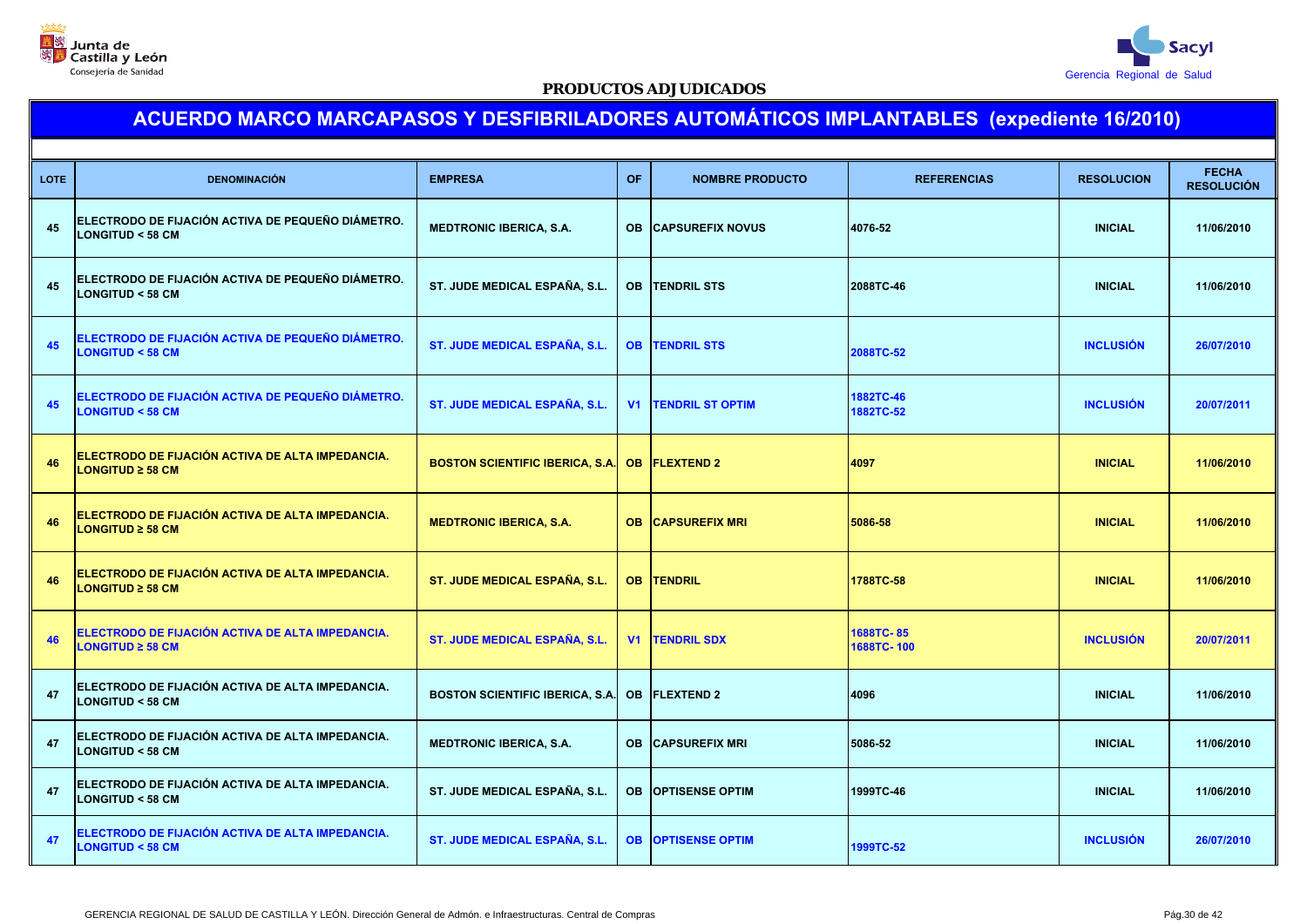



| <b>LOTE</b> | <b>DENOMINACIÓN</b>                                                                | <b>EMPRESA</b>                      | <b>OF</b> | <b>NOMBRE PRODUCTO</b>     | <b>REFERENCIAS</b> | <b>RESOLUCION</b> | <b>FECHA</b><br><b>RESOLUCIÓN</b> |
|-------------|------------------------------------------------------------------------------------|-------------------------------------|-----------|----------------------------|--------------------|-------------------|-----------------------------------|
| 48          | ELECTRODO DE FIJACIÓN PASIVA CON ELUCIÓN DE<br><b>ESTEROIDES. LONGITUD ≥ 58 CM</b> | <b>CEM BIOTRONIK, S.A.</b>          |           | OB SIELLO T 60             | 362702             | <b>INICIAL</b>    | 11/06/2010                        |
| 48          | ELECTRODO DE FIJACIÓN PASIVA CON ELUCIÓN DE<br><b>ESTEROIDES. LONGITUD ≥ 58 CM</b> | <b>CEM BIOTRONIK, S.A.</b>          |           | V1 SOLIA T 60 (ProMRI)     | 377181             | <b>INCLUSIÓN</b>  | 25/02/2011                        |
| 48          | ELECTRODO DE FIJACIÓN PASIVA CON ELUCIÓN DE<br><b>ESTEROIDES. LONGITUD ≥ 58 CM</b> | <b>MEDTRONIC IBERICA, S.A.</b>      |           | <b>OB CAPSURE SENSE</b>    | 4074-58            | <b>INICIAL</b>    | 11/06/2010                        |
| 48          | ELECTRODO DE FIJACIÓN PASIVA CON ELUCIÓN DE<br><b>ESTEROIDES. LONGITUD ≥ 58 CM</b> | <b>MERCE V ELECTROMEDICINA S.L.</b> |           | <b>OB STELID II BTF26D</b> | <b>JT927</b>       | <b>INICIAL</b>    | 11/06/2010                        |
| 48          | ELECTRODO DE FIJACIÓN PASIVA CON ELUCIÓN DE<br><b>ESTEROIDES. LONGITUD ≥ 58 CM</b> | <b>PALEX MEDICAL, S.A.</b>          |           | OB STELID II BTF26D        | 405548             | <b>INICIAL</b>    | 11/06/2010                        |
| 48          | ELECTRODO DE FIJACIÓN PASIVA CON ELUCIÓN DE<br><b>ESTEROIDES. LONGITUD ≥ 58 CM</b> | <b>SORIN GROUP, S.L.</b>            |           | <b>OB STELID II BTF26D</b> | <b>JT927</b>       | <b>INICIAL</b>    | 11/06/2010                        |
| 48          | ELECTRODO DE FIJACIÓN PASIVA CON ELUCIÓN DE<br><b>ESTEROIDES. LONGITUD ≥ 58 CM</b> | ST. JUDE MEDICAL ESPAÑA, S.L.       |           | <b>OB ISOFLEX OPTIM</b>    | 1948T-58           | <b>INICIAL</b>    | 11/06/2010                        |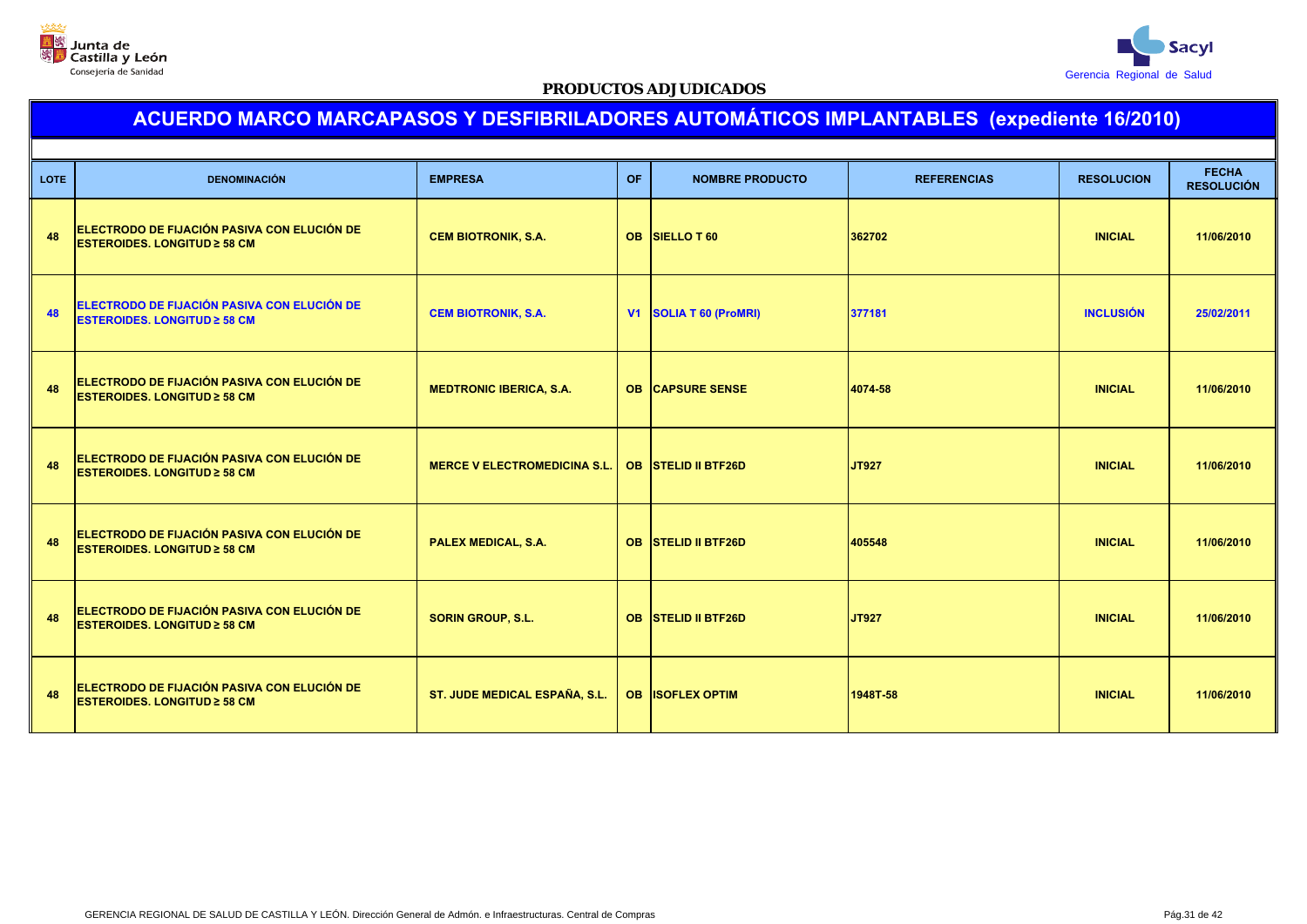



| <b>LOTE</b> | <b>DENOMINACIÓN</b>                                                                    | <b>EMPRESA</b>                         | OF.       | <b>NOMBRE PRODUCTO</b>           | <b>REFERENCIAS</b> | <b>RESOLUCION</b> | <b>FECHA</b><br><b>RESOLUCIÓN</b> |
|-------------|----------------------------------------------------------------------------------------|----------------------------------------|-----------|----------------------------------|--------------------|-------------------|-----------------------------------|
| 49          | ELECTRODO DE FIJACIÓN PASIVA CON ELUCIÓN DE<br><b>ESTEROIDES. LONGITUD &lt; 58 CM</b>  | <b>BOSTON SCIENTIFIC IBERICA, S.A.</b> | <b>OB</b> | <b>FINELINE II STEROX</b>        | 4479               | <b>INICIAL</b>    | 11/06/2010                        |
| 49          | ELECTRODO DE FIJACIÓN PASIVA CON ELUCIÓN DE<br><b>IESTEROIDES. LONGITUD &lt; 58 CM</b> | <b>CEM BIOTRONIK, S.A.</b>             |           | OB SIELLO T 53                   | 362705             | <b>INICIAL</b>    | 11/06/2010                        |
| 49          | ELECTRODO DE FIJACIÓN PASIVA CON ELUCIÓN DE<br><b>ESTEROIDES. LONGITUD &lt; 58 CM</b>  | <b>CEM BIOTRONIK, S.A.</b>             |           | V1   SIELLO JT 53 / SIELLO JT 45 | 362703 / 362704    | <b>INICIAL</b>    | 11/06/2010                        |
| 49          | ELECTRODO DE FIJACIÓN PASIVA CON ELUCIÓN DE<br><b>ESTEROIDES, LONGITUD &lt; 58 CM</b>  | <b>MEDTRONIC IBERICA, S.A.</b>         |           | <b>OB CAPSURE SENSE</b>          | 4074-52            | <b>INICIAL</b>    | 11/06/2010                        |
| 49          | ELECTRODO DE FIJACIÓN PASIVA CON ELUCIÓN DE<br><b>ESTEROIDES, LONGITUD &lt; 58 CM</b>  | <b>MEDTRONIC IBERICA, S.A.</b>         |           | <b>V1 CAPSURE SENSE</b>          | 4574-53            | <b>INICIAL</b>    | 11/06/2010                        |
| 49          | ELECTRODO DE FIJACIÓN PASIVA CON ELUCIÓN DE<br><b>ESTEROIDES, LONGITUD &lt; 58 CM</b>  | <b>MERCE V ELECTROMEDICINA S.L.</b>    |           | OB STELID II BTF25D              | JT827              | <b>INICIAL</b>    | 11/06/2010                        |
| 49          | ELECTRODO DE FIJACIÓN PASIVA CON ELUCIÓN DE<br><b>ESTEROIDES. LONGITUD &lt; 58 CM</b>  | PALEX MEDICAL, S.A.                    |           | OB STELID II BTF25D              | 383685             | <b>INICIAL</b>    | 11/06/2010                        |
| 49          | ELECTRODO DE FIJACIÓN PASIVA CON ELUCIÓN DE<br><b>ESTEROIDES. LONGITUD &lt; 58 CM</b>  | <b>SORIN GROUP, S.L.</b>               |           | <b>OB STELID II BTF25D</b>       | <b>JT827</b>       | <b>INICIAL</b>    | 11/06/2010                        |
| 49          | ELECTRODO DE FIJACIÓN PASIVA CON ELUCIÓN DE<br><b>ESTEROIDES. LONGITUD &lt; 58 CM</b>  | ST. JUDE MEDICAL ESPAÑA, S.L.          |           | <b>OB ISOFLEX OPTIM</b>          | 1948T-46           | <b>INICIAL</b>    | 11/06/2010                        |
| 49          | ELECTRODO DE FIJACIÓN PASIVA CON ELUCIÓN DE<br><b>ESTEROIDES, LONGITUD &lt; 58 CM</b>  | ST. JUDE MEDICAL ESPAÑA, S.L.          |           | <b>V1 IISOFLEX OPTIM</b>         | 1948T-52           | <b>INICIAL</b>    | 11/06/2010                        |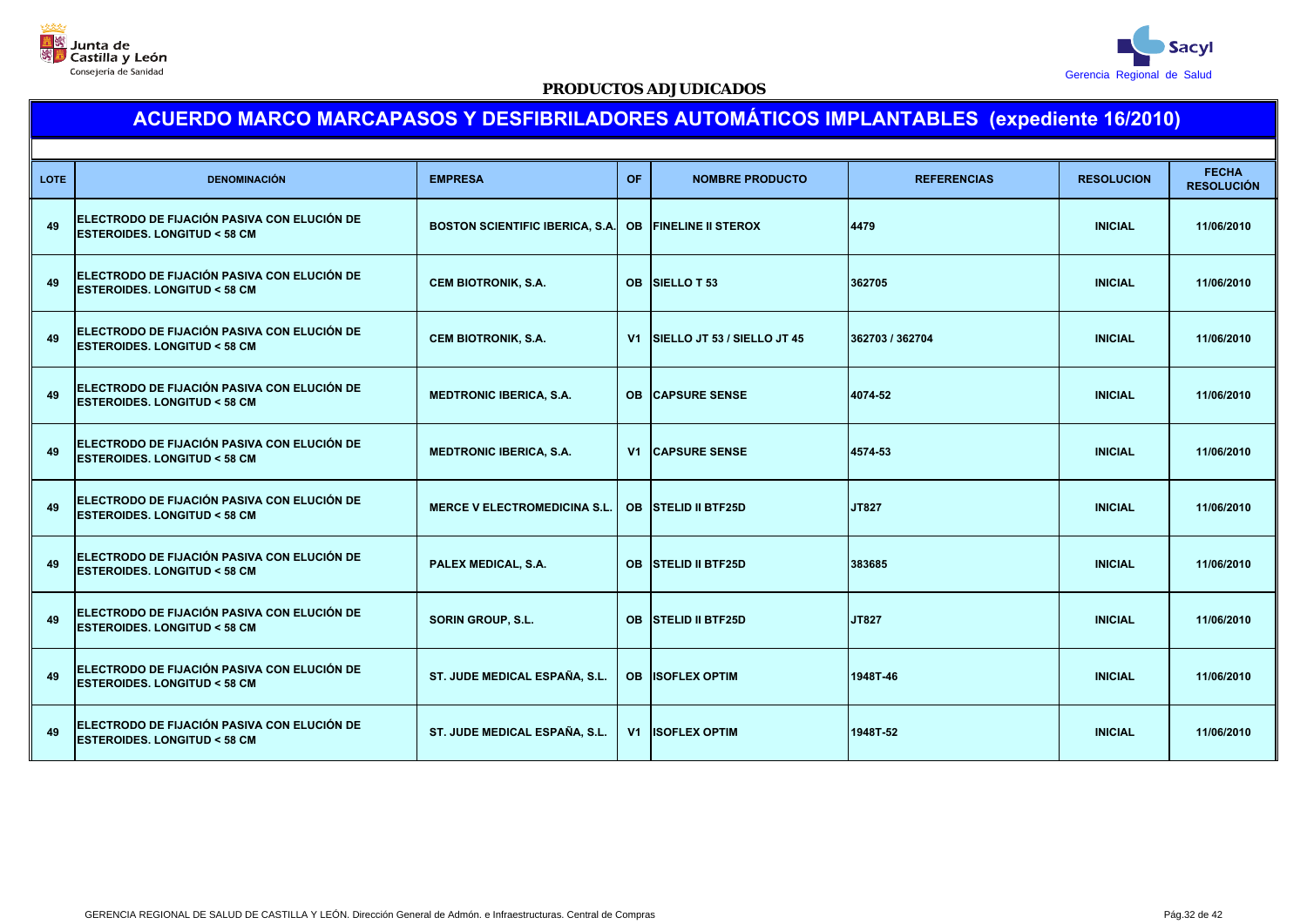



| <b>LOTE</b> | <b>DENOMINACIÓN</b>                                                                            | <b>EMPRESA</b>                            | <b>OF</b> | <b>NOMBRE PRODUCTO</b>       | <b>REFERENCIAS</b> | <b>RESOLUCION</b> | <b>FECHA</b><br><b>RESOLUCIÓN</b> |
|-------------|------------------------------------------------------------------------------------------------|-------------------------------------------|-----------|------------------------------|--------------------|-------------------|-----------------------------------|
| 50          | ELECTRODO DE FIJACIÓN PASIVA CON BAJA CAPACIDAD DE<br>POLARIZACIÓN. LONGITUD ≥ 58 CM           | <b>CEM BIOTRONIK, S.A.</b>                |           | <b>OB SELOX ST 60</b>        | 346367             | <b>INICIAL</b>    | 11/06/2010                        |
| 50          | ELECTRODO DE FIJACIÓN PASIVA CON BAJA CAPACIDAD DE<br>POLARIZACIÓN. LONGITUD ≥ 58 CM           | ST. JUDE MEDICAL ESPAÑA, S.L.             |           | <b>OB ISOFLEX S</b>          | 1646T-58           | <b>INICIAL</b>    | 11/06/2010                        |
| 51          | ELECTRODO DE FIJACIÓN PASIVA CON BAJA CAPACIDAD DE<br><b>POLARIZACIÓN, LONGITUD &lt; 58 CM</b> | <b>BOSTON SCIENTIFIC IBERICA, S.A.</b> OB |           | <b>FINELINE II STEROX</b>    | 4456               | <b>INICIAL</b>    | 11/06/2010                        |
| 51          | ELECTRODO DE FIJACIÓN PASIVA CON BAJA CAPACIDAD DE<br><b>POLARIZACIÓN, LONGITUD &lt; 58 CM</b> | <b>CEM BIOTRONIK, S.A.</b>                |           | OB SELOX ST 53               | 346366             | <b>INICIAL</b>    | 11/06/2010                        |
| 51          | ELECTRODO DE FIJACIÓN PASIVA CON BAJA CAPACIDAD DE<br>POLARIZACIÓN. LONGITUD < 58 CM           | <b>CEM BIOTRONIK, S.A.</b>                |           | V1 SELOX JT 53 / SELOX JT 45 | 346369 / 346368    | <b>INICIAL</b>    | 11/06/2010                        |
| 51          | ELECTRODO DE FIJACIÓN PASIVA CON BAJA CAPACIDAD DE<br><b>POLARIZACIÓN, LONGITUD &lt; 58 CM</b> | <b>MERCE V ELECTROMEDICINA S.L.</b>       |           | OB STELID II BJF25D          | JJ847              | <b>INICIAL</b>    | 11/06/2010                        |
| 51          | ELECTRODO DE FIJACIÓN PASIVA CON BAJA CAPACIDAD DE<br><b>POLARIZACIÓN. LONGITUD &lt; 58 CM</b> | PALEX MEDICAL, S.A.                       | <b>OB</b> | <b>STELID II BJF25D</b>      | 405549             | <b>INICIAL</b>    | 11/06/2010                        |
| 51          | ELECTRODO DE FIJACIÓN PASIVA CON BAJA CAPACIDAD DE<br>POLARIZACIÓN. LONGITUD < 58 CM           | <b>SORIN GROUP, S.L.</b>                  |           | <b>OB STELID II BJF25D</b>   | JJ847              | <b>INICIAL</b>    | 11/06/2010                        |
| 51          | ELECTRODO DE FIJACIÓN PASIVA CON BAJA CAPACIDAD DE<br><b>POLARIZACIÓN, LONGITUD &lt; 58 CM</b> | ST. JUDE MEDICAL ESPAÑA, S.L.             | <b>OB</b> | <b>ISOFLEX OPTIM</b>         | 1944T-46           | <b>INICIAL</b>    | 11/06/2010                        |
| 51          | ELECTRODO DE FIJACIÓN PASIVA CON BAJA CAPACIDAD DE<br><b>POLARIZACIÓN, LONGITUD &lt; 58 CM</b> | ST. JUDE MEDICAL ESPAÑA, S.L.             | V1        | <b>ISOFLEX OPTIM</b>         | 1944T-52           | <b>INICIAL</b>    | 11/06/2010                        |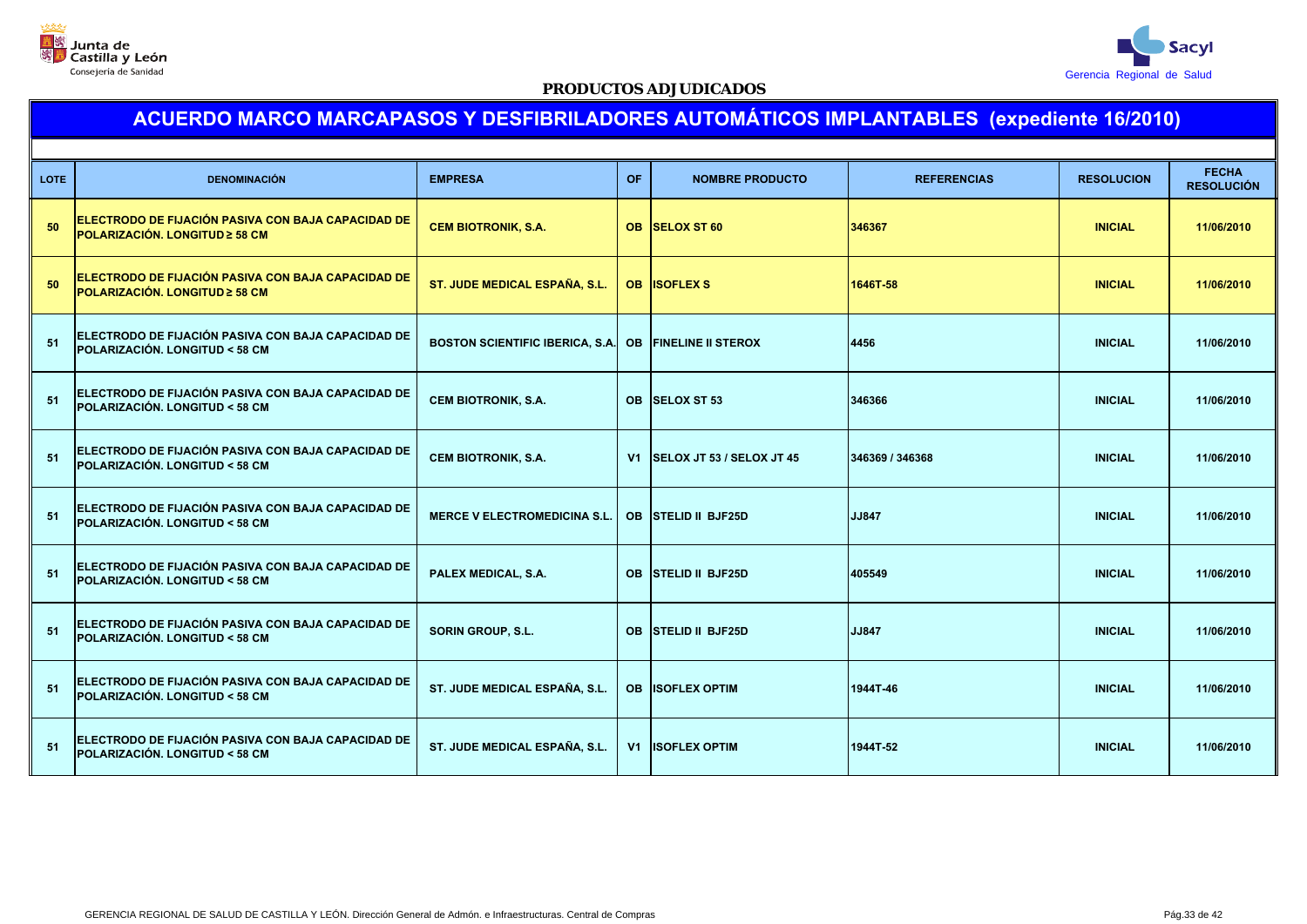



| <b>LOTE</b> | <b>DENOMINACIÓN</b>                                                        | <b>EMPRESA</b>                                        | <b>OF</b> | <b>NOMBRE PRODUCTO</b>     | <b>REFERENCIAS</b> | <b>RESOLUCION</b> | <b>FECHA</b><br><b>RESOLUCIÓN</b> |
|-------------|----------------------------------------------------------------------------|-------------------------------------------------------|-----------|----------------------------|--------------------|-------------------|-----------------------------------|
| 52          | ELECTRODO DE FIJACIÓN PASIVA DE PEQUEÑO DIÁMETRO.<br>LONGITUD ≥ 58 CM      | BOSTON SCIENTIFIC IBERICA, S.A. OB FINELINE II STEROX |           |                            | 4459               | <b>INICIAL</b>    | 11/06/2010                        |
| 52          | ELECTRODO DE FIJACIÓN PASIVA DE PEQUEÑO DIÁMETRO.<br>LONGITUD $\geq$ 58 CM | <b>MEDTRONIC IBERICA, S.A.</b>                        |           | <b>OB CAPSURE SP NOVUS</b> | 5092-58            | <b>INICIAL</b>    | 11/06/2010                        |
| 52          | ELECTRODO DE FIJACIÓN PASIVA DE PEQUEÑO DIÁMETRO.<br>LONGITUD $\geq$ 58 CM | <b>MERCE V ELECTROMEDICINA S.L.</b>                   |           | <b>OB XFINE TX26D</b>      | JT6PM              | <b>INICIAL</b>    | 11/06/2010                        |
| 52          | ELECTRODO DE FIJACIÓN PASIVA DE PEQUEÑO DIÁMETRO.<br>LONGITUD $\geq$ 58 CM | <b>PALEX MEDICAL, S.A.</b>                            |           | OB   XFINE TX26D           | 406333             | <b>INICIAL</b>    | 11/06/2010                        |
| 52          | ELECTRODO DE FIJACIÓN PASIVA DE PEQUEÑO DIÁMETRO.<br>$LONGITUD \geq 58 CM$ | <b>SORIN GROUP, S.L.</b>                              |           | <b>OB XFINE TX26D</b>      | JT6PM              | <b>INICIAL</b>    | 11/06/2010                        |
| 52          | ELECTRODO DE FIJACIÓN PASIVA DE PEQUEÑO DIÁMETRO.<br>LONGITUD ≥ 58 CM      | ST. JUDE MEDICAL ESPAÑA, S.L.                         |           | <b>OB ISOFLEX S</b>        | 1646T-85           | <b>INICIAL</b>    | 11/06/2010                        |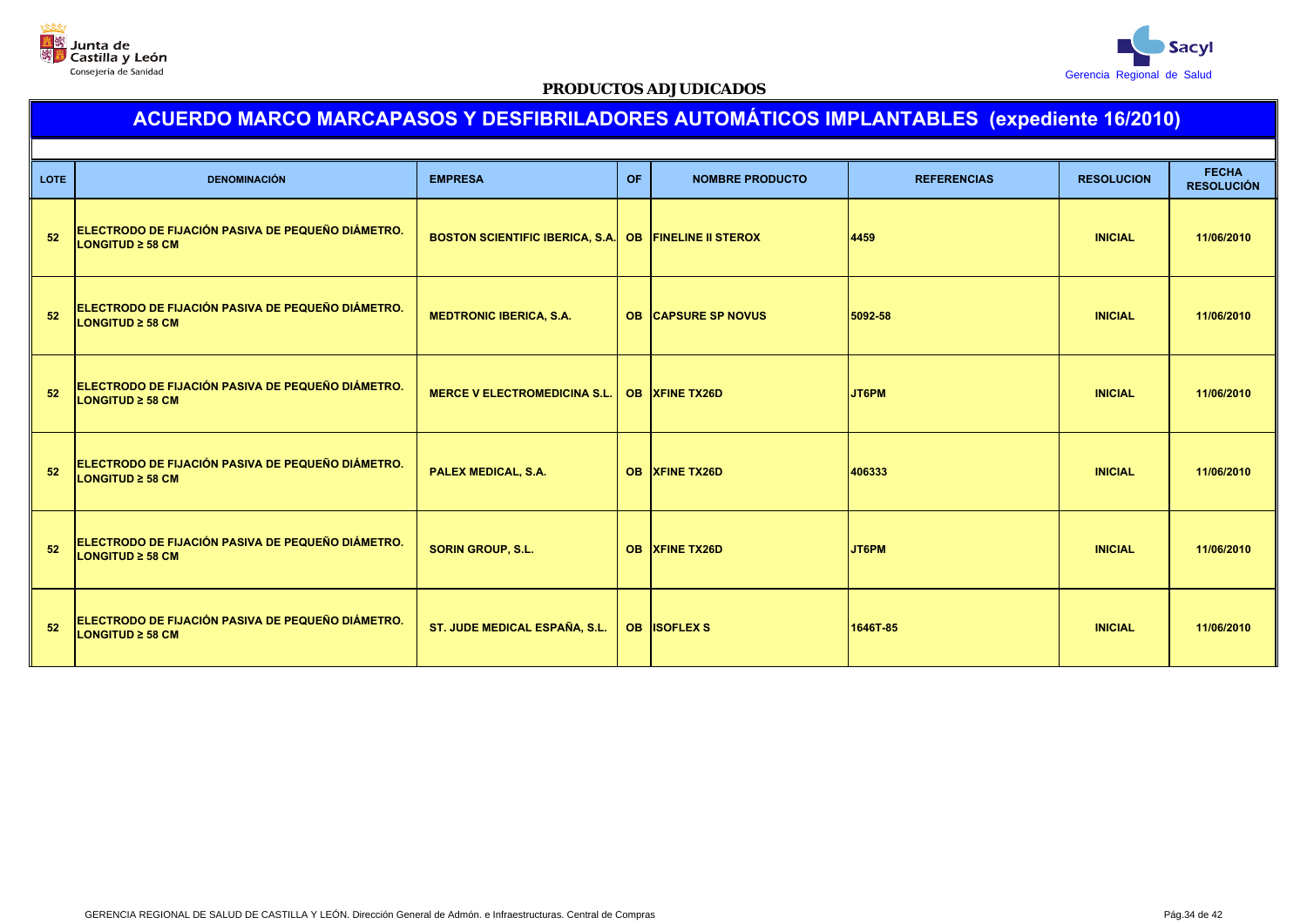



| <b>LOTE</b> | <b>DENOMINACIÓN</b>                                                              | <b>EMPRESA</b>                         | <b>OF</b> | <b>NOMBRE PRODUCTO</b>    | <b>REFERENCIAS</b> | <b>RESOLUCION</b> | <b>FECHA</b><br><b>RESOLUCIÓN</b> |
|-------------|----------------------------------------------------------------------------------|----------------------------------------|-----------|---------------------------|--------------------|-------------------|-----------------------------------|
| 53          | ELECTRODO DE FIJACIÓN PASIVA DE PEQUEÑO DIÁMETRO.<br><b>LONGITUD &lt; 58 CM</b>  | <b>BOSTON SCIENTIFIC IBERICA, S.A.</b> | <b>OB</b> | <b>FINELINE II STEROX</b> | 4480               | <b>INICIAL</b>    | 11/06/2010                        |
| 53          | ELECTRODO DE FIJACIÓN PASIVA DE PEQUEÑO DIÁMETRO.<br><b>LONGITUD &lt; 58 CM</b>  | <b>MEDTRONIC IBERICA, S.A.</b>         | <b>OB</b> | <b>CAPSURE SP NOVUS</b>   | 5092-52            | <b>INICIAL</b>    | 11/06/2010                        |
| 53          | ELECTRODO DE FIJACIÓN PASIVA DE PEQUEÑO DIÁMETRO.<br><b>LONGITUD &lt; 58 CM</b>  | <b>MEDTRONIC IBERICA, S.A.</b>         | V1        | <b>CAPSURE SP NOVUS</b>   | 5592-53            | <b>INICIAL</b>    | 11/06/2010                        |
| 53          | ELECTRODO DE FIJACIÓN PASIVA DE PEQUEÑO DIÁMETRO.<br><b>LONGITUD &lt; 58 CM</b>  | <b>MERCE V ELECTROMEDICINA S.L.</b>    | <b>OB</b> | <b>XFINE TX25D</b>        | JT5PM              | <b>INICIAL</b>    | 11/06/2010                        |
| 53          | ELECTRODO DE FIJACIÓN PASIVA DE PEQUEÑO DIÁMETRO.<br><b>LONGITUD &lt; 58 CM</b>  | PALEX MEDICAL, S.A.                    | <b>OB</b> | <b>XFINE TX25D</b>        | 406332             | <b>INICIAL</b>    | 11/06/2010                        |
| 53          | ELECTRODO DE FIJACIÓN PASIVA DE PEQUEÑO DIÁMETRO.<br><b>LONGITUD &lt; 58 CM</b>  | SORIN GROUP, S.L.                      | OB.       | <b>XFINE TX25D</b>        | JT5PM              | <b>INICIAL</b>    | 11/06/2010                        |
| 53          | ELECTRODO DE FIJACIÓN PASIVA DE PEQUEÑO DIÁMETRO.<br><b>LONGITUD &lt; 58 CM</b>  | ST. JUDE MEDICAL ESPAÑA, S.L.          | <b>OB</b> | <b>ISOFLEX S</b>          | 1646T-46           | <b>INICIAL</b>    | 11/06/2010                        |
| 53          | ELECTRODO DE FIJACIÓN PASIVA DE PEQUEÑO DIÁMETRO.<br><b>LONGITUD &lt; 58 CM</b>  | ST. JUDE MEDICAL ESPAÑA, S.L.          | <b>OB</b> | <b>ISOFLEX S</b>          | 1646T-52           | <b>INCLUSIÓN</b>  | 26/07/2010                        |
| 54          | ELECTRODO DE FIJACIÓN PASIVA DE ALTA IMPEDANCIA.<br>LONGITUD $\geq$ 58 CM        | <b>COBLAN TECMED, S.L.</b>             | <b>OB</b> | <b>IMPULSE II</b>         | <b>IHP09B58</b>    | <b>INICIAL</b>    | 11/06/2010                        |
| 54          | <b>ELECTRODO DE FIJACIÓN PASIVA DE ALTA IMPEDANCIA.</b><br>LONGITUD $\geq$ 58 CM | <b>MEDTRONIC IBERICA, S.A.</b>         |           | <b>OB CAPSURE Z NOVUS</b> | 5054-58            | <b>INICIAL</b>    | 11/06/2010                        |
| 54          | ELECTRODO DE FIJACIÓN PASIVA DE ALTA IMPEDANCIA.<br>$LONGITUD \geq 58 CM$        | <b>VITATRON MEDICAL, S.A.</b>          | OB.       | <b>IMPULSE II</b>         | <b>IHP09B58</b>    | <b>INICIAL</b>    | 11/06/2010                        |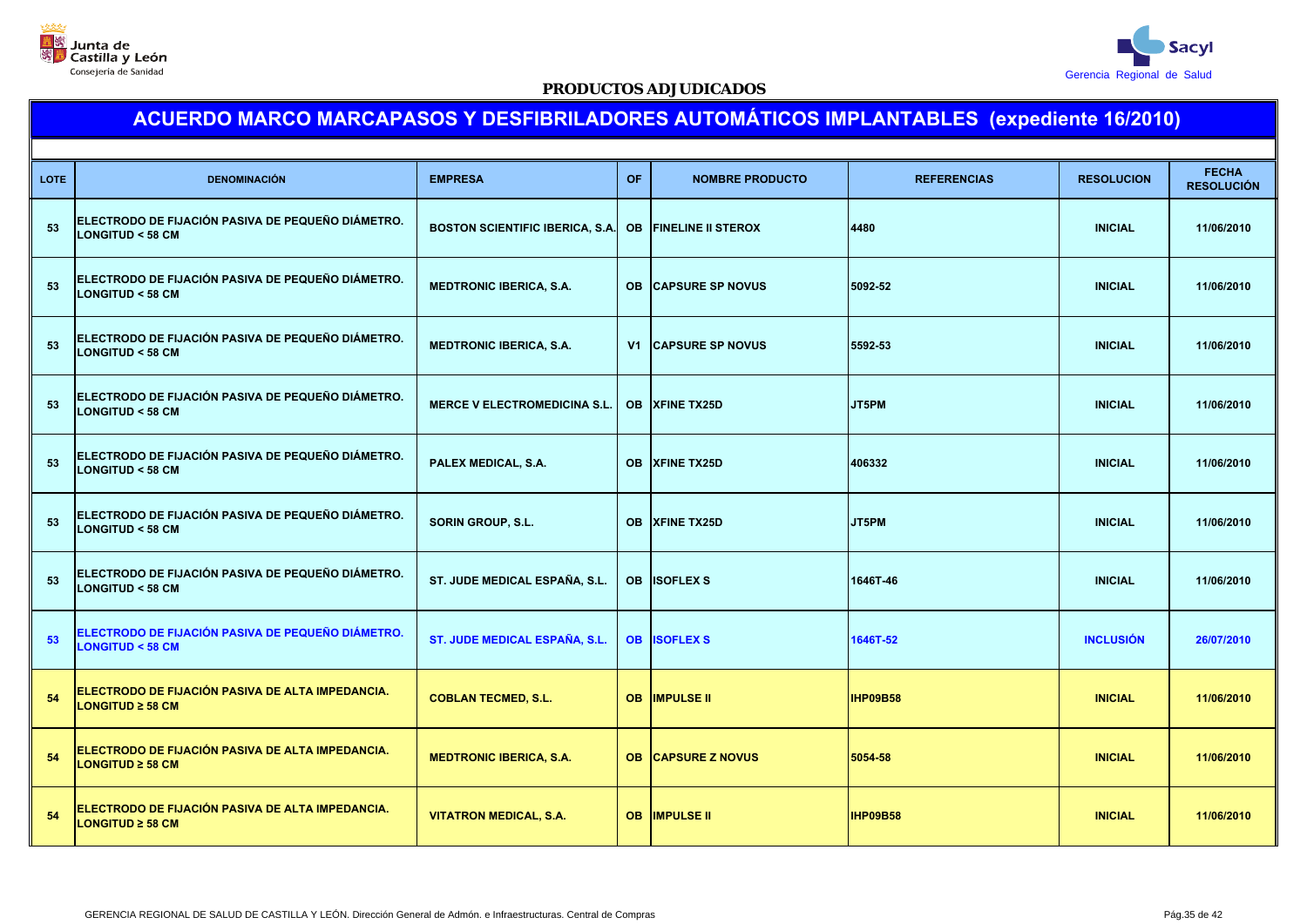



| <b>LOTE</b> | <b>DENOMINACIÓN</b>                                                            | <b>EMPRESA</b>                       | OF        | <b>NOMBRE PRODUCTO</b>    | <b>REFERENCIAS</b> | <b>RESOLUCION</b> | <b>FECHA</b><br><b>RESOLUCIÓN</b> |
|-------------|--------------------------------------------------------------------------------|--------------------------------------|-----------|---------------------------|--------------------|-------------------|-----------------------------------|
| 55          | ELECTRODO DE FIJACIÓN PASIVA DE ALTA IMPEDANCIA.<br><b>LONGITUD &lt; 58 CM</b> | <b>COBLAN TECMED, S.L.</b>           | <b>OB</b> | <b>IMPULSE II</b>         | <b>IHP09B52</b>    | <b>INICIAL</b>    | 11/06/2010                        |
| 55          | ELECTRODO DE FIJACIÓN PASIVA DE ALTA IMPEDANCIA.<br><b>LONGITUD &lt; 58 CM</b> | <b>COBLAN TECMED, S.L.</b>           |           | <b>V1 IMPULSE II</b>      | IHP09JB53          | <b>INICIAL</b>    | 11/06/2010                        |
| 55          | ELECTRODO DE FIJACIÓN PASIVA DE ALTA IMPEDANCIA.<br><b>LONGITUD &lt; 58 CM</b> | <b>MEDTRONIC IBERICA, S.A.</b>       |           | <b>OB CAPSURE Z NOVUS</b> | 5054-52            | <b>INICIAL</b>    | 11/06/2010                        |
| 55          | ELECTRODO DE FIJACIÓN PASIVA DE ALTA IMPEDANCIA.<br><b>LONGITUD &lt; 58 CM</b> | <b>MEDTRONIC IBERICA, S.A.</b>       |           | <b>V1 CAPSURE Z NOVUS</b> | 5554-53            | <b>INICIAL</b>    | 11/06/2010                        |
| 55          | ELECTRODO DE FIJACIÓN PASIVA DE ALTA IMPEDANCIA.<br><b>LONGITUD &lt; 58 CM</b> | ST. JUDE MEDICAL ESPAÑA, S.L.        | <b>OB</b> | <b>ISOFLEX S</b>          | 1642T-46           | <b>INICIAL</b>    | 11/06/2010                        |
| 55          | ELECTRODO DE FIJACIÓN PASIVA DE ALTA IMPEDANCIA.<br>$LONGITUD < 58$ CM         | <b>ST. JUDE MEDICAL ESPAÑA, S.L.</b> | <b>OB</b> | <b>ISOFLEX S</b>          | 1642T-52           | <b>INCLUSIÓN</b>  | 26/07/2010                        |
| 55          | ELECTRODO DE FIJACIÓN PASIVA DE ALTA IMPEDANCIA.<br><b>LONGITUD &lt; 58 CM</b> | <b>VITATRON MEDICAL, S.A.</b>        | <b>OB</b> | <b>IMPULSE II</b>         | IHP09B52           | <b>INICIAL</b>    | 11/06/2010                        |
| 55          | ELECTRODO DE FIJACIÓN PASIVA DE ALTA IMPEDANCIA.<br><b>LONGITUD &lt; 58 CM</b> | <b>VITATRON MEDICAL, S.A.</b>        |           | <b>V1 IMPULSE II</b>      | IHP09JB53          | <b>INICIAL</b>    | 11/06/2010                        |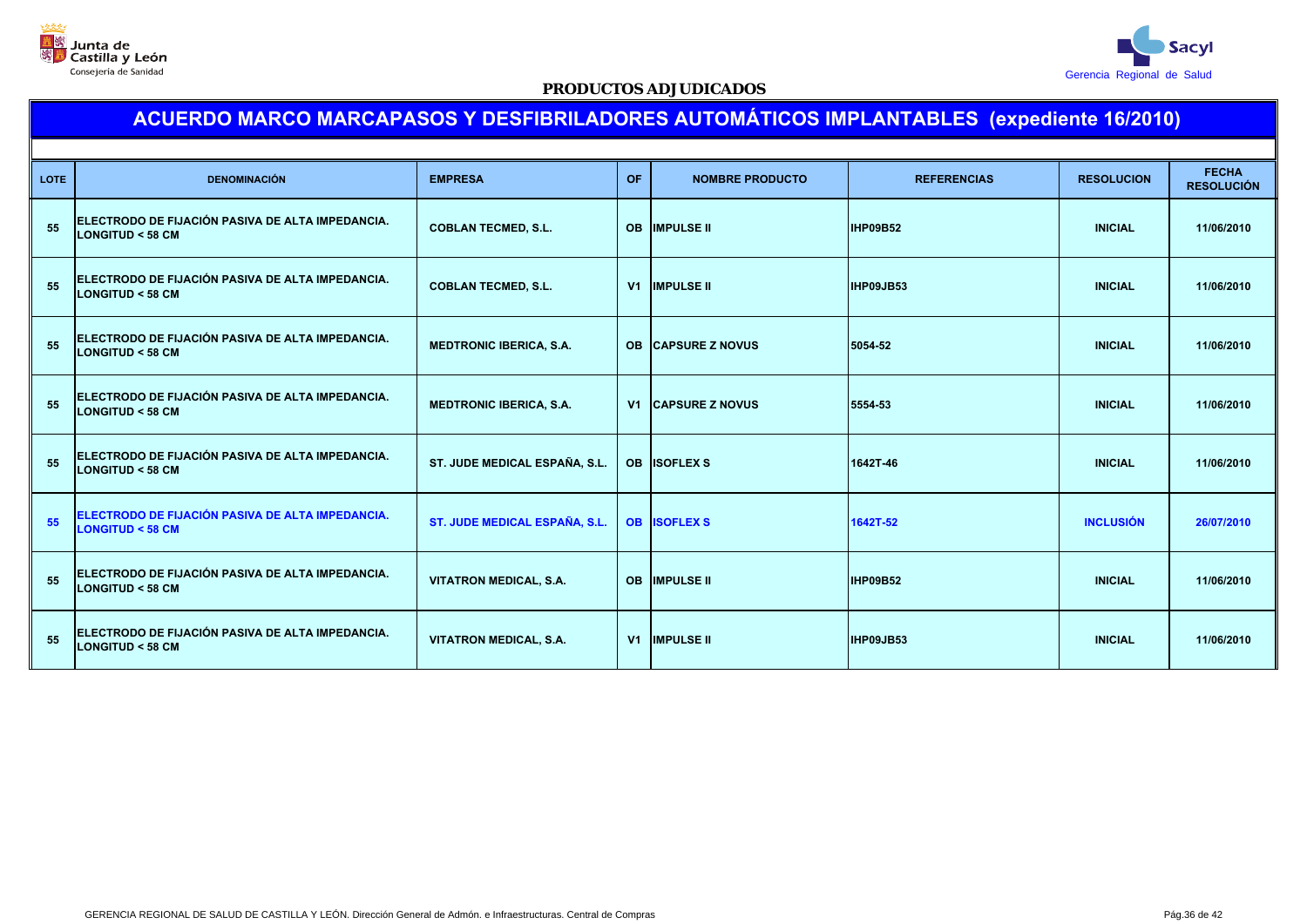



| <b>LOTE</b> | <b>DENOMINACIÓN</b>                                                          | <b>EMPRESA</b>                                        | <b>OF</b> | <b>NOMBRE PRODUCTO</b>    | <b>REFERENCIAS</b>                | <b>RESOLUCION</b> | <b>FECHA</b><br><b>RESOLUCIÓN</b> |
|-------------|------------------------------------------------------------------------------|-------------------------------------------------------|-----------|---------------------------|-----------------------------------|-------------------|-----------------------------------|
| 56          | ELECTRODO ESPECÍFICO PARA MARCAPASOS VDD/VDDR.<br>$LONGITUD \geq 58 CM$      | BOSTON SCIENTIFIC IBERICA, S.A. OB SELUTE PICOTIP VDD |           |                           | 4340                              | <b>INICIAL</b>    | 11/06/2010                        |
| 56          | ELECTRODO ESPECÍFICO PARA MARCAPASOS VDD/VDDR.<br><b>LONGITUD ≥ 58 CM</b>    | <b>CEM BIOTRONIK, S.A.</b>                            | OB.       | <b>SOLOX SLX 65</b>       | 65/13 BP 124540 / 65/15 BP 124542 | <b>INICIAL</b>    | 11/06/2010                        |
| 56          | ELECTRODO ESPECÍFICO PARA MARCAPASOS VDD/VDDR.<br>$LONGITUD \geq 58 CM$      | <b>MEDTRONIC IBERICA, S.A.</b>                        | <b>OB</b> | <b>CAPSURE VDD2</b>       | 5038-58                           | <b>INICIAL</b>    | 11/06/2010                        |
| 56          | ELECTRODO ESPECÍFICO PARA MARCAPASOS VDD/VDDR.<br>$LONGITUD \geq 58 CM$      | <b>MERCE V ELECTROMEDICINA S.L.</b>                   | <b>OB</b> | SOLOX SLX 58/13-BP        | <b>IJ074</b>                      | <b>INICIAL</b>    | 11/06/2010                        |
| 56          | ELECTRODO ESPECÍFICO PARA MARCAPASOS VDD/VDDR.<br>$LONGITUD \geq 58 CM$      | <b>SORIN GROUP, S.L.</b>                              | <b>OB</b> | <b>SOLOX SLX 58/13-BP</b> | <b>IJ074</b>                      | <b>INICIAL</b>    | 11/06/2010                        |
| 56          | ELECTRODO ESPECÍFICO PARA MARCAPASOS VDD/VDDR.<br><b>LONGITUD ≥ 58 CM</b>    | ST. JUDE MEDICAL ESPAÑA, S.L.                         |           | <b>OB AV-PLUS DX</b>      | 1368-58                           | <b>INICIAL</b>    | 11/06/2010                        |
| 56          | ELECTRODO ESPECÍFICO PARA MARCAPASOS VDD/VDDR.<br>$LONGITUD \geq 58 CM$      | ST. JUDE MEDICAL ESPAÑA, S.L.                         |           | <b>OB AV-PLUS DX</b>      | 1368-65                           | <b>INCLUSIÓN</b>  | 26/07/2010                        |
| 57          | ELECTRODO ESPECÍFICO PARA MARCAPASOS VDD/VDDR.<br><b>LONGITUD &lt; 58 CM</b> | <b>CEM BIOTRONIK, S.A.</b>                            |           | OB SOLOX SLX 58           | 58/13 BP 333900 / 58/15 BP 333902 | <b>INICIAL</b>    | 11/06/2010                        |
| 57          | ELECTRODO ESPECÍFICO PARA MARCAPASOS VDD/VDDR.<br><b>LONGITUD &lt; 58 CM</b> | <b>MEDTRONIC IBERICA, S.A.</b>                        | <b>OB</b> | <b>CAPSURE VDD2</b>       | 5038-52                           | <b>INICIAL</b>    | 11/06/2010                        |
| 57          | ELECTRODO ESPECÍFICO PARA MARCAPASOS VDD/VDDR.<br><b>LONGITUD &lt; 58 CM</b> | ST. JUDE MEDICAL ESPAÑA, S.L.                         |           | <b>OB AV-PLUS DX</b>      | 1368-52                           | <b>INICIAL</b>    | 11/06/2010                        |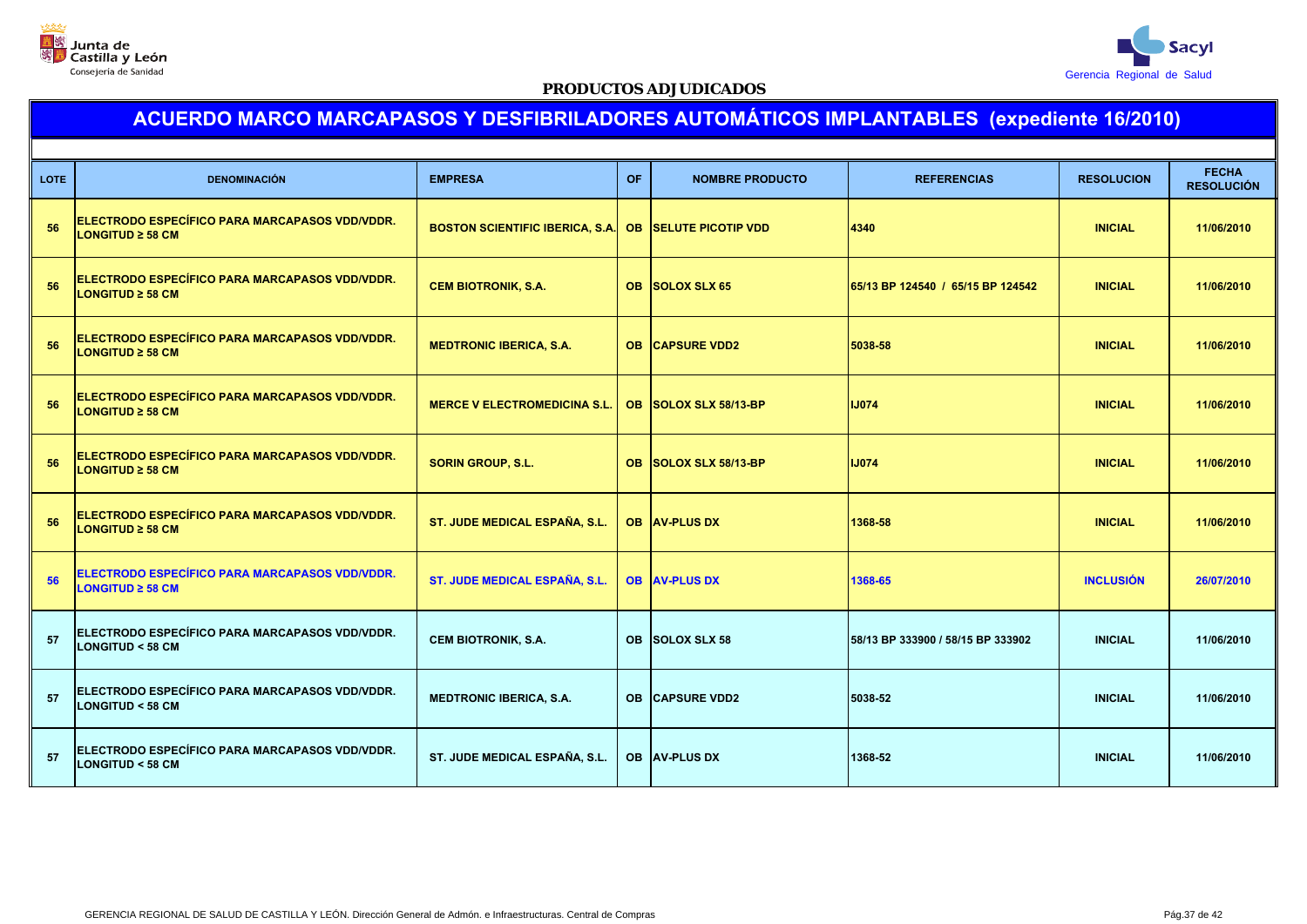



| <b>LOTE</b> | <b>DENOMINACIÓN</b>                                                   | <b>EMPRESA</b>                                           | <b>OF</b>      | <b>NOMBRE PRODUCTO</b>                               | <b>REFERENCIAS</b>                                                             | <b>RESOLUCION</b> | <b>FECHA</b><br><b>RESOLUCIÓN</b> |
|-------------|-----------------------------------------------------------------------|----------------------------------------------------------|----------------|------------------------------------------------------|--------------------------------------------------------------------------------|-------------------|-----------------------------------|
| 58          | ELECTRODO ESPECÍFICO PARA SENO CORONARIO + SISTEMA<br><b>IMPLANTE</b> | BOSTON SCIENTIFIC IBERICA, S.A. OB EASYTRAK 2 EASYTRAK 3 |                |                                                      | EASYTRAK 2: 4517 / 4518 / 4542 / 4543<br>EASYTRAK 3: 4524 / 4525 / 4548 / 4549 | <b>INICIAL</b>    | 11/06/2010                        |
| 58          | ELECTRODO ESPECÍFICO PARA SENO CORONARIO + SISTEMA<br><b>IMPLANTE</b> | <b>BOSTON SCIENTIFIC IBERICA, S.A.</b> V1                |                | <b>ACUITY Steerable IS-1</b><br><b>ACUITY Spiral</b> | ACUITY Steerable IS-1: 4554 / 4555<br>ACUITY Spiral: 4591/4592 / 4593          | <b>INICIAL</b>    | 11/06/2010                        |
| 58          | ELECTRODO ESPECÍFICO PARA SENO CORONARIO + SISTEMA<br><b>IMPLANTE</b> | <b>CEM BIOTRONIK, S.A.</b>                               | <b>OB</b>      | <b>COROX OTW BP</b>                                  | 354805 / 354607                                                                | <b>INICIAL</b>    | 11/06/2010                        |
| 58          | ELECTRODO ESPECÍFICO PARA SENO CORONARIO + SISTEMA<br><b>IMPLANTE</b> | <b>CEM BIOTRONIK, S.A.</b>                               | V <sub>1</sub> | <b>COROX OTW BP-S BP</b>                             | S 355148 / S 355149 / L 368345 / L<br>368346                                   | <b>INICIAL</b>    | 11/06/2010                        |
| 58          | ELECTRODO ESPECÍFICO PARA SENO CORONARIO + SISTEMA<br><b>IMPLANTE</b> | <b>MEDTRONIC IBERICA, S.A.</b>                           | <b>OB</b>      | <b>ATTAIN</b>                                        | 4193 / 4194 / 4195 / 4196 / 4296 / 4396                                        | <b>INICIAL</b>    | 11/06/2010                        |
| 58          | ELECTRODO ESPECÍFICO PARA SENO CORONARIO + SISTEMA<br><b>IMPLANTE</b> | <b>SORIN GROUP, S.L.</b>                                 | <b>OB</b>      | <b>SITUS BW28D</b>                                   | <b>JW413</b>                                                                   | <b>INICIAL</b>    | 11/06/2010                        |
| 58          | ELECTRODO ESPECÍFICO PARA SENO CORONARIO + SISTEMA<br><b>IMPLANTE</b> | ST. JUDE MEDICAL ESPAÑA, S.L.                            |                | <b>OB QUICKFLEX</b>                                  | 1156T                                                                          | <b>INICIAL</b>    | 11/06/2010                        |
| 58          | ELECTRODO ESPECÍFICO PARA SENO CORONARIO + SISTEMA<br><b>IMPLANTE</b> | <b>ST. JUDE MEDICAL ESPAÑA, S.L.</b>                     |                | <b>OB QUICKFLEX</b>                                  | <b>1158T</b>                                                                   | <b>INCLUSIÓN</b>  | 13/09/2010                        |
| 58          | ELECTRODO ESPECÍFICO PARA SENO CORONARIO + SISTEMA<br><b>IMPLANTE</b> | ST. JUDE MEDICAL ESPAÑA, S.L.                            |                | <b>V1 QUARTET</b>                                    | 1458Q                                                                          | <b>INICIAL</b>    | 11/06/2010                        |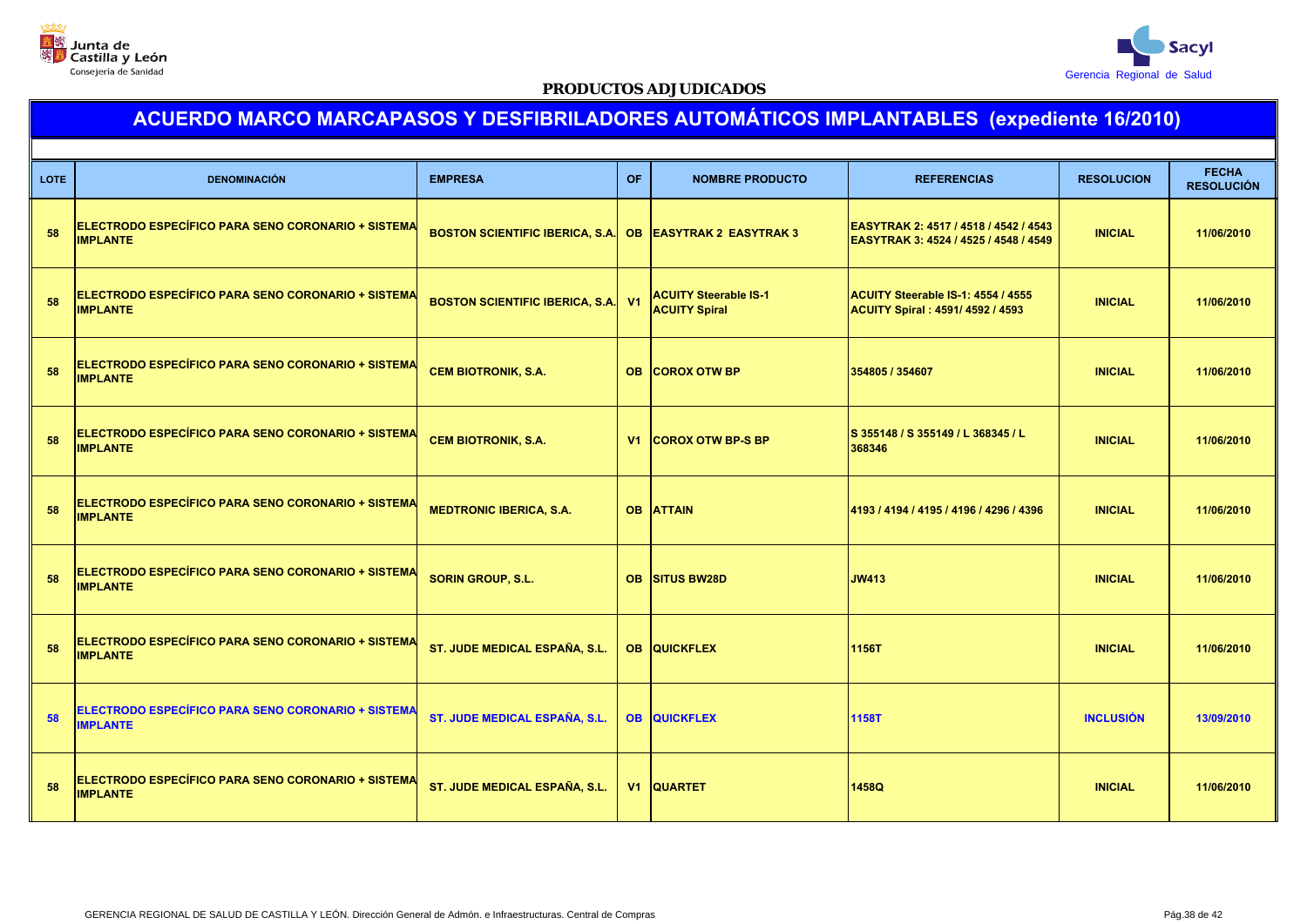



| LOTE: | <b>DENOMINACIÓN</b>                                                   | <b>EMPRESA</b>                            | OF.            | <b>NOMBRE PRODUCTO</b>                                  | <b>REFERENCIAS</b>                                                     | <b>RESOLUCION</b> | <b>FECHA</b><br><b>RESOLUCIÓN</b> |
|-------|-----------------------------------------------------------------------|-------------------------------------------|----------------|---------------------------------------------------------|------------------------------------------------------------------------|-------------------|-----------------------------------|
| 59    | ELECTRODO PARA DESFIBRILADOR DE FIJACIÓN ACTIVA CON<br><b>UN COIL</b> | <b>BOSTON SCIENTIFIC IBERICA, S.A. OB</b> |                | <b>ENDOTAK RELIANCE SG</b><br><b>ENDOTAK RELIANCE S</b> | <b>ENDOTAK RELIANCE SG: 180 /181</b><br><b>ENDOTAK RELIANCE S: 138</b> | <b>INICIAL</b>    | 11/06/2010                        |
| 59    | ELECTRODO PARA DESFIBRILADOR DE FIJACIÓN ACTIVA CON<br><b>UN COIL</b> | <b>BOSTON SCIENTIFIC IBERICA, S.A.</b>    |                | <b>V1 ENDOTAK RELIANCE G 4-SITE</b>                     | 292 / 293                                                              | <b>INICIAL</b>    | 11/06/2010                        |
| 59    | ELECTRODO PARA DESFIBRILADOR DE FIJACIÓN ACTIVA CON<br><b>UN COIL</b> | <b>CEM BIOTRONIK, S.A.</b>                |                | <b>OB LINOX S</b>                                       | 351333 / 351334                                                        | <b>INICIAL</b>    | 11/06/2010                        |
| 59    | ELECTRODO PARA DESFIBRILADOR DE FIJACIÓN ACTIVA CON<br><b>UN COIL</b> | <b>CEM BIOTRONIK, S.A.</b>                | V <sub>1</sub> | <b>LINOX SMART S DX</b>                                 | 65/15 65/17                                                            | <b>INICIAL</b>    | 11/06/2010                        |
| 59    | ELECTRODO PARA DESFIBRILADOR DE FIJACIÓN ACTIVA CON<br><b>UN COIL</b> | <b>MEDTRONIC IBERICA, S.A.</b>            |                | <b>OB SPRINT QUATTRO SECURE S</b>                       | 6935                                                                   | <b>INICIAL</b>    | 11/06/2010                        |
| 59    | ELECTRODO PARA DESFIBRILADOR DE FIJACIÓN ACTIVA CON<br><b>UN COIL</b> | ST. JUDE MEDICAL ESPAÑA, S.L.             |                | OB DURATA                                               | 7122                                                                   | <b>INICIAL</b>    | 11/06/2010                        |
| 59    | ELECTRODO PARA DESFIBRILADOR DE FIJACIÓN ACTIVA CON<br><b>UN COIL</b> | ST. JUDE MEDICAL ESPAÑA, S.L.             |                | <b>V1 DURATA</b>                                        | 7122Q                                                                  | <b>INICIAL</b>    | 11/06/2010                        |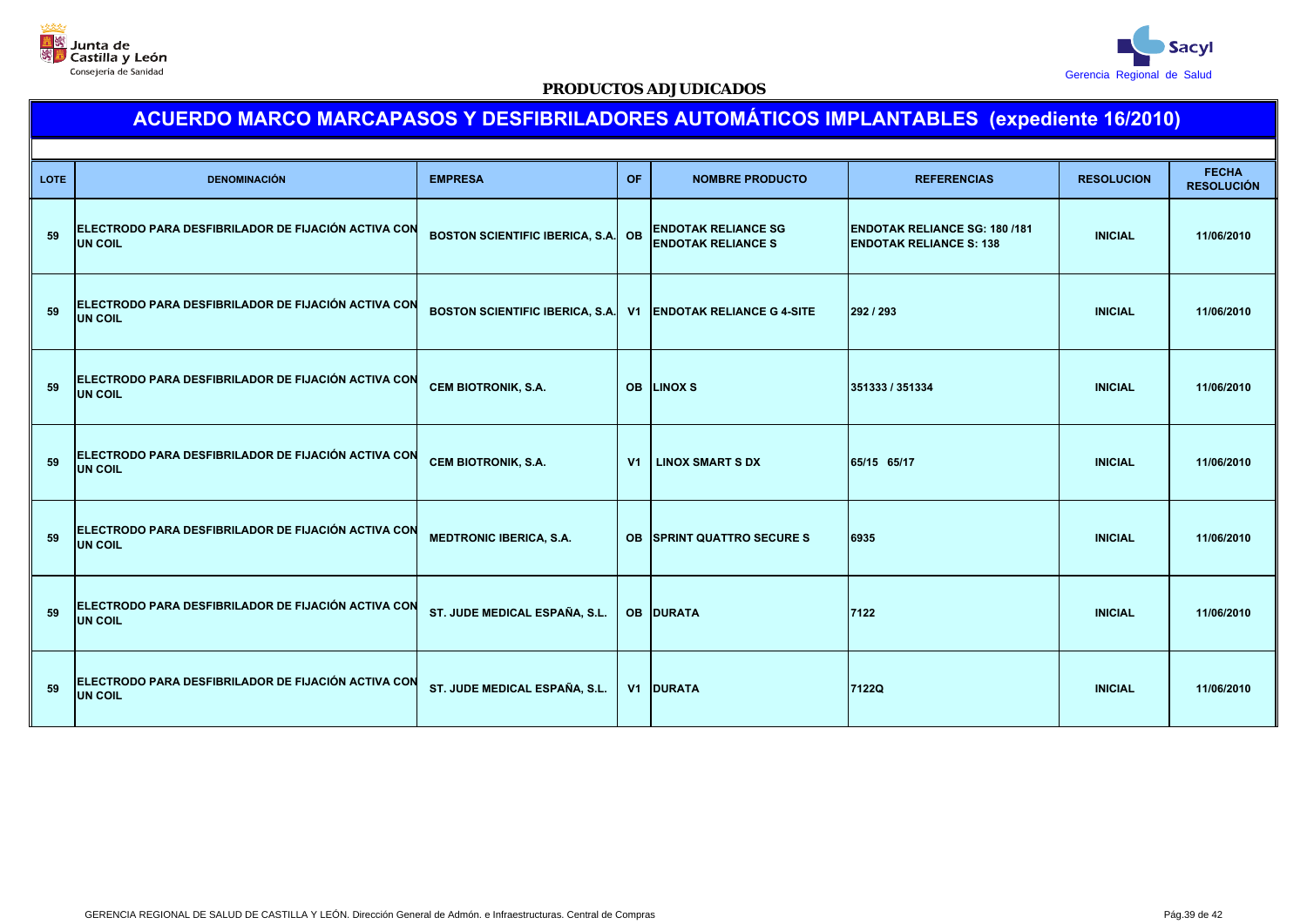



| <b>LOTE</b> | <b>DENOMINACIÓN</b>                                                    | <b>EMPRESA</b>                         | <b>OF</b>      | <b>NOMBRE PRODUCTO</b>                               | <b>REFERENCIAS</b>                                                         | <b>RESOLUCION</b> | <b>FECHA</b><br><b>RESOLUCIÓN</b> |
|-------------|------------------------------------------------------------------------|----------------------------------------|----------------|------------------------------------------------------|----------------------------------------------------------------------------|-------------------|-----------------------------------|
| 60          | ELECTRODO PARA DESFIBRILADOR DE FIJACIÓN ACTIVA CON<br><b>DOS COIL</b> | <b>BOSTON SCIENTIFIC IBERICA, S.A.</b> | <b>OB</b>      | <b>ENDOTAK RELIANCE</b><br><b>ENDOTAK RELIANCE G</b> | <b>ENDOTAK RELIANCE: 158</b><br><b>ENDOTAK RELIANCE G: 184 / 185 / 186</b> | <b>INICIAL</b>    | 11/06/2010                        |
| 60          | ELECTRODO PARA DESFIBRILADOR DE FIJACIÓN ACTIVA CON<br><b>DOS COIL</b> | <b>BOSTON SCIENTIFIC IBERICA, S.A.</b> | V1             | <b>ENDOTAK RELIANCE G 4-SITE</b>                     | 295 / 296                                                                  | <b>INICIAL</b>    | 11/06/2010                        |
| 60          | ELECTRODO PARA DESFIBRILADOR DE FIJACIÓN ACTIVA CON<br><b>DOS COIL</b> | <b>CEM BIOTRONIK, S.A.</b>             | <b>OB</b>      | <b>LINOX SD</b>                                      | 350053 / 350054 / 350055 / 350056                                          | <b>INICIAL</b>    | 11/06/2010                        |
| 60          | ELECTRODO PARA DESFIBRILADOR DE FIJACIÓN ACTIVA CON<br><b>DOS COIL</b> | <b>CEM BIOTRONIK, S.A.</b>             | V <sub>1</sub> | <b>LINOX SMART SD</b>                                | 359065 / 359066 / 359067/ 359068                                           | <b>INICIAL</b>    | 11/06/2010                        |
| 60          | ELECTRODO PARA DESFIBRILADOR DE FIJACIÓN ACTIVA CON<br><b>DOS COIL</b> | <b>MEDTRONIC IBERICA, S.A.</b>         | <b>OB</b>      | <b>SPRINT QUATTRO SECURE</b>                         | 6947                                                                       | <b>INICIAL</b>    | 11/06/2010                        |
| 60          | ELECTRODO PARA DESFIBRILADOR DE FIJACIÓN ACTIVA CON<br><b>DOS COIL</b> | <b>MEDTRONIC IBERICA, S.A.</b>         | V1             | <b>SPRINT QUATTRO SECURE</b>                         | <b>DF4 6947M</b>                                                           | <b>INCLUSIÓN</b>  | 25/05/2011                        |
| 60          | ELECTRODO PARA DESFIBRILADOR DE FIJACIÓN ACTIVA CON<br><b>DOS COIL</b> | <b>SORIN GROUP, S.L.</b>               | <b>OB</b>      | <b>ISOLINE 2CR-6</b>                                 | <b>IJ247</b>                                                               | <b>INICIAL</b>    | 11/06/2010                        |
| 60          | ELECTRODO PARA DESFIBRILADOR DE FIJACIÓN ACTIVA CON<br><b>DOS COIL</b> | ST. JUDE MEDICAL ESPAÑA, S.L.          |                | <b>OB DURATA</b>                                     | 7120/Q                                                                     | <b>INICIAL</b>    | 11/06/2010                        |
| 60          | ELECTRODO PARA DESFIBRILADOR DE FIJACIÓN ACTIVA CON<br><b>DOS COIL</b> | <b>ST. JUDE MEDICAL ESPAÑA, S.L.</b>   |                | <b>OB DURATA</b>                                     | 7121/Q                                                                     | <b>INCLUSIÓN</b>  | 26/07/2010                        |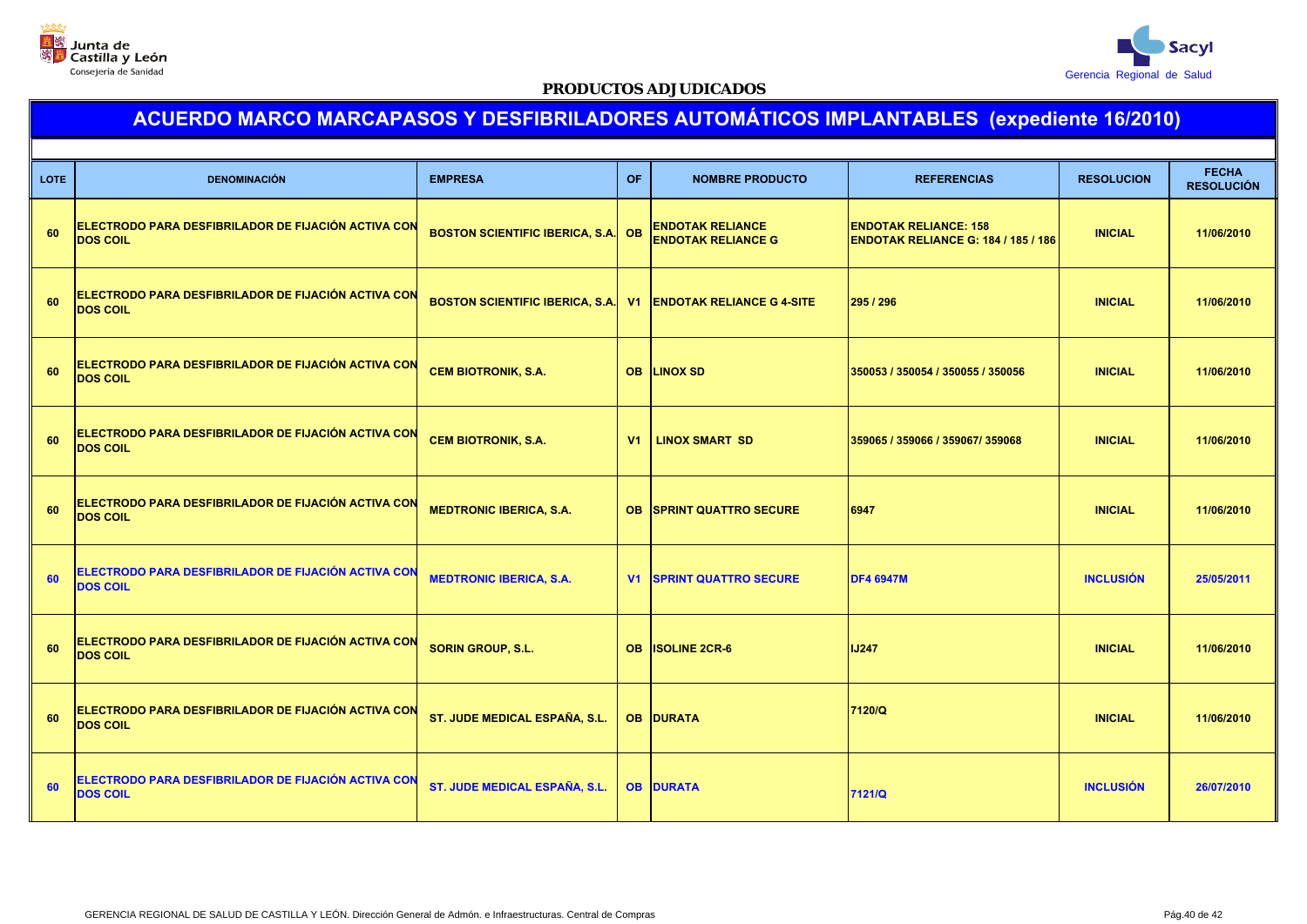



| <b>LOTE</b> | <b>DENOMINACIÓN</b>                                                   | <b>EMPRESA</b>                                               | <b>OF</b> | <b>NOMBRE PRODUCTO</b>                                                              | <b>REFERENCIAS</b>             | <b>RESOLUCION</b> | <b>FECHA</b><br><b>RESOLUCIÓN</b> |
|-------------|-----------------------------------------------------------------------|--------------------------------------------------------------|-----------|-------------------------------------------------------------------------------------|--------------------------------|-------------------|-----------------------------------|
| 61          | ELECTRODO PARA DESFIBRILADOR DE FIJACIÓN PASIVA CON<br><b>UN COIL</b> | BOSTON SCIENTIFIC IBERICA, S.A. OB                           |           | <b>ENDOTAK RELIANCE SG ENDOTAK ENDOTAK RELIANCE SG:170/171</b><br><b>RELIANCE S</b> | <b>ENDOTAK RELIANCE S: 128</b> | <b>INICIAL</b>    | 11/06/2010                        |
| 61          | ELECTRODO PARA DESFIBRILADOR DE FIJACIÓN PASIVA CON<br>UN COIL        | BOSTON SCIENTIFIC IBERICA, S.A. V1 ENDOTAK RELIANCE G 4-SITE |           |                                                                                     | 282/283                        | <b>INICIAL</b>    | 11/06/2010                        |
| 61          | ELECTRODO PARA DESFIBRILADOR DE FIJACIÓN PASIVA CON<br><b>UN COIL</b> | <b>CEM BIOTRONIK, S.A.</b>                                   | <b>OB</b> | <b>LINOX T</b>                                                                      | 351353 / 351354                | <b>INICIAL</b>    | 11/06/2010                        |
| 61          | ELECTRODO PARA DESFIBRILADOR DE FIJACIÓN PASIVA CON<br><b>UN COIL</b> | ST. JUDE MEDICAL ESPAÑA, S.L.                                |           | <b>OB RIATA ST</b>                                                                  | 7042                           | <b>INICIAL</b>    | 11/06/2010                        |
| 61          | ELECTRODO PARA DESFIBRILADOR DE FIJACIÓN PASIVA CON<br><b>UN COIL</b> | ST. JUDE MEDICAL ESPAÑA, S.L.                                |           | <b>V1 DURATA</b>                                                                    | 7172Q                          | <b>INICIAL</b>    | 11/06/2010                        |